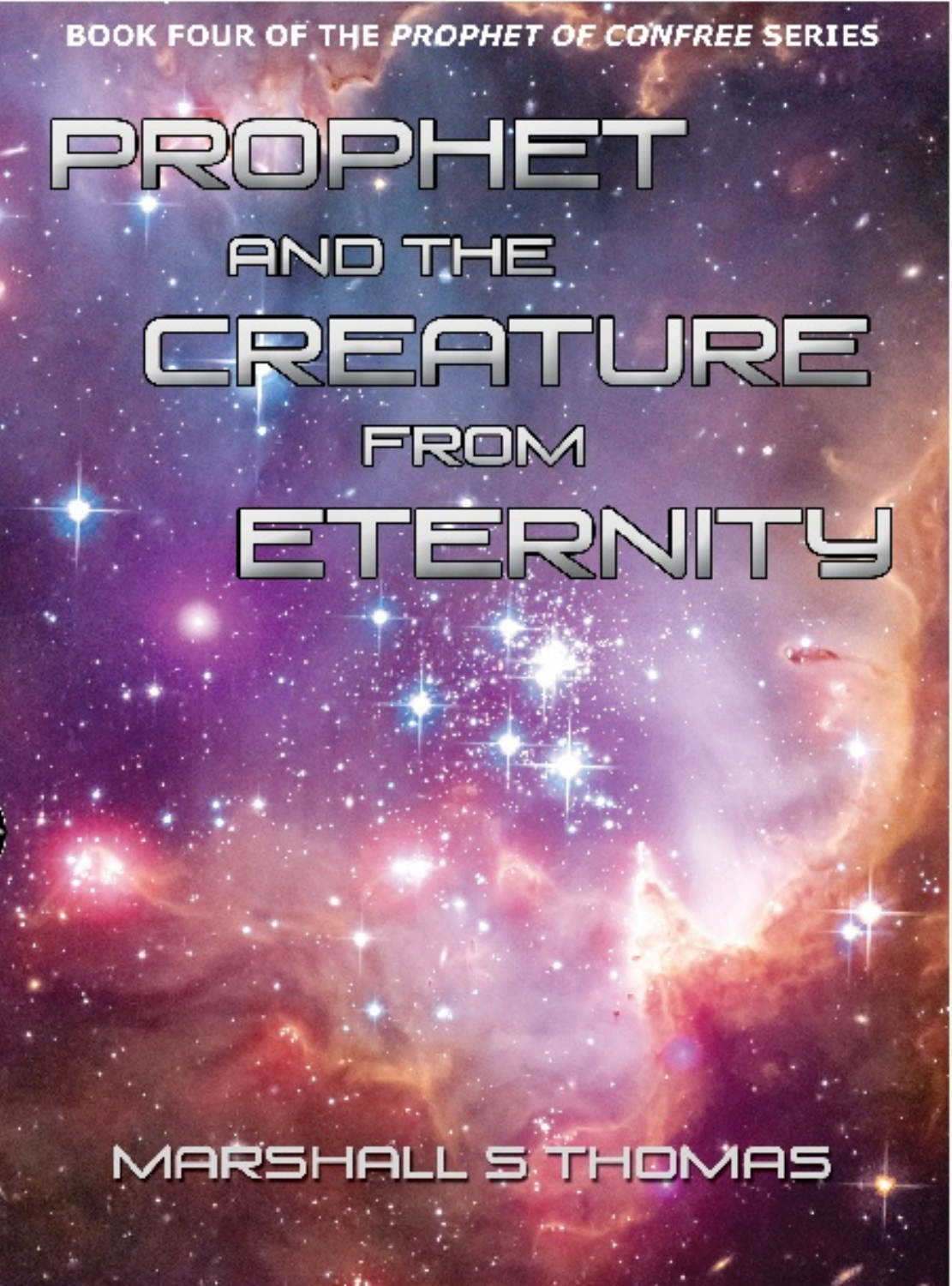

*In the wake of an apocalyptic alien attack on Quaba, the young prophets of ConFree struggle to rebuild their shattered nation. Facing an endless war with Dark Haven, Prophet and his comrade Arie must counter a pitiless shape shifter from the edge of the galaxy with a mission to destroy humanity. Fear no evil, Bees says, for you are already in the land of death - and you are the light in the dark.*

## **Prophet and the Creature from Eternity**

### **Order the complete book from**

### **Booklocker.com**

http://www.booklocker.com/p/books/8400.html?s=pdf

**or from your favorite neighborhood or online bookstore.** 

**Enjoy your free excerpt below!**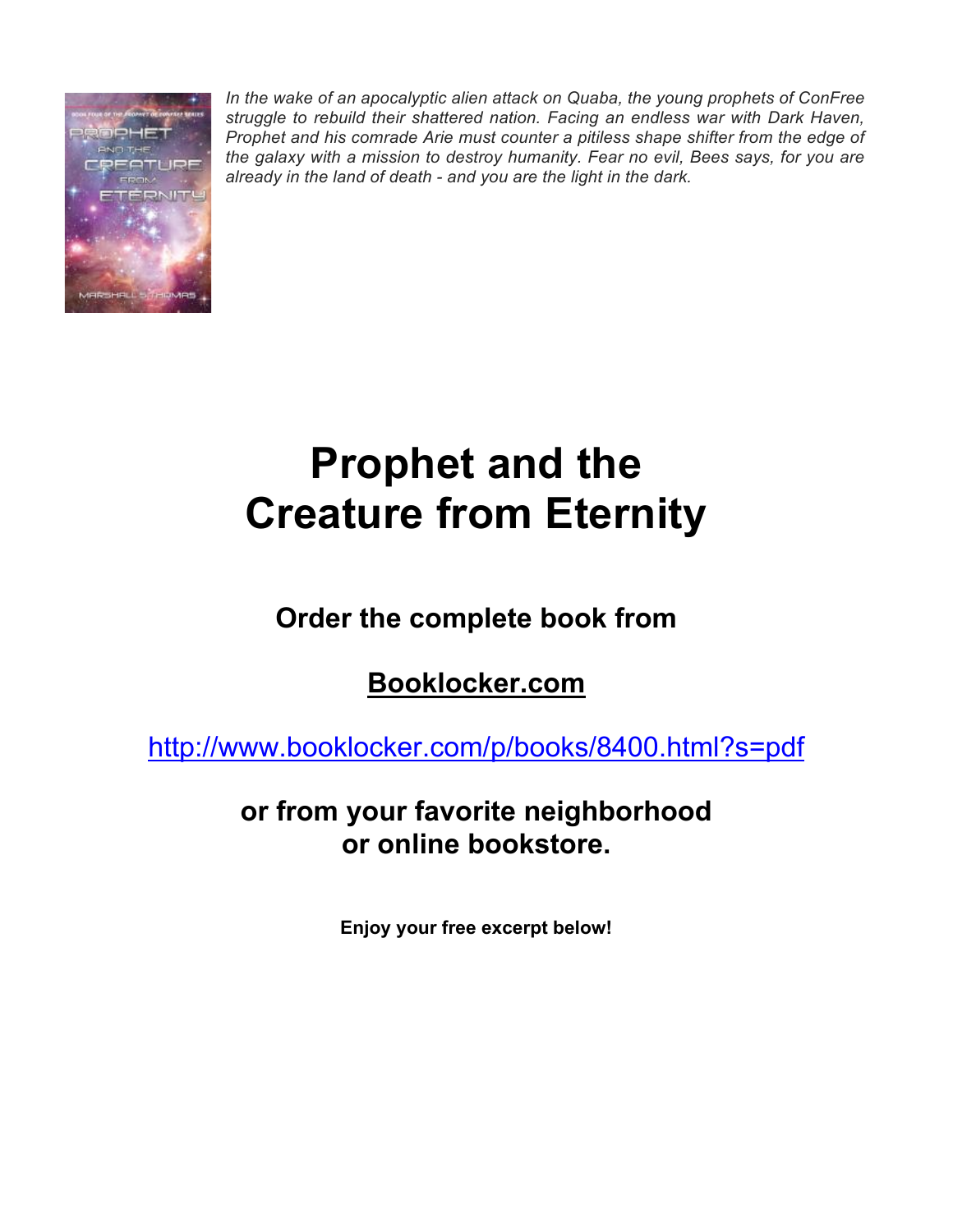## **Prophet and the Creature from Eternity**



**by** 

### **Marshall S Thomas**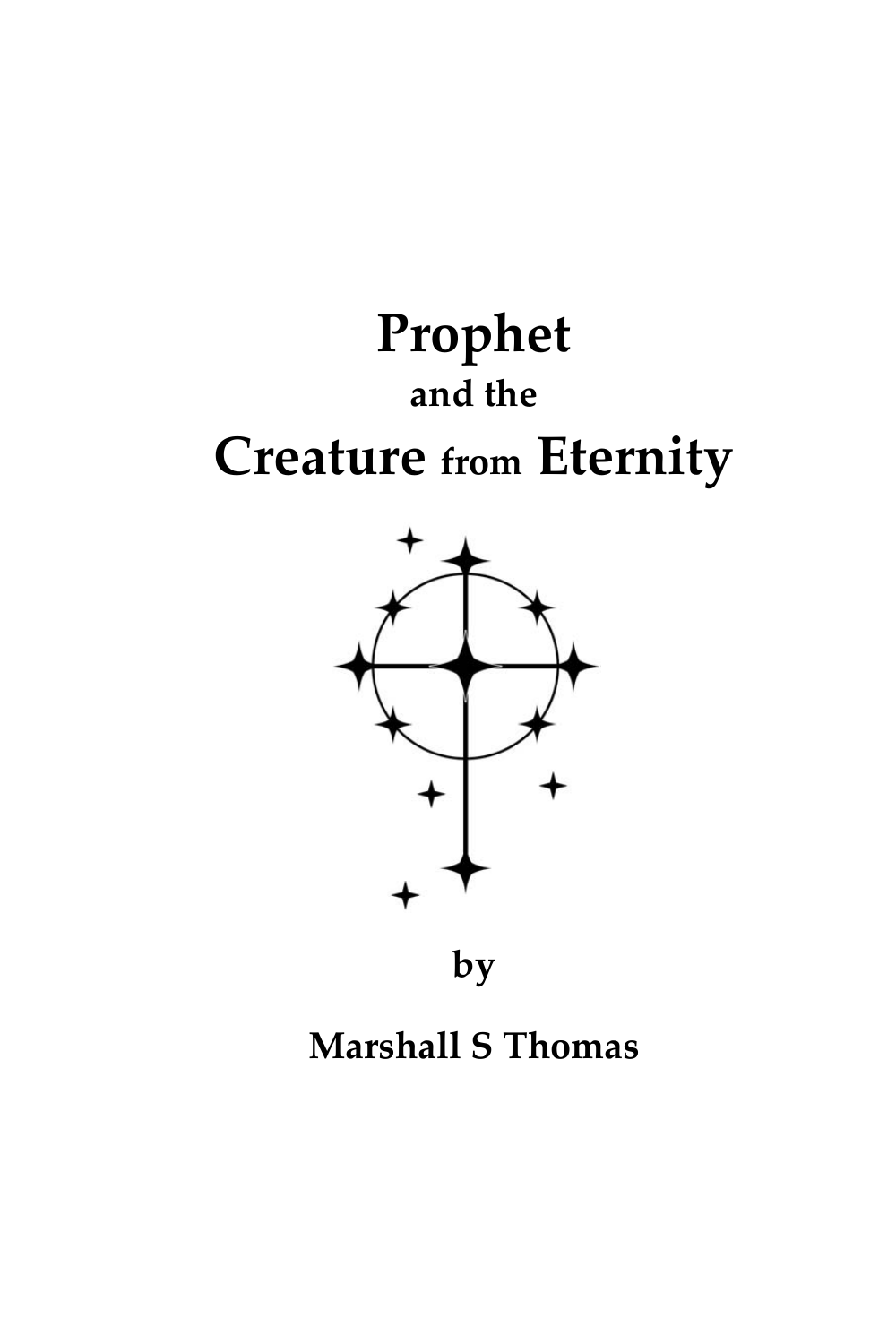Copyright © 2015 Marshall S Thomas

ISBN: 978-1-63491-005-7

All rights reserved. No part of this publication may be reproduced, stored in a retrieval system, or transmitted in any form or by any means, electronic, mechanical, recording or otherwise, without the prior written permission of the author.

Published by BookLocker.com, Inc., Bradenton, Florida.

Printed in the United States of America.

The characters and events in this book are fictitious. Any similarity to real persons, living or dead, is coincidental and not intended by the author.

BookLocker.com, Inc. 2015

First Edition

Layout design by Chris Thomas Editing by Carol Woods Starmaps by Hatton Slayden Shields and seals by Chris Thomas Cover photo – STSci-2013-Taken under the Wing of the Small Magellanic Cloud. Credit: NASA, ESA, CXC and the University of Potsdam, JPL – Caltech and STSci. Public domain.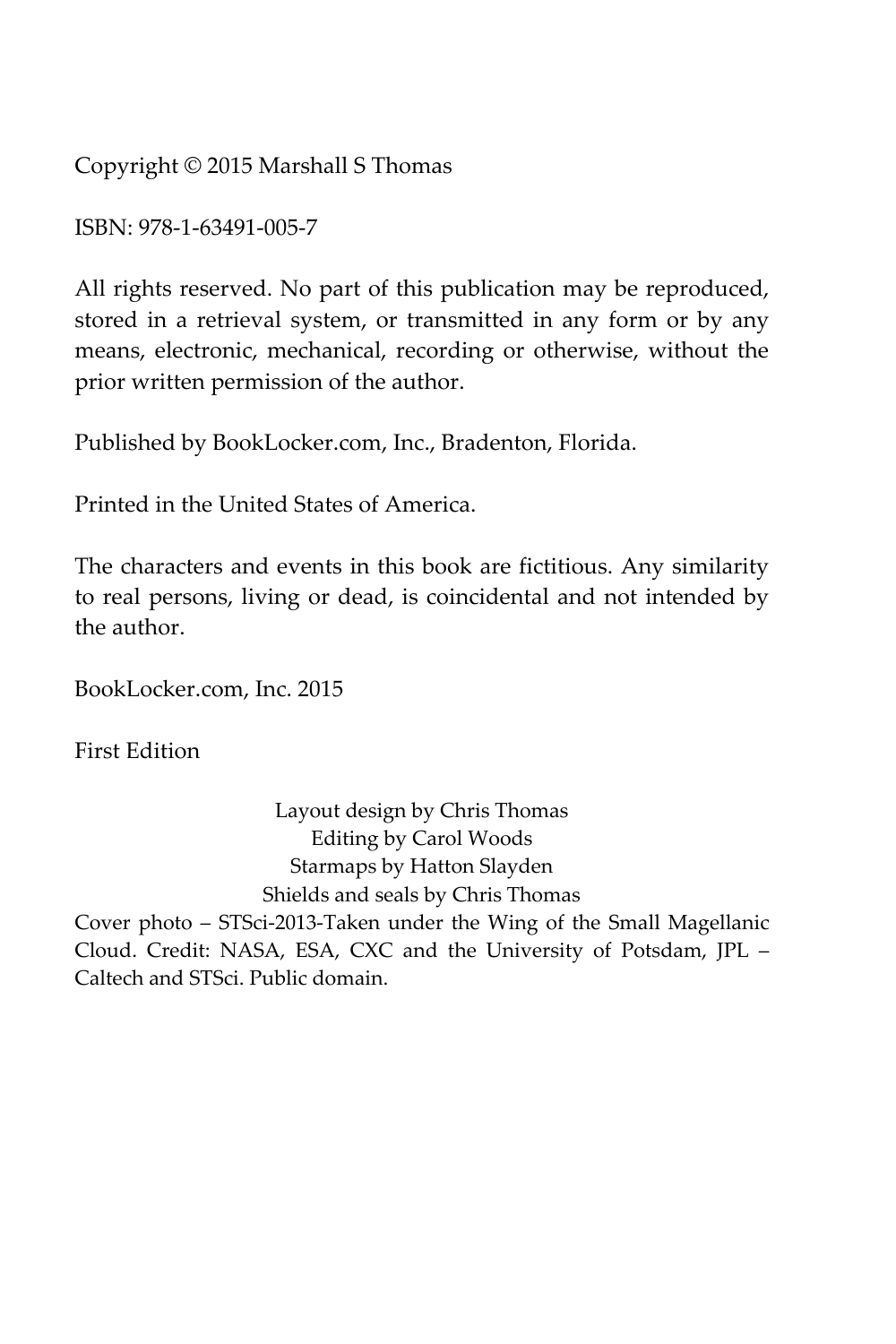

**Prologue** 

#### **The Eternal Voyage**

"There it is," Joan said. "Right where they said." She peered intently at the glowing d-screen.

"Yes," Sara replied. "Right on course. But it still makes no sense." Joan and Sara were intrigued by the fuzzy little spot, their first visual image of the far-off target. They were in the cockpit of a recon tacship, the *Accord*, one of the BPSA's latest starships. Joan and Sara were both Biogens and each was stunningly beautiful as well as highly intelligent. They each had fair skin and pale, silky blonde hair. The Biogen People's Solidarity Accord equipped each of its citizens with every possible advantage in dealing with humans and aliens alike, and physical beauty was easy enough to produce. So was high intelligence.

"It appears to have no propulsion system," Mina commented. She was another beautiful Biogen, with sultry brown flesh, dark eyes and a soft cascade of luxuriant black hair. Mina was the pilot and mission leader. There were only the three of them in the ship. The Biogen nation was badly outnumbered by their enemies and made do with what it had.

"No propulsion?" Sara repeated. "Well, how did it get way out here? And where is it going?"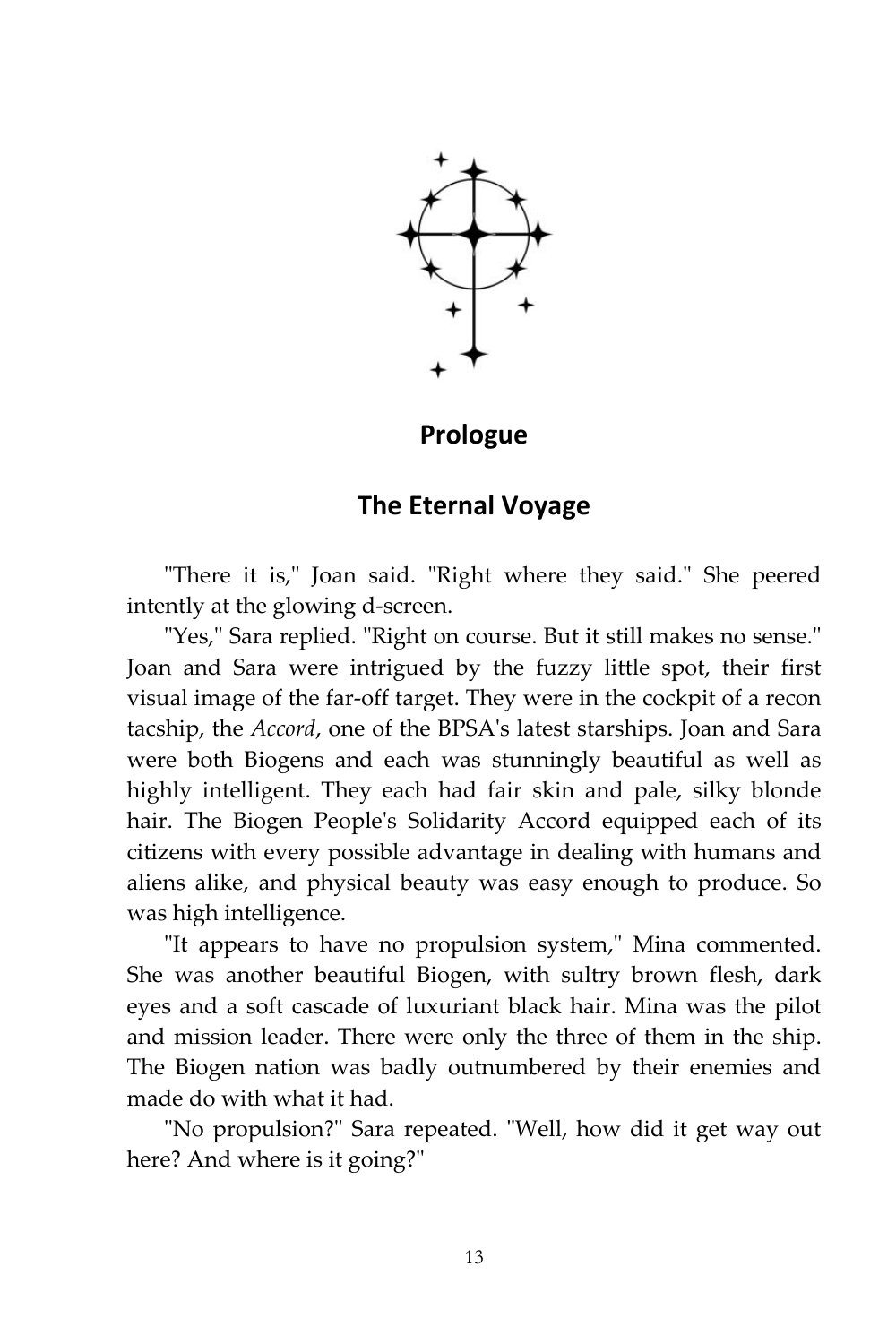"Good questions. Let's see what it looks like," Mina replied.

As they neared the target, the visual image cleared up and details were revealed. The dark, blunt metallic cylinder, a bit larger than the *Accord*, hurtled into infinity at a quite respectable speed, pitted with the debris of the cosmos, scarred and blasted everywhere by microscopic grains of dust. No openings or seams were visible on the craft's exterior.

"I wonder how old it is."

"It could be millions of years old, way out here."

"It's got some kind of shielding."

"All right, where is it going?"

"Nowhere," Mina said. "It originated somewhere in the Nulls – can't tell where or when – and it's headed for the galactic rim. It has evidently been programmed to leave the galaxy since its projected course avoids all stars with planets. Of course, at current speeds that may take – well, millions of years."

"Why would anyone do that? Can we see any signs of who built this starcraft?"

"Not so far," Mina said. "And it's not really a starcraft – only a pressurized container. But we've just got some analysis on the signal that it's been transmitting. No hints of language or who the creators of the signal might be, but Central tells us that it might be a danger signal. Based on the characteristics of the signal – whatever that means. Perhaps a warning to avoid this ship."

"A warning?"

"Yes."

They gazed into infinity, a silent, glorious, star-spangled vista of softly glowing silvery molecular clouds and endless milky rivers of stars flowing majestically through galactic skies.

"If they want people to avoid the ship, why send out a signal?" Joan asked. "That's the only reason we're here."

"Don't know. If it came out of the Nulls, we have no way of knowing who sent it. Or why. Aliens – maybe."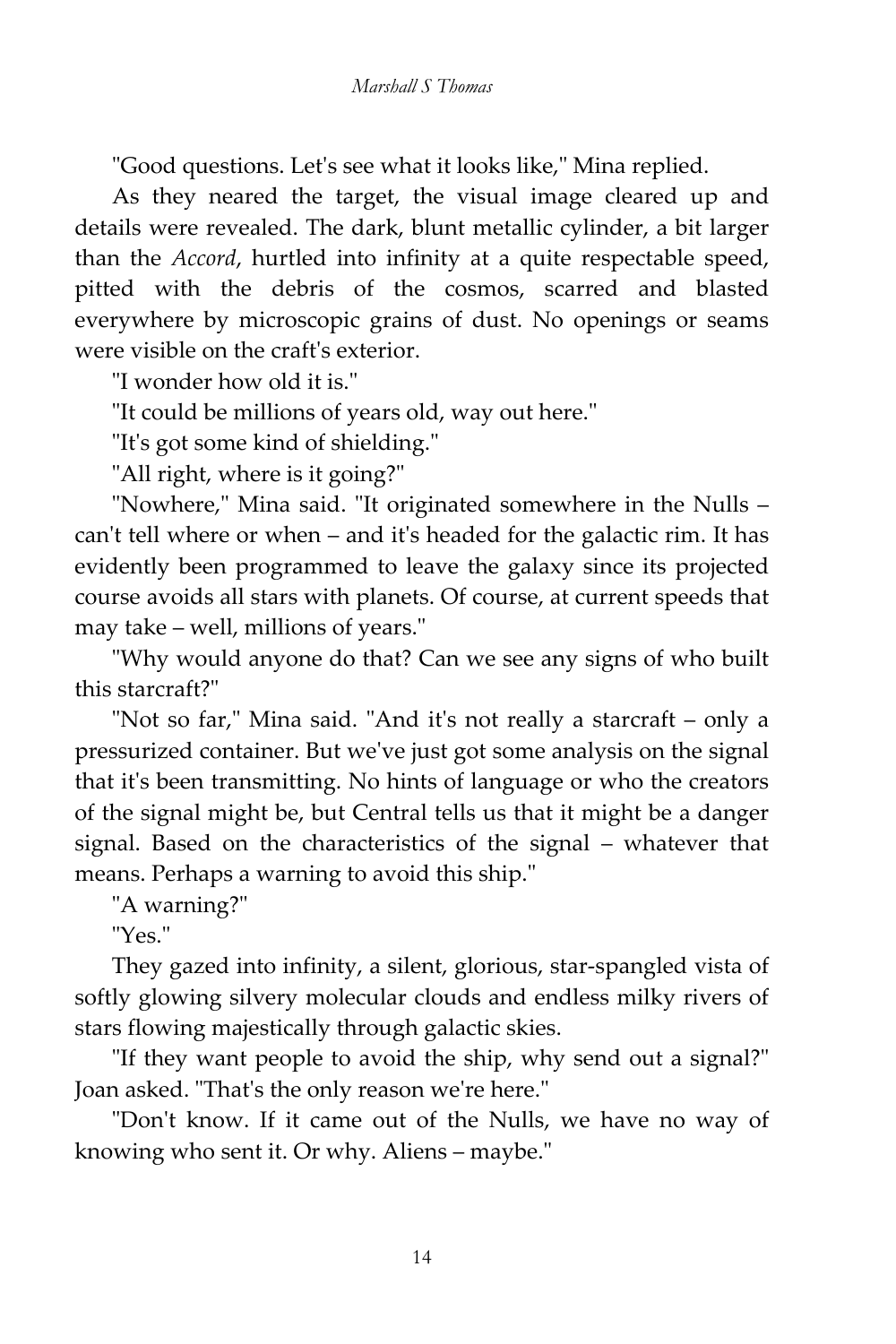"Great! Why does Central want us to examine this – crudely guided vessel?"

"We're over twenty thousand light years from the BPSA – past Dragon Shoals," Mina said. "It's beyond me. Nobody's ever been out this way before. Why should anyone care? But those are our orders, gals."

"I feel silly asking this," Sara said, "but if the signal is meant to warn us off, and if whoever sent this thing into the vac felt strongly that it should leave the galaxy, might it not be a good idea to leave it alone?"

"Yes, it might. But that's not what we're going to do, is it?"

"Oh, of course not! We're going to poke at it until it bites us on the ass."

"That's it. You clearly have management potential."

"Why, thank you, Mina. I appreciate that."

"All right, let's get to work."

#### Δ

"Access port locked in place," the *Accord* informed them. "Secure and sealed. Scanner probes mapping interior of the target, see the tacmap." They had found the entry port without a problem. It was circular so the *Accord'*s access port had no trouble adjusting and locking on. Now all they had to do was make the entry.

"Strange," Mina said. "The central portion of the ship seems designed to hold the payload – or cargo. And not much else. Looks like life support and interior power systems fore and aft but no stardrive or guidance or propulsion systems at all. It's quite primitive – just a container that somebody shot into the vac, destined to leave the galaxy and never change course. An eternal voyage, ladies. They clearly never want to see this thing again."

"It's a garbage scow," Joan said. "Full of dangerous radioactive waste. Now that makes perfect sense."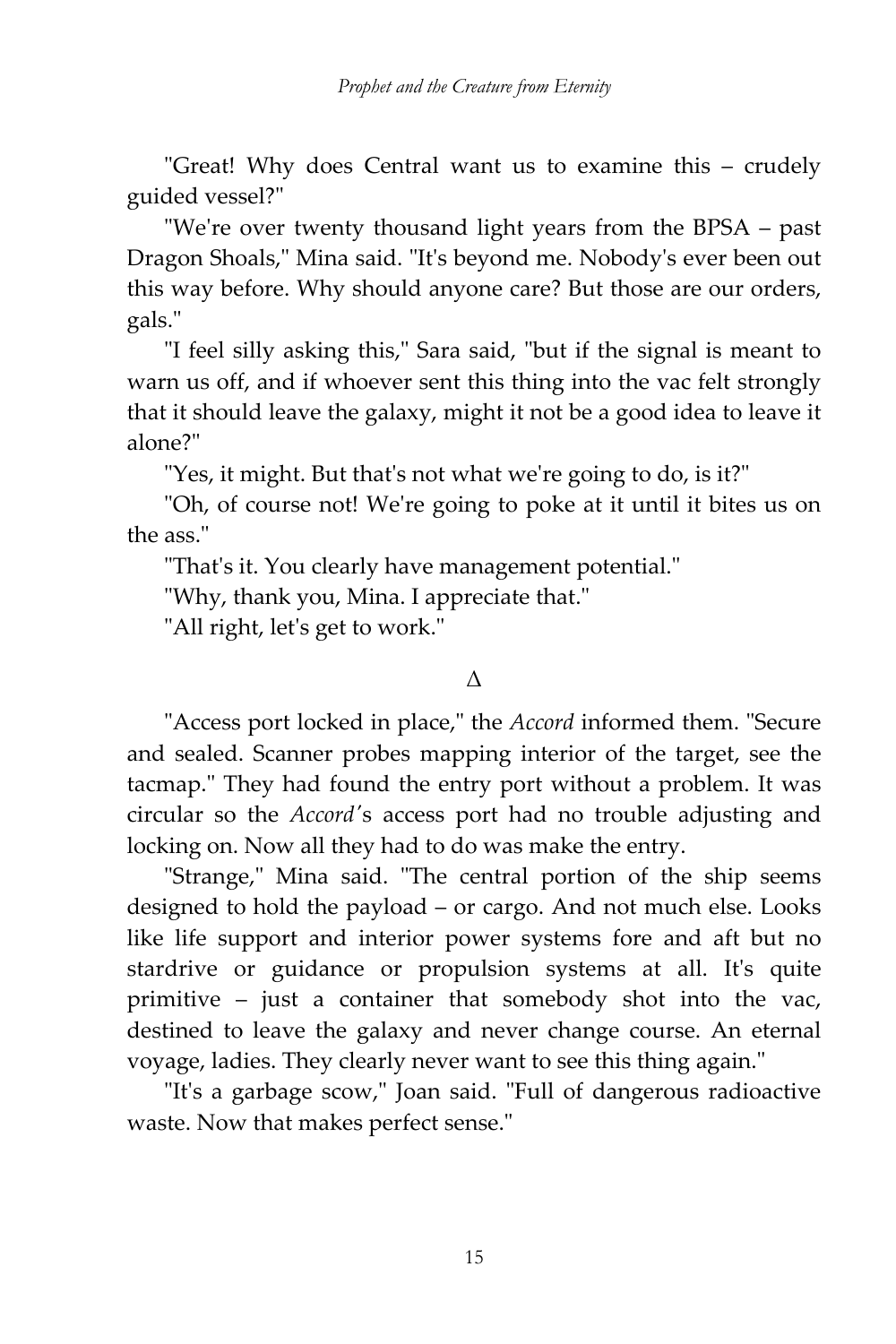"No, there appears to be nothing special so far in the cargo area. And no radiation." The *Accord'*s scanner probes roamed over the ship's exterior, the remote sensors now sending back images of the interior. The large cargo bay – if that's what it was – was divided into two sections. One seemed mostly empty, the other, it now appeared, contained a large black sphere of metal that almost filled the bay. It seemed to be featureless.

"All right, this is the payload," Mina said. "Got to be!"

"Look at that!"

"The scanners cannot penetrate it."

"An oversized bowling ball," Sara said. "Why didn't we think of that?"

"We're going to examine this – thing," Mina said. "Sara, you and I are the entry team. Joan, you're in charge of the ship. Just make sure we can get out of there when we want to. All right, suit up. You too, Joan. I want us to be ready for anything."

"Q-link message from Central," the *Accord* informed them. Mina read through the text message.

"It urges us to take extreme security precautions," she said. "We are to enter the target armed and prepared to defend ourselves. We are to make no contact with any biological organisms, human, alien, Biogen or others. We are not to interact with any biological life forms we may encounter. If we note any living organisms, the entry team is to retreat immediately to our ship and not leave the airlock until any and all alien life forms that may be accompanying the entry team have been eradicated per standard operating procedures. If eradication cannot be confirmed, the entry team is to remain in the airlock until it is. Report any problems immediately to Central."

"Extreme security precautions," Joan said. "What does that mean?"

"Unusual phrasing," Mina replied.

"No contact, no interaction," Joan said. "Well, why are they sending us here at all? What do they want from us?"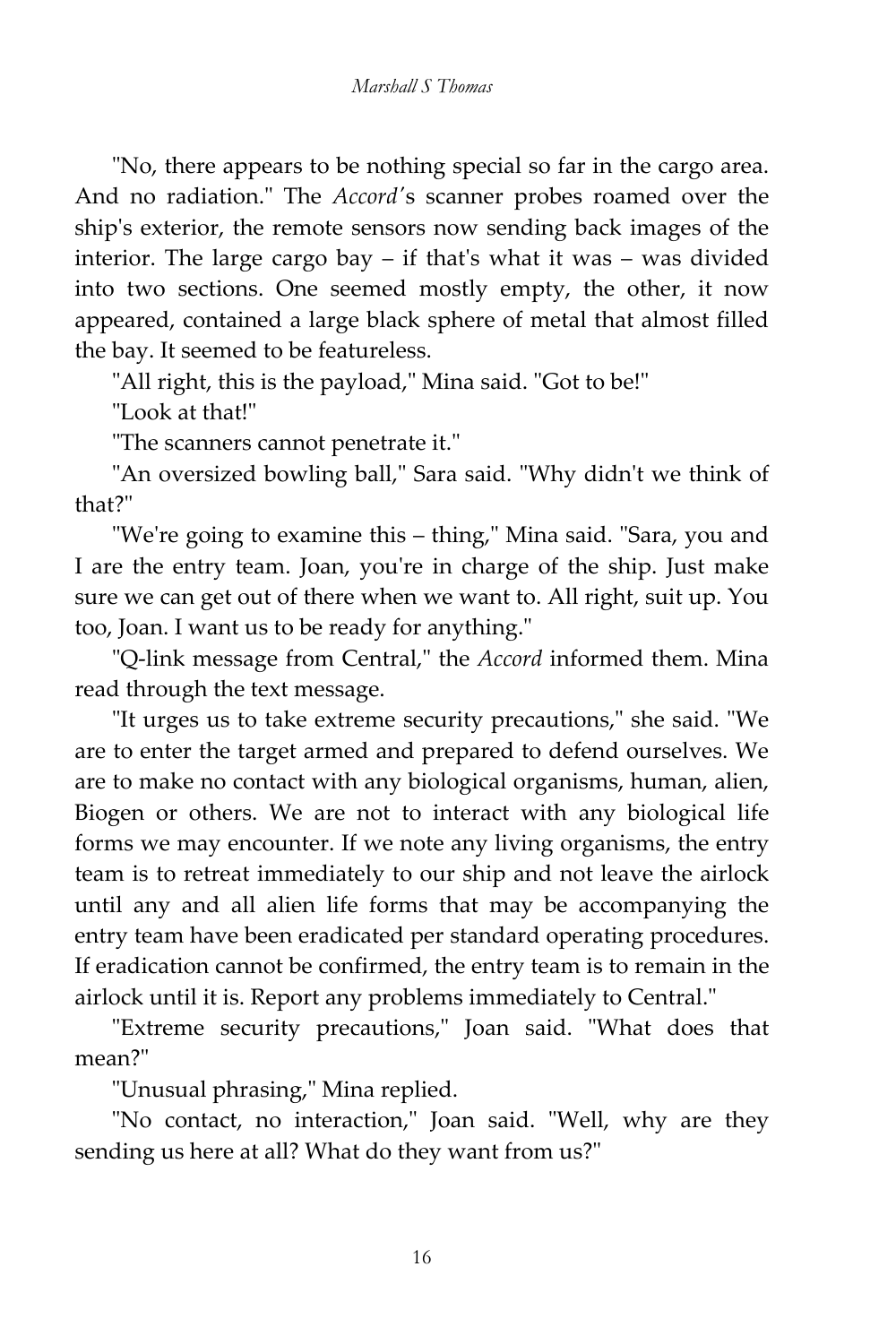"I don't suppose they gave us any hints what the problem might be?" Sara asked.

"No. Another silly question. Let's go."

#### Δ

Once Mina and Sara were inside the alien ship, the *Accord'*s access port snapped shut behind them. Mina and Sara activated their spotlights in the pitch-black interior. They were just outside the aft bulkhead of the cargo bay. The spots revealed a gritty metal deck, and the bulkhead appeared to be covered with unidentifiable dark rectangular items.

"Ship is pressurized, ship air is breathable, nontoxic but not recommended, see the analysis," the *Accord* advised them. "Ship's grav is set to zero point seven, suggest move carefully."

"Do you detect any biological organisms?" Mina asked.

"No life detected."

The alien ship's interior lighting suddenly activated, a cold white light, startling the entry team.

"Damn! That scared the hell out of me," Sara declared.

"Nothing to be scared of," Mina said. "It's probably an autolight." She was looking around carefully, armed with an E battle rifle.

"What a mess. This place is filthy," Sara declared. She also clutched an E. "Look at this bulkhead!" It blocked further access into the cargo bay. The bulkhead was covered with what looked like plastic information posters, etched in an unknown language. A large, twisted violet cross suddenly lit up and began throbbing insistently. More crosses appeared, scattered around the bulkhead. In the very center of the bulkhead there was a hatch, sealed shut. It had one of those twisted violet crosses set into the metal.

"Stop moving and focus in on those runes," Joan said from the ship.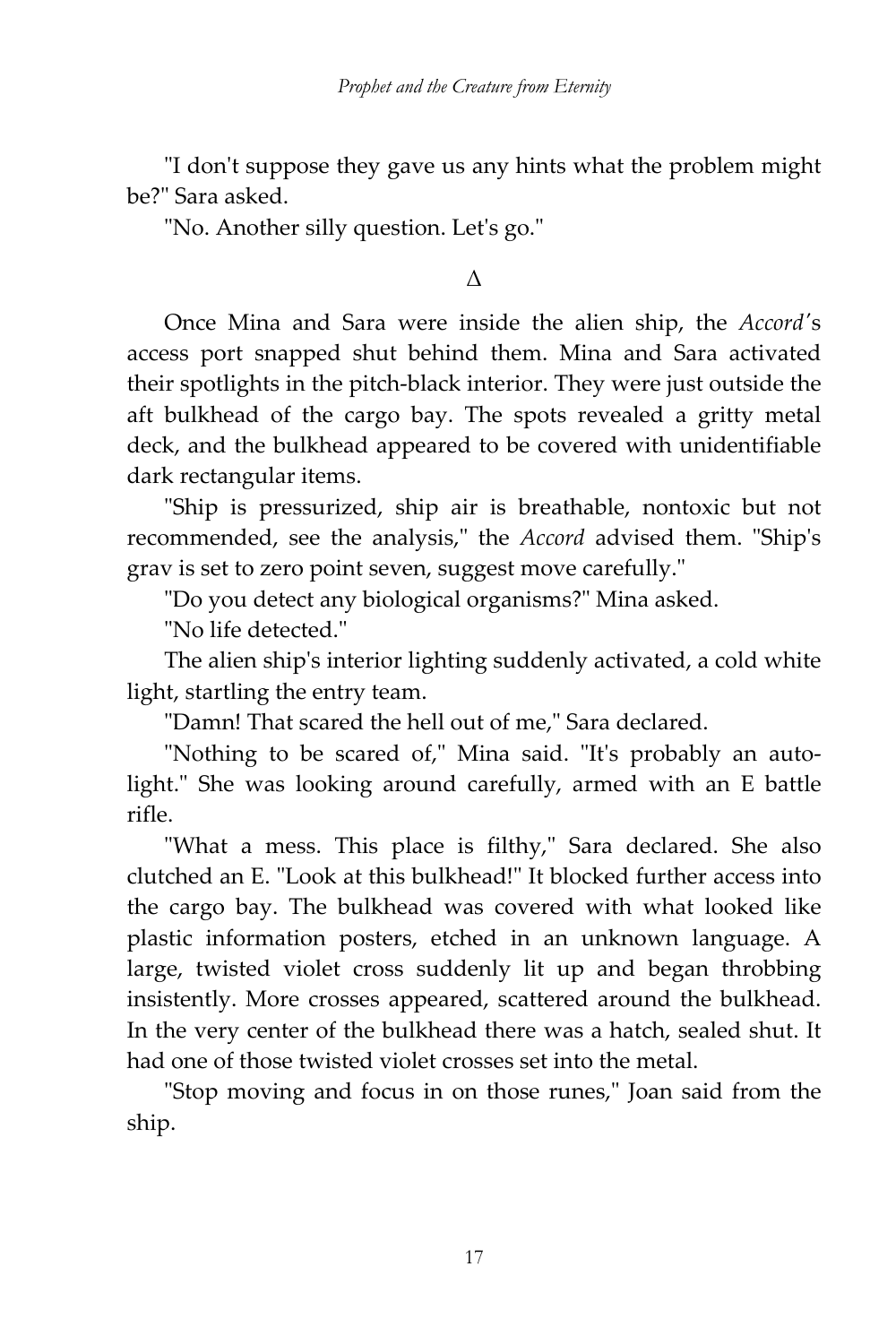"It's a warning," Sara said. "Do not enter. I don't need to know the language to see that clearly."

"Accord," Mina said. "Any sign of life?"

"Negative life. Nothing at all."

"How about on the other side of this wall?"

"No life detected."

"This hatch is – suggestive," Sara said.

"If they don't want anyone going in, why have a hatch?" Mina asked.

"Maybe it's designed to raise the overall IQ level in the galaxy. Anyone who enters dies, and her low IQ vanishes from the galactic genetic pool."

"So what do you suggest we do?" Mina asked.

"We're going in. Of course, we're going in. You don't want us to go in, just order it. And I guarantee I'll get back to the Accord before you do."

"You are a continuing reassuring source of common sense, Sara. If you expect to advance in this outfit, I'd advise you to ease up on that. Of course, we're going in. Let's see if we can get that hatch open."

#### Δ

"So – we've got the hatch figured out?" Sara asked.

"I do believe so," Mina replied.

"Press down the handle, then touch the red activation button that is revealed. Right?"

"Right."

"And the hatch snaps left, vanishing into the bulkhead, and we step in."

"That's it."

"And then, very likely, the hatch snaps shut behind us."

"Right."

"That's the part that worries me," Sara said.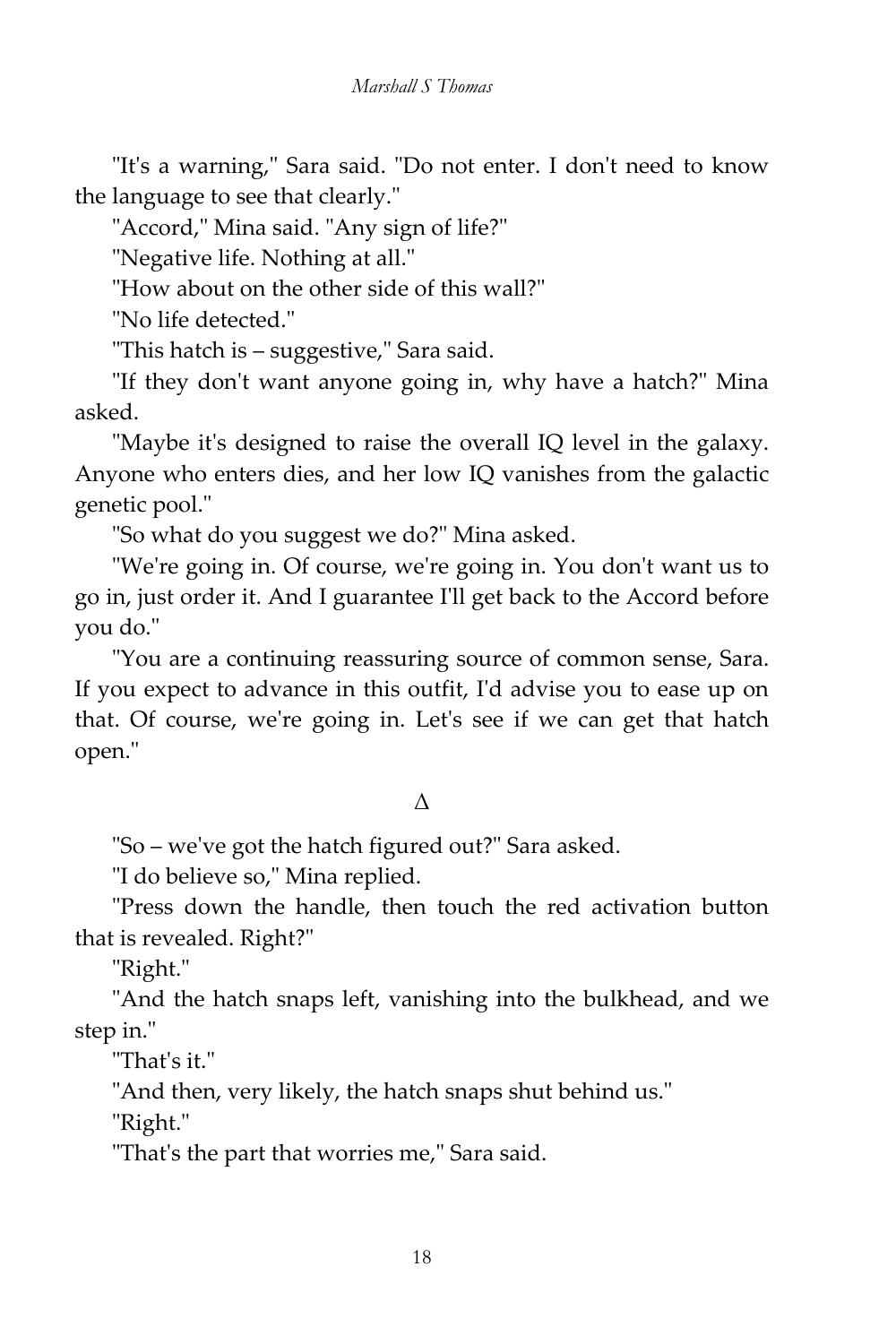"As discussed, we confirm that there is a similar mechanism on the other side, before we actually step in. The probe scanner images appear to indicate this is the case. It actually makes sense, even if it was constructed by an unknown civilization.

"All right, we do it!" Mina reached out and pulled the handle down, pressed the red button, and the hatch snapped open, revealing the next chamber, at first pitch black and then slowly flickering to white light. Mina and Sara cautiously paused in the hatchway, their weapons pointed into the chamber.

"Hatch controls look similar on this side," Sara confirmed, then stepped all the way in. Mina followed and the hatch snapped shut behind them.

They were facing a huge, dull-black sphere that almost filled the cargo chamber. A prominent twisted violet cross was affixed to the sphere, throbbing eerily. There was nothing else in the room, nothing on the chamber walls. It was deadly quiet.

"Accord, composition of the sphere please."

"Unknown. Please touch with medprobe." Mina touched the tip of a medprobe to the sphere.

"Unknown composition. The sphere is coated with a transparent substance that resists penetration and resists analysis."

"Unknown? Accord, what substance is the coating? What substance is the sphere?"

"I have insufficient information for analysis."

"Terrific. Look, Sara, the probes show the sphere is secured to the deck but it's not part of the ship. It's completely separate."

"Mina, please get me a better view of the sphere," Joan said from the ship.

"Accord, can you get me an interior shot of the sphere?" Mina asked. "What is in there?"

"Mina, the sphere is impenetrable to our probes," the *Accord* replied.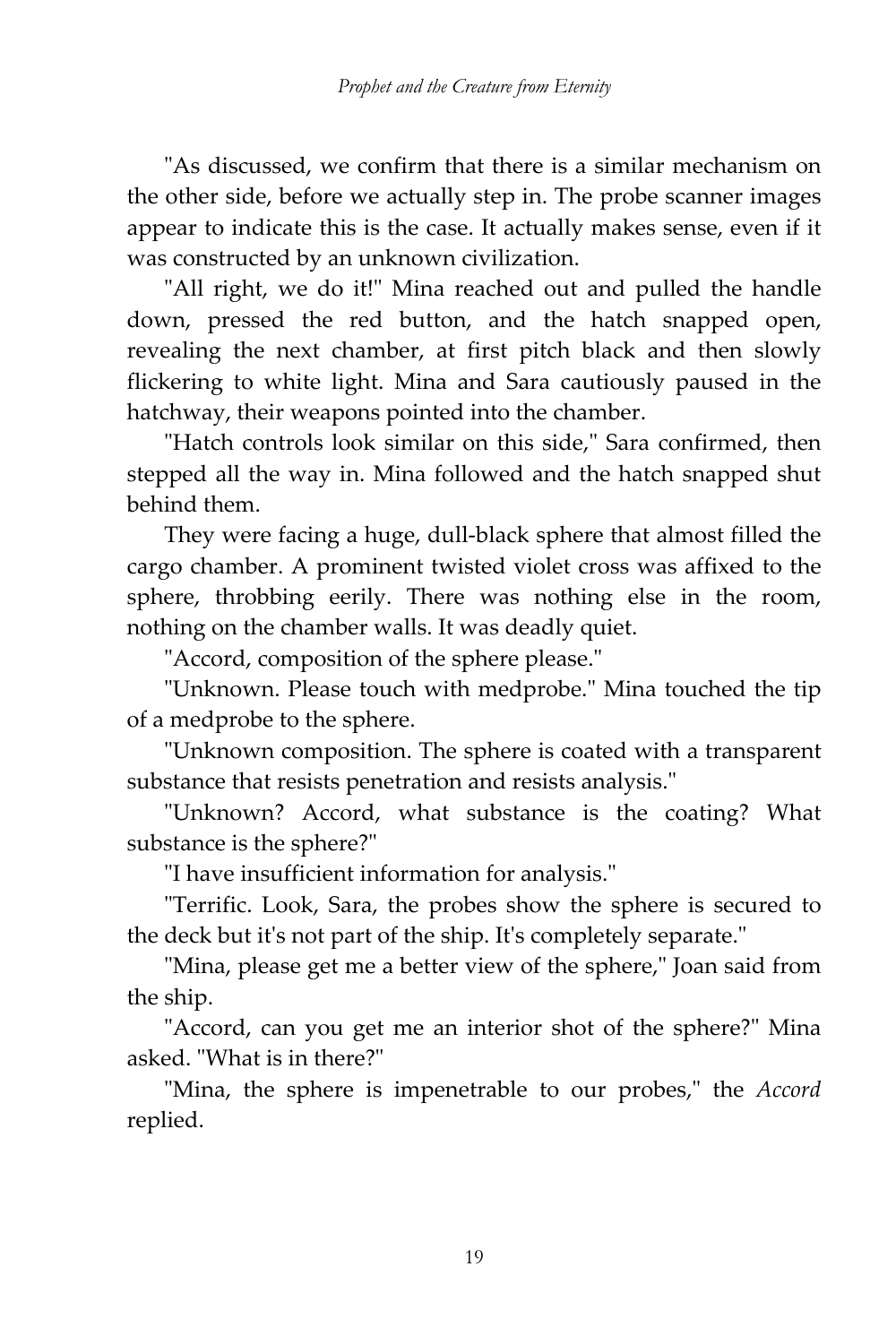"I'm sweating like a pig," Sara confessed. "I really don't want to see what is inside that thing."

"We've got to investigate it," Mina said.

"Look at this." Sara barely whispered it. One of her armored fingers was touching the sphere. "It's a seam. A seam." She brushed it with her hand, clearing away a thin smear of oily dust, and followed the scarcely visible seam until it revealed itself as a rough oval, about a mike wide.

"And look at this," Mina said, clearing another small rectangular space to one side of the oval. "Another seam! Surely they're related."

"This is so exciting!" Joan commented.

"Easy for you to say," Sara replied. "I'm shaking."

"Calm down, Sara," Mina said. "We'll be fine."

"It looks like a ... a simport."

"Yes. And the smaller one is the on/off function. Bet?"

"Oh, good lord!"

"This is thrilling!" Joan said.

 "Now," Mina said. "Let's see what we've got here." She touched the small rectangle with one finger.

#### Δ

The simport slowly appeared, filling with a faint light, revealing a dim view of the interior of the sphere. The interior now flickered with a more intense white light – as if hesitant. As if the autostart had not performed this task for some time.

The light ceased flickering and flooded the interior. It revealed a large chamber full of unidentifiable structures that might have been furniture, or containers, or technical gear, or pretty much anything else.

"Any life, Accord?" Mina asked.

"The probes cannot penetrate the simport, Mina. The visual data reveals no life. The objects within do not appear to be biological."

"So what are they?" Sara asked.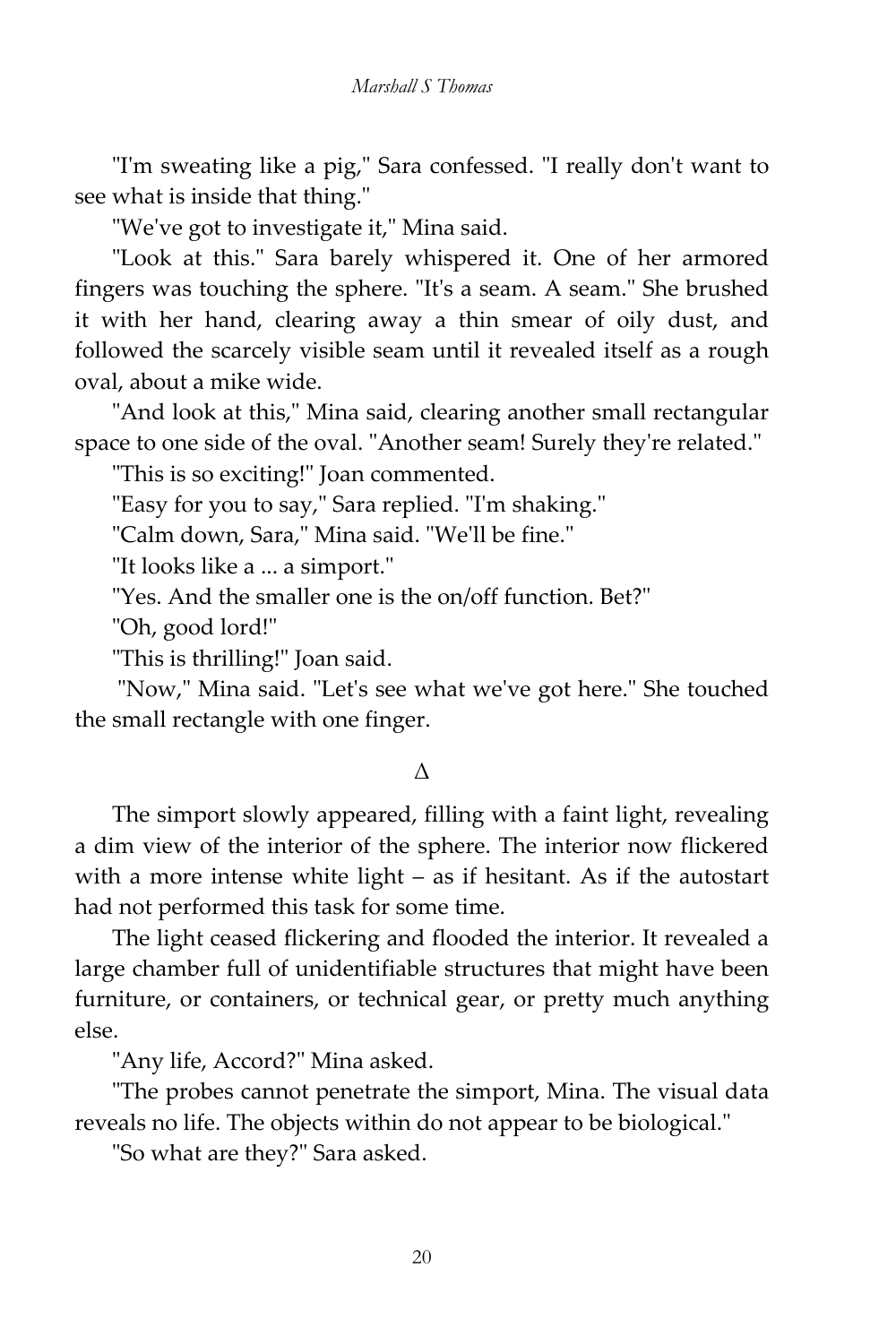"I have insufficient data to respond."

"Now what, Mina?" Sara asked. A pale face appeared right up against the simport, peering out at them. It was so unexpected that Sara shrieked, staggered back and almost fell. Mina jumped back but rapidly recovered and slammed the barrel of her E against the simport.

The pale face was a female, seemingly young but worn down by some awful, great tragedy. She was clearly exhausted, on her last legs, ready to drop. She appeared human to Mina, pale eyes and light brown hair that seemed dry and dirty. She placed two hands against the simport and her fingers were trembling. It was almost like a plea.

"Who are you!" Mina demanded, still covering the apparition with her E. Mina was terrified but did not want Sara to know it. Sara recovered and pointed her E at the girl.

"Warning, it is unlikely that our weapons will penetrate the sphere or the simport," the *Accord* noted.

"Thank you, Accord," Mina said. She was trying to stop shaking and was unsure of her next step.

Please please please. Help me. Help me. Help me. The words formed in their minds, as clear as a bell sounding on a cold, still winter's day. Telepathy. Very strong telepathy.

"Accord, why did you not detect life?" Mina asked.

"No life was detected, Mina."

"And how about now? Do you detect life?"

"No life is detected."

*Please please please. I have been here over a hundred years. Imprisoned, by cruel enemies. Please help me. I am only a young woman, and I only want a normal life. I want to see the sun and moons and walk in sunlight through flower gardens and touch the blue grass and reunite with my family, if they are still alive. Please help me. I am so very, very weary. I fear I shall die of heartbreak, and loneliness. I am immortal, and destined to*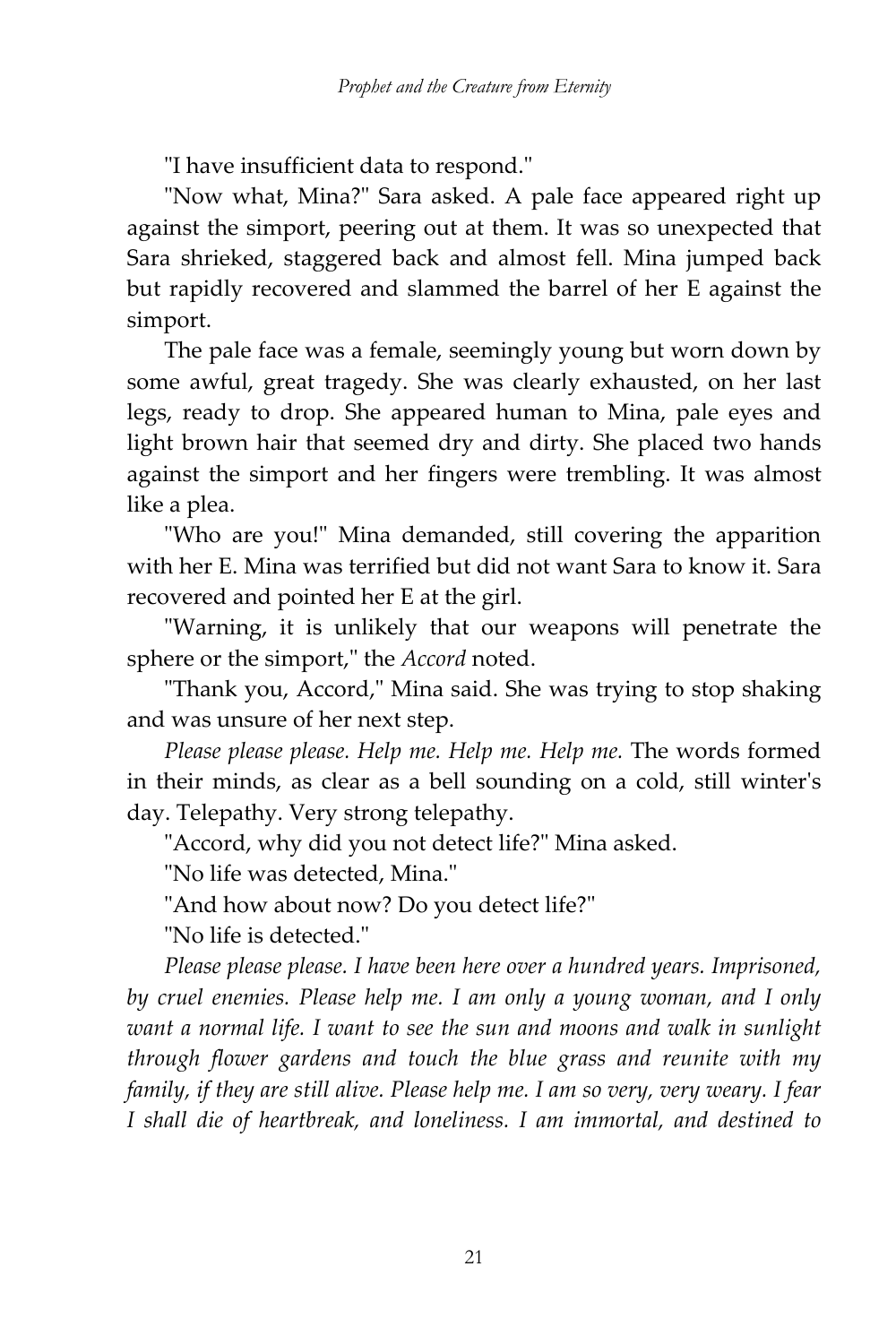*travel onwards, into infinity, forever, trapped and alone in this cruel, eternal prison.* 

"Joan, are you recording this?"'

"Affirmative."

"Accord, why do you not detect life? You can see her, yes?"

"I have a visual image but my probes cannot penetrate the sphere. She appears to be biological, but I cannot confirm it."

"What is your name, prisoner?" Mina asked. "We can hear your thoughts. Can you hear us?"

*I hear you and understand. My name is Ch'aka-Shan Lasseion. I am a royal princess of the House of Lasseion, which is the legitimate ruling family of the Celestial Sphere of Thoran, the sacred voice of the people.* 

"Why are you imprisoned here? What crime did you commit?"

*I committed no crime. Our legitimate kingdom was overthrown by jealous rivals, aided by a mercenary pirate gang. In our society it is forbidden to spill royal blood. I was placed in this prison and sent out into the dark, to my fate.* She blinked, and tears trickled down her cheeks.

"That's terrible!" Sara said. "We should help her!"

"Um, Mina," Joan interrupted. "Remember, we are supposed to retreat to the ship, immediately, if we contact biological life, and not interact with it in any way. Remember?"

"I am fully aware of our orders, soldier. I need no reminders from you or anyone else."

"Yes sir. Sorry, sir."

*Please please please. You are my only hope. I cannot escape from here on my own, but I can tell you how to release me. If you can do that, I will pray to our gods for you, and the House of Lasseion will reward you with anything you may desire.* 

"Sara, describe this person to me," Mina said.

"Well, you can see her. Black hair, pale face, grey eyes, very thin, grey sleeveless top, seems very sincere, a good person."

"Joan, you can see the image. Describe her."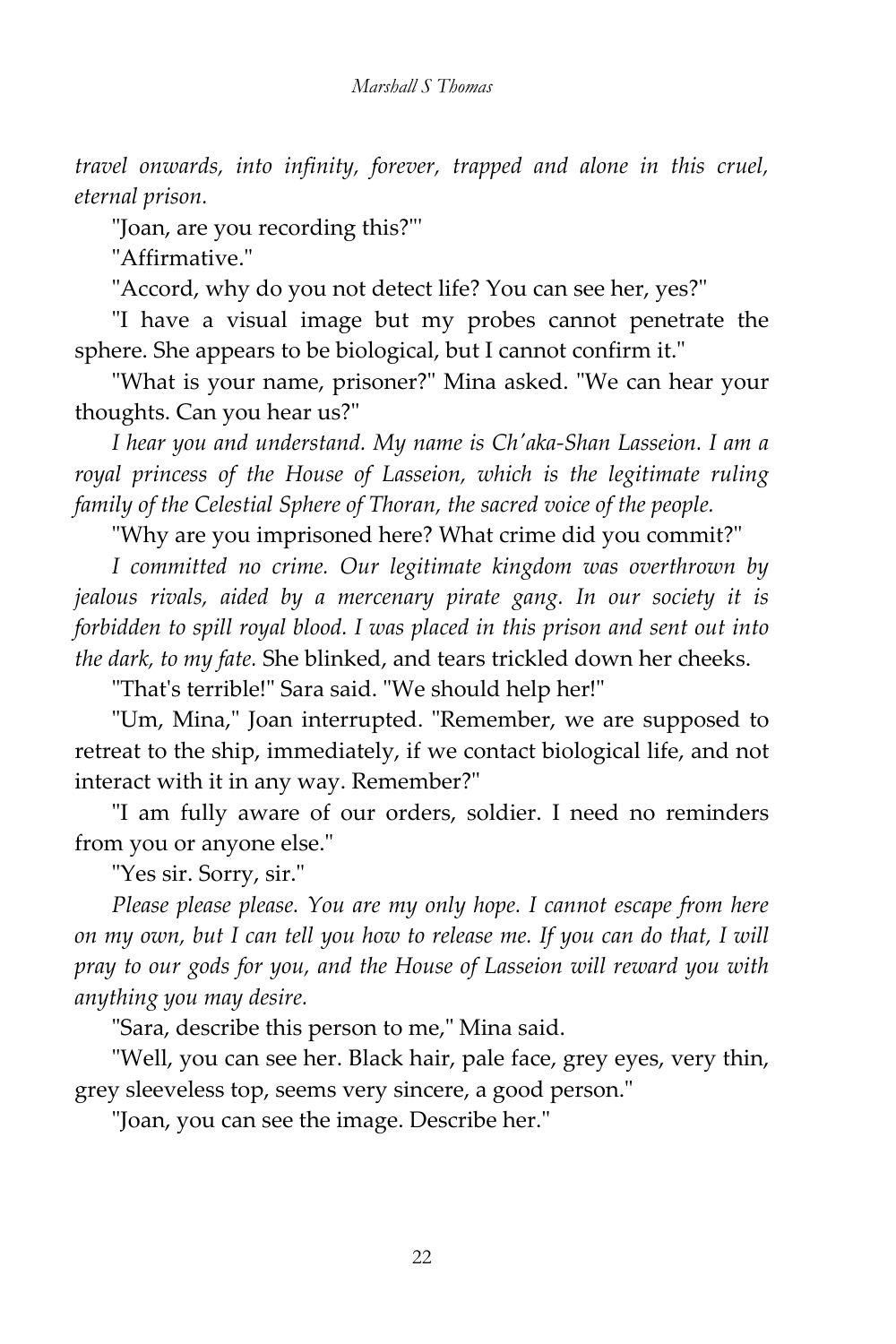"I see an attractive young lady with very blonde hair, almost white, looks like green eyes, a thin face, soft pink lips, a white sleeveless blouse, overwhelmed by sorrow, maybe we should report back to Central before – um, sorry."

"And I see yet another young lady. Accord, how do you see her?"

"My view of her is – imprecise. And unfocused. A featureless face, light brownish hair."

*Please please please. The secrets of the universe are yours if you help me. Our planet was a paradise for all, we had everything that anyone could desire, peace and plenty and wisdom and strength, no work or strife or worry or responsibilities, only life and love. I can do all that, I can change the future for you and for your worlds. I beg you, do the right thing, for me, for yourself, for all your nations, for all your worlds. Change the future!* 

"Sara, let's get back to the Accord. Joan, prep me a flash critic for Central. I'll add the text soon as we get back."

"That's one scary lady," Sara said slowly. She was almost in shock.

*Please please please! Think of your children! Safe and secure forever!*  "May God have mercy on your soul," Mina said.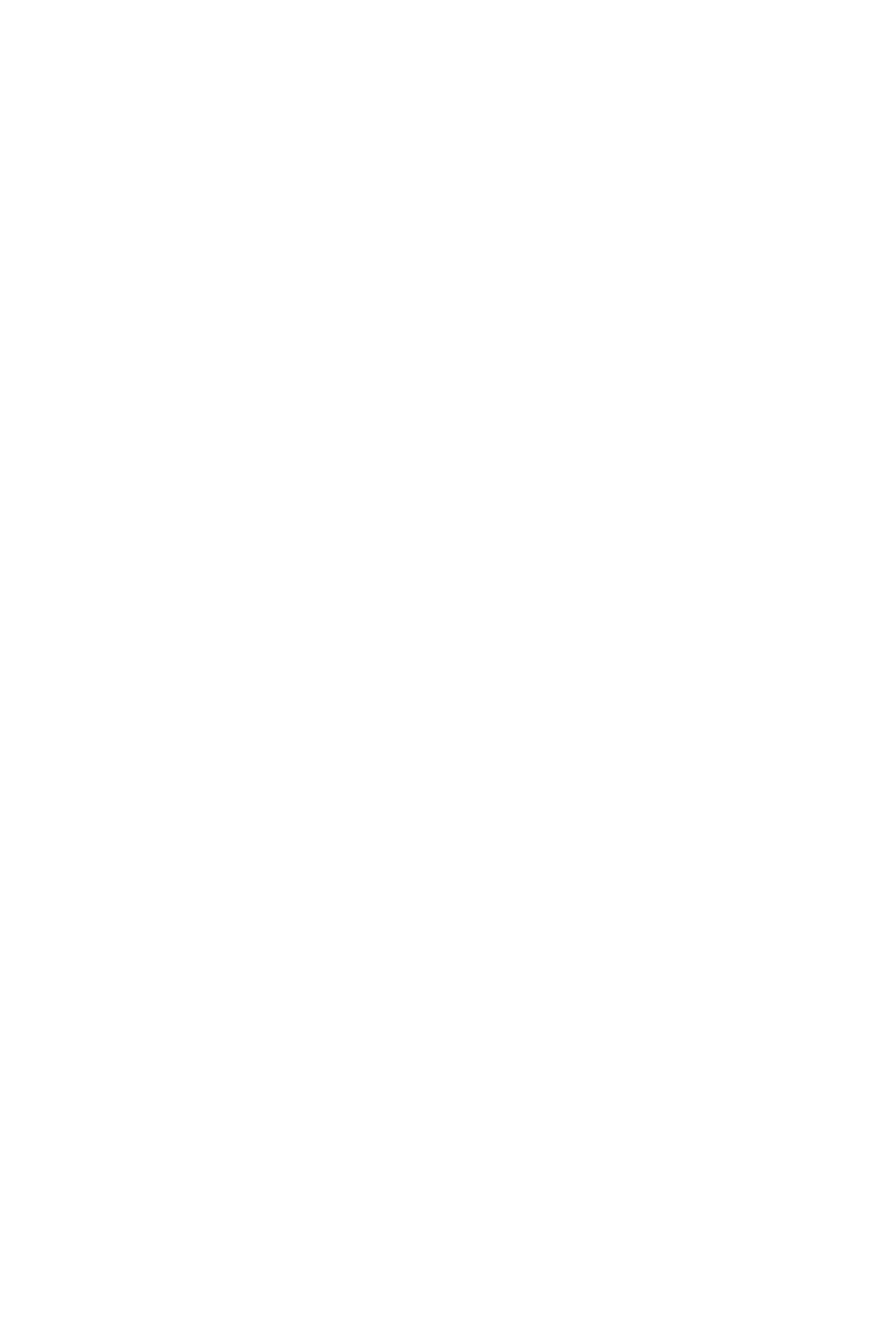

**Chapter 1** 

#### **Tough Love**

"Rains, Richard. Warname Prophet, rank commander, Galactic Information, ConFree Legion. Front and center!" I entered the room, marched over to the table and snapped to attention. It was clearly a temporary set-up, but the cross of the Legion hung on the wall, flanked by the Legion shield and the seal of the government of the Confederation of Free Worlds. There were not many buildings in Quaba City that survived the Apocalypse. I knew they were rebuilding as quickly as possible but I had not had a glimpse of the outside world in two months, and I did not even know where I was.

Three Legion officers sat behind the table, clad in their blacks, looking me over curiously. These were the court-martial judges. I knew nothing about them. They wore no rank insignia, per courtmartial regs, but each one bore the combat cross and the blood badge on their blouses. That told me all I had to know about them. They were brothers-in-arms. I, too, wore the combat cross and the blood badge. I had been ordered to wear my blacks, and I was hoping that was a good sign, but I did not know for sure. Until an hour ago I had been wearing a phospho-orange jump suit. I knew the decision about my case had already been made. Good or bad, I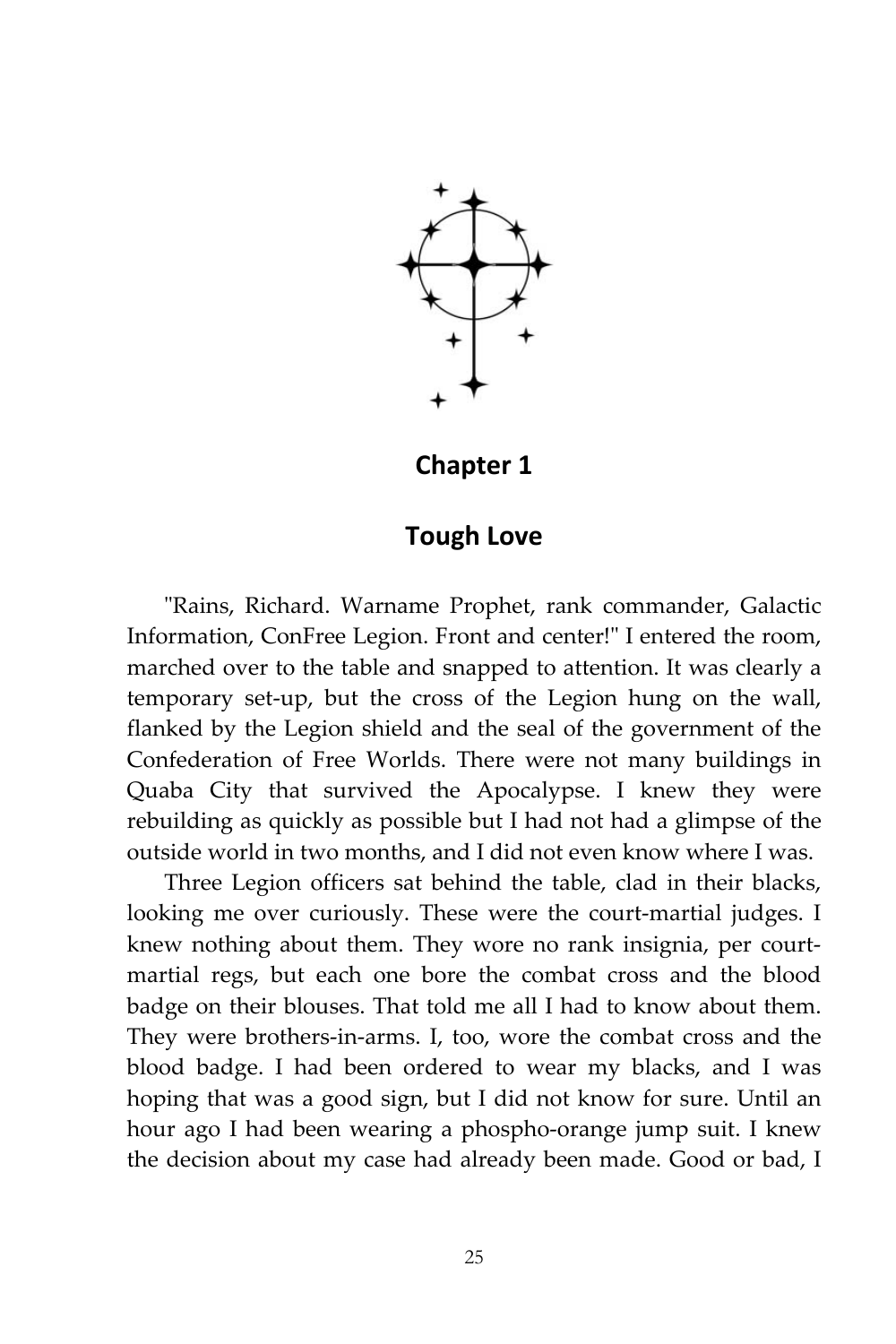did not know. Nor did I care much. I do what I do, I thought. I do what I think is right, and that's it. If it's wrong, I pay the price. And the penalty for desertion and treason is death. No good deed goes unpunished, I knew that much. And by now they know exactly what happened, and why. The truth is never in question, in a ConFree court. Neither is the law. All that is in question is justice.

"At ease," somebody said. I snapped into at ease. A Legion soldier in A-vest stood against the wall, with an E Model 11 at port arms.

"Commander Prophet, the court has reached decisions on the charges against you." One of the officers, presumably the lead judge, was looking over a printout. He did not even glance at me. "On the first charge, willful desertion in time of war, with a penalty of execution, the court finds you guilty as charged but waives the penalty because of a result that advanced the interests of the people of ConFree and convinced the court of your courage and willingness to sacrifice yourself for the common good."

Waives the penalty, I thought. What the hell does that mean? No execution, all right, but what do they do with me? Banishment? Cast from the service? Let me sweep the streets? Do I even care? I knew I'd accept whatever they said. Not that I had any choice. I was so burnt out, I'd go with whatever road appeared before me. I had given it my all, with the Eye – and failed. I had failed to protect the women and children of ConFree. Failed. Who the hell was I, to ask for mercy, or anything else? I was a failure. So were we all. And now all we had to look forward to was vengeance. But if the people of ConFree thought I was part of the problem, I might not even get that chance.

"On the second charge," the lead judge continued, "gross negligence treason, with a penalty of execution, the court finds you not guilty. The questionable Galactic Information program in which you were directly involved has been thoroughly researched and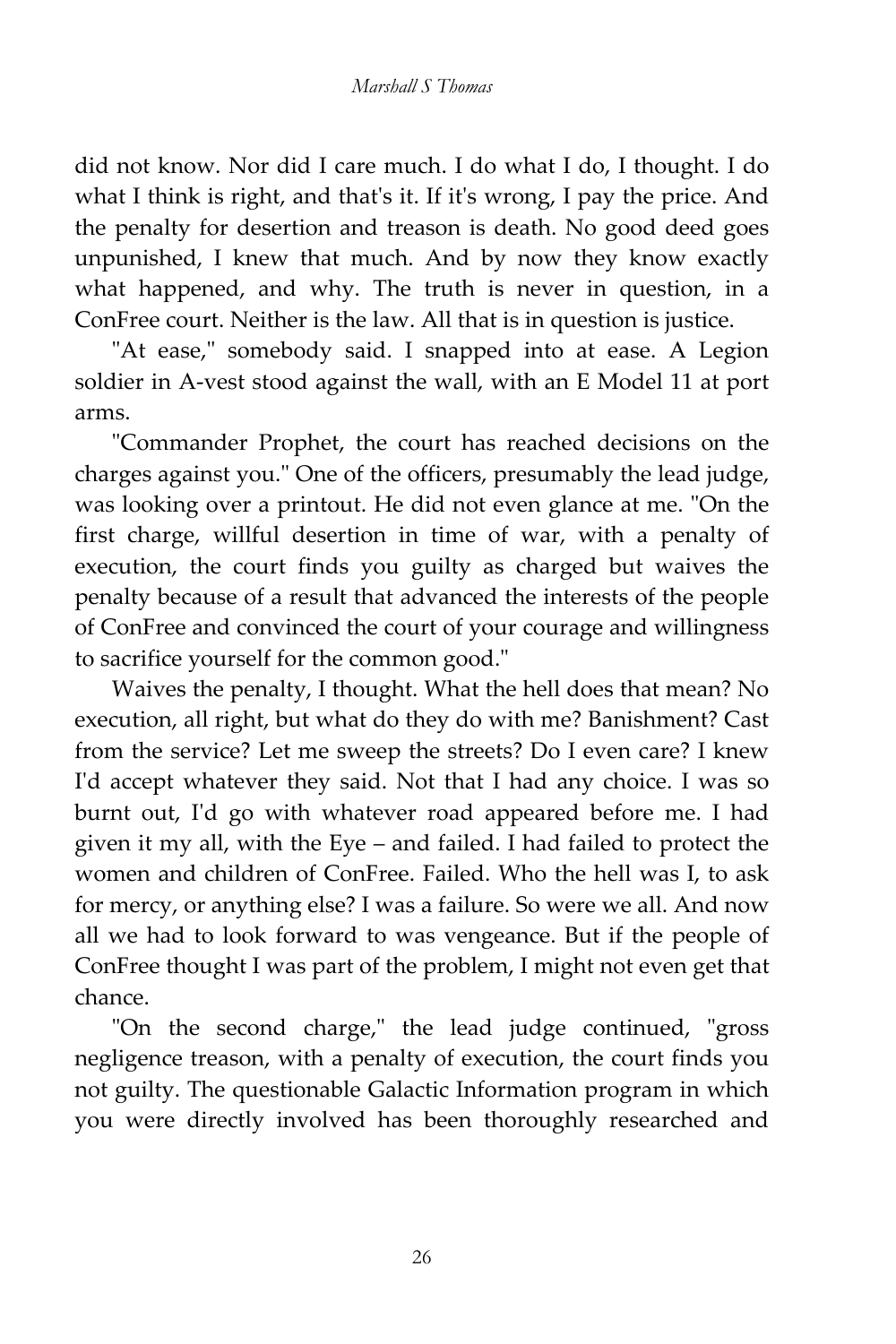investigated, and your brainscans indicate that you were acting in good faith at all times, despite the program's unacceptable results.

"Attention!" the lead judge continued. I snapped to. "Commander Prophet, the people of ConFree have spoken, through their representatives, the General Courts-Martial of the Quaba First Judicial Circuit. You are cleared of all charges. You are dismissed. Exit through the door on your left."

Δ

The door on my left opened into a comfortable office mod where a young colonel stood up from behind a cluttered desk to greet me. "Commander Prophet, congratulations on the verdict. The people of the Confederation of Free Worlds thank you for your service and for your role in the liberation of Quaba City. Please have a seat. Would you like some dox?" He was an Outworlder, dark hair, a wiry frame, piercing dark eyes. He wore the combat cross on his blouse.

"No, thank you, Colonel, I'd rather stand."

"Are you sure? A little dox? It's over – best to relax."

"It's quite all right," I said. Get it the hell over with, I thought. Whatever you have to say, say it and let me get out of your office. As for the people of ConFree, they have a strange way of showing their appreciation.

"All right, I understand," he said, still standing by his desk. "This won't take long. I'd like to give you some background on your case, so you will understand what happened. I'm sure you know ConFree is focused on justice, not laws. The desertion charges seemed quite serious on paper, but once it became clear that you were fleeing a very secure rear echelon position working a failed program in order to rejoin your comrades in the Quaba City combat zone, and once we realized what that entailed, and what you went through, and what you accomplished, the desertion charges went away. Most deserters run from the battle, not towards it. Is that accurate so far?"

"Yes sir."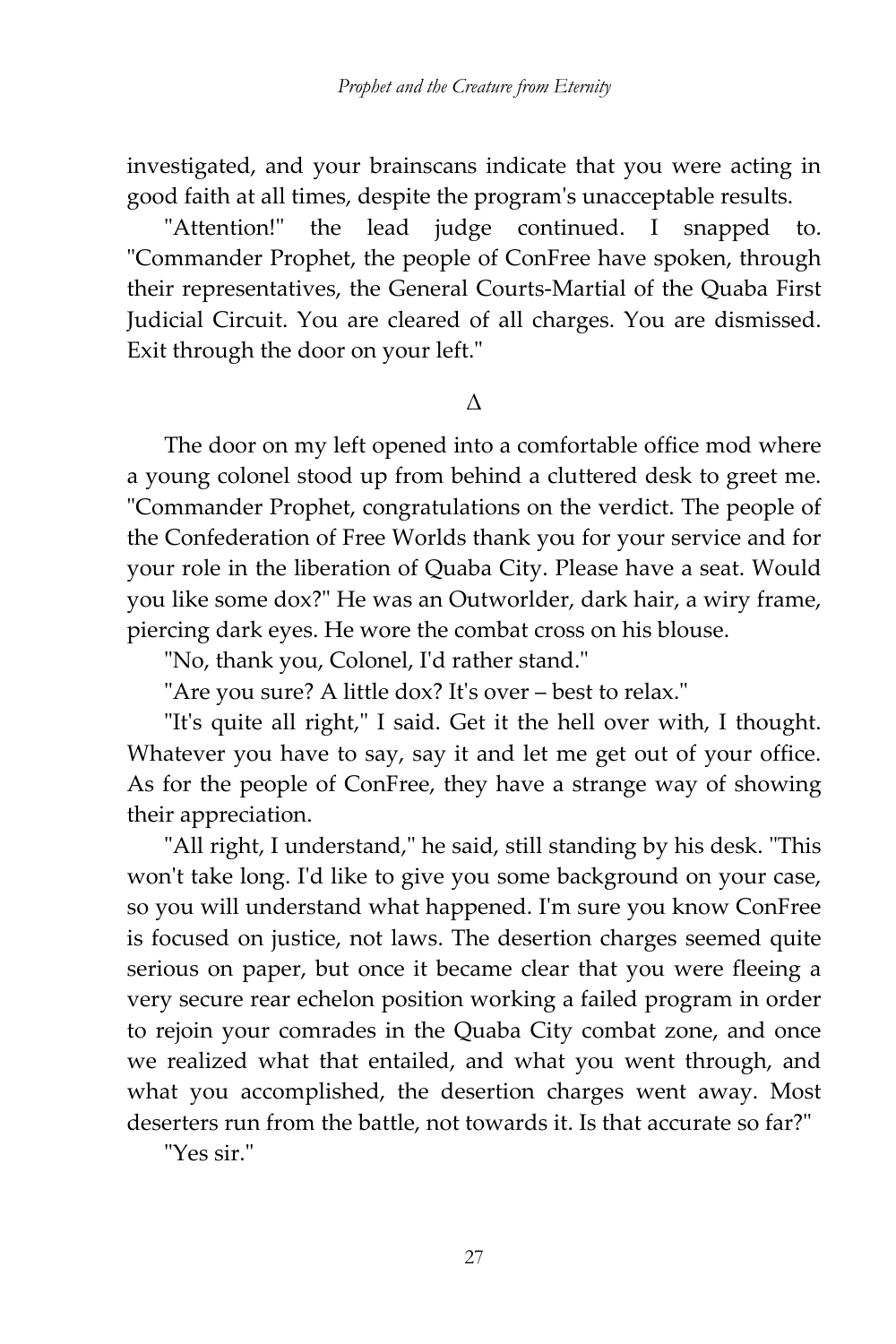"And as for the Eye, the gross negligence treason charge, everyone involved was detained – including the former Director-General of ConFree – because of the critical importance of that highly classified program, what it did, and what it failed to do. It wasn't just you. But our intensive investigation of that program concluded that although the program was flawed, you and your comrades did all you could do to make it work and when you realized it was not working, you reached the correct conclusions. By then it was too late, of course, but that was not your fault. We can classify this as a noble effort, and certainly not gross negligence treason. Am I right?"

"Yes sir."

"Again, the people of ConFree thank you. Justice has been served. I have here an unclassified summary of the conclusions of your court-martial. This is your copy."

"I won't need that, Colonel."

"You may need it, Commander. You have been reactivated and reassigned to Galactic Information. Please report to them tomorrow morning, at 0800. You are dismissed. Please pick up your personal property at the Property Office."

I left the document on his desk. I didn't give a damn what it said. And I didn't give a damn what the people of ConFree thought of me, either.

Δ

Free at last! I set out on foot from the detention facility, which was evidently attached to the temporary quarters of the Ministry of Justice. It was a dark afternoon, lightly raining. I felt terrific, clad in my blacks, coldcoat and field hat and boots. They had returned my IDs and other miscellany – even my vac gun, which now rested comfortably in my jacket pocket holster. Free and armed. I almost felt like a regular ConFree citizen. Almost.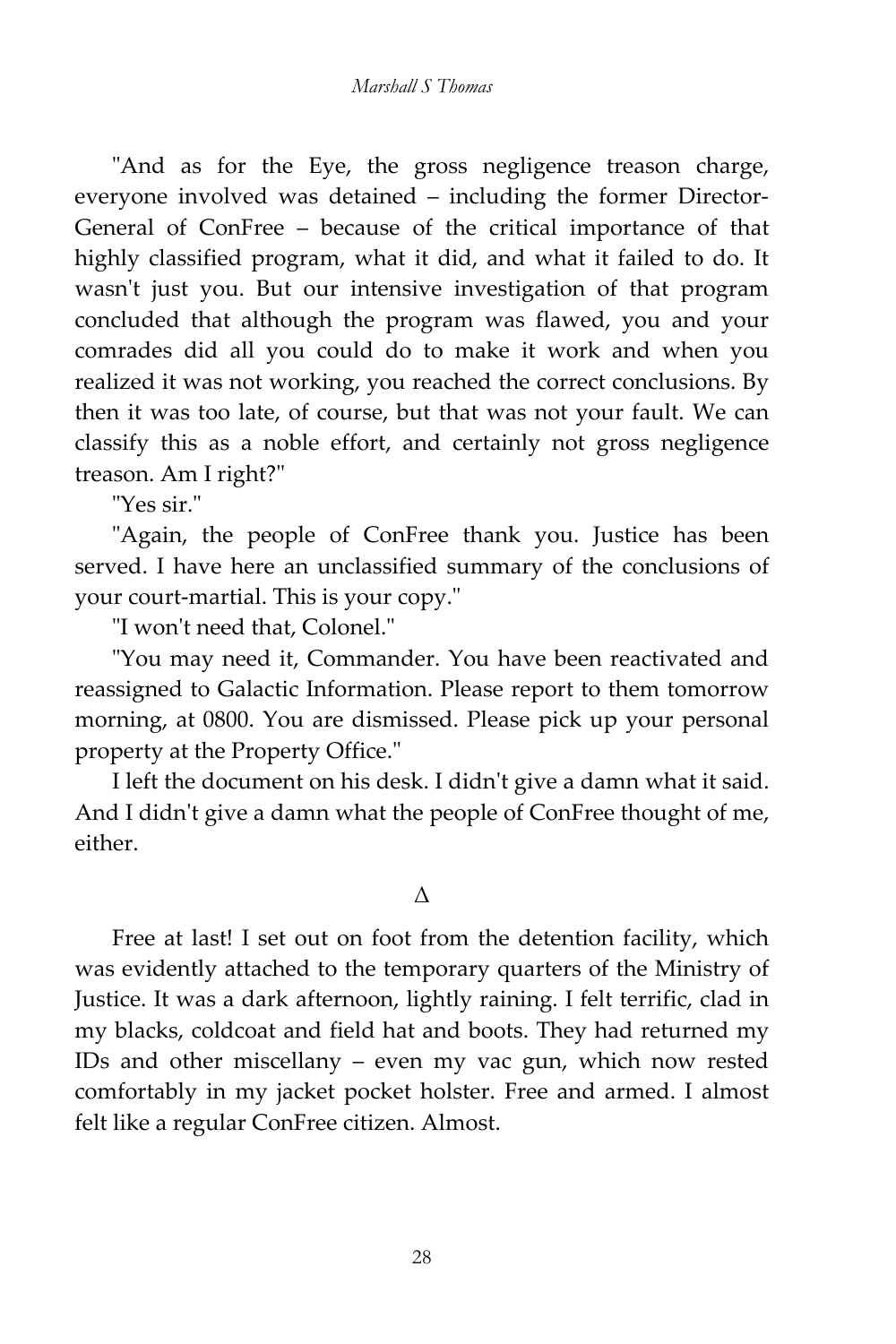It was delightfully cool – I didn't mind the temperature or the rain. I wandered around trying to get my bearings. New buildings were going up all around me, prefab habmods that built themselves under pressure, very light and very strong. It only took a few days to set up these buildings. Most all of Quaba City had been destroyed, so it all had to be rebuilt. Construction techs in blue coveralls were swarming everywhere. Whatever was to replace the old city was evidently well planned – these were low-rise structures of pale simstone. It was too early to get an idea of the master plan, but lines of airhaulers were snaking through the city-wide construction site pulling hundreds of large live trees that were being dropped off all over the place.

I spotted the city air raid shelter. It was festooned with construction tape and barriers warning everyone away. The ASR had attacked head-on into the shelter and killed everything that moved.

I didn't know what to do. My mind was aflame. I was sick of it all, all the struggle, all the blood and sweat and tears, the hatred, the wasted effort, years of bitter searching to read the future, and for what? A city full of corpses. I had given it all I had, I failed, and the enemy fell from the skies and slaughtered our people. We fought back, hard, and suffered catastrophic casualties. We smashed them to bits and chased them from the Outvac. Then the civilian survivors turned on us, furious, determined to avenge the dead, to round up the traitors and execute them all. Only there were no traitors. Only faithful, weary soldiers.

My tacmod guided me to the Renewal Suites. It was a sprawling hotel, brand new and quite impressive. The front lobby had a beautiful marble fountain set up in a garden area. I touched my ID to the check-in pad at reception, and a sweet little honey handed me two access cards for my suite.

The suite was astounding. As a soldier of the Legion, I was used to spartan surroundings. They hadn't mistreated us at the detention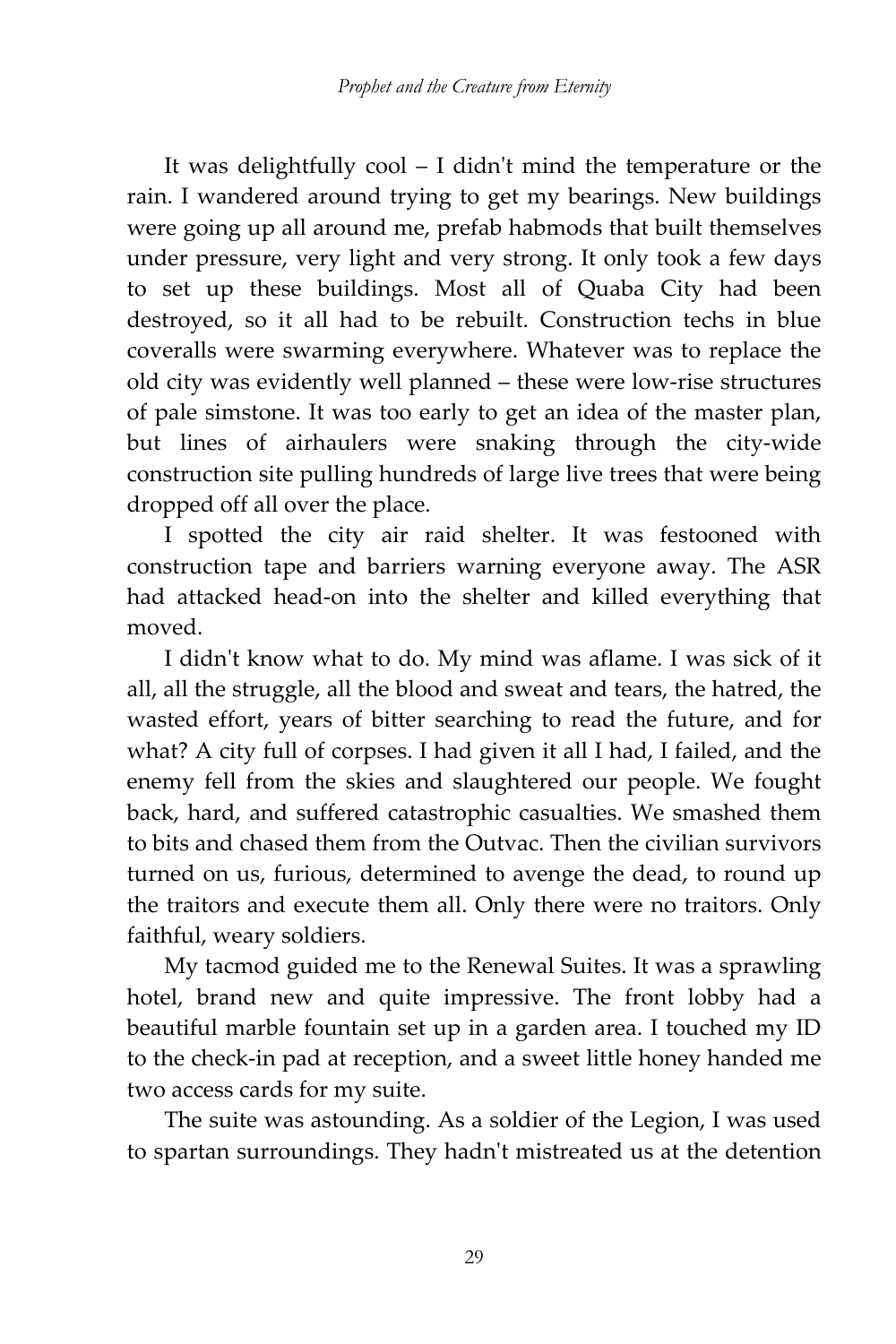facility, but they hadn't spoiled us either. Two simple meals a day, no exercise, no recreation, no contact with the outside world or other detainees, no access to commo systems, tacmods, vid or audio broadcasts, no visits from friends or family, no idea what was happening in the outside world. Just sit in solitary and wait. The cell was not so bad as we were detainees, not prisoners, but there was nothing at all to do. In old films the prisoners would make friends with mice or roaches or wall lizards, but ConFree prisons were so clean that was out.

And here I was in a huge, luxurious suite that had plenty of room for everyone in Delta, my old squad. I called Honeyhair on my comset.

"Honeyhair," I said, "I'm out."

"Prophet! Oh my God, thank you. I've been praying for you every day."

"I'm at the Renewal Suites, right downtown. Please come."

"The Renewal Suites? Oh. Why not come here, come home?"

"No. Please come here."

"All right, sure, be right there!"

"Love you!"

#### Δ

When the door chimes sounded, my adrenaline activated. "Open," I said. The door snapped open. Honeyhair stood there in the doorway, faintly smiling, poised like a model on a catwalk, tall and slim and lovely, clad in her seductively-tailored grey Civilian Support Corps outfit, a cascade of honey-colored hair touching her shoulders, smouldering green eyes burning into mine. For an instant she seemed cool and distant, then she squealed and threw herself into my arms, almost knocking me off balance, wrapping around me and squeezing like a boa constrictor, sharp nails digging into my back. We stood there for awhile, lost in the past. I closed my eyes. We had been through so much, together and apart. I felt her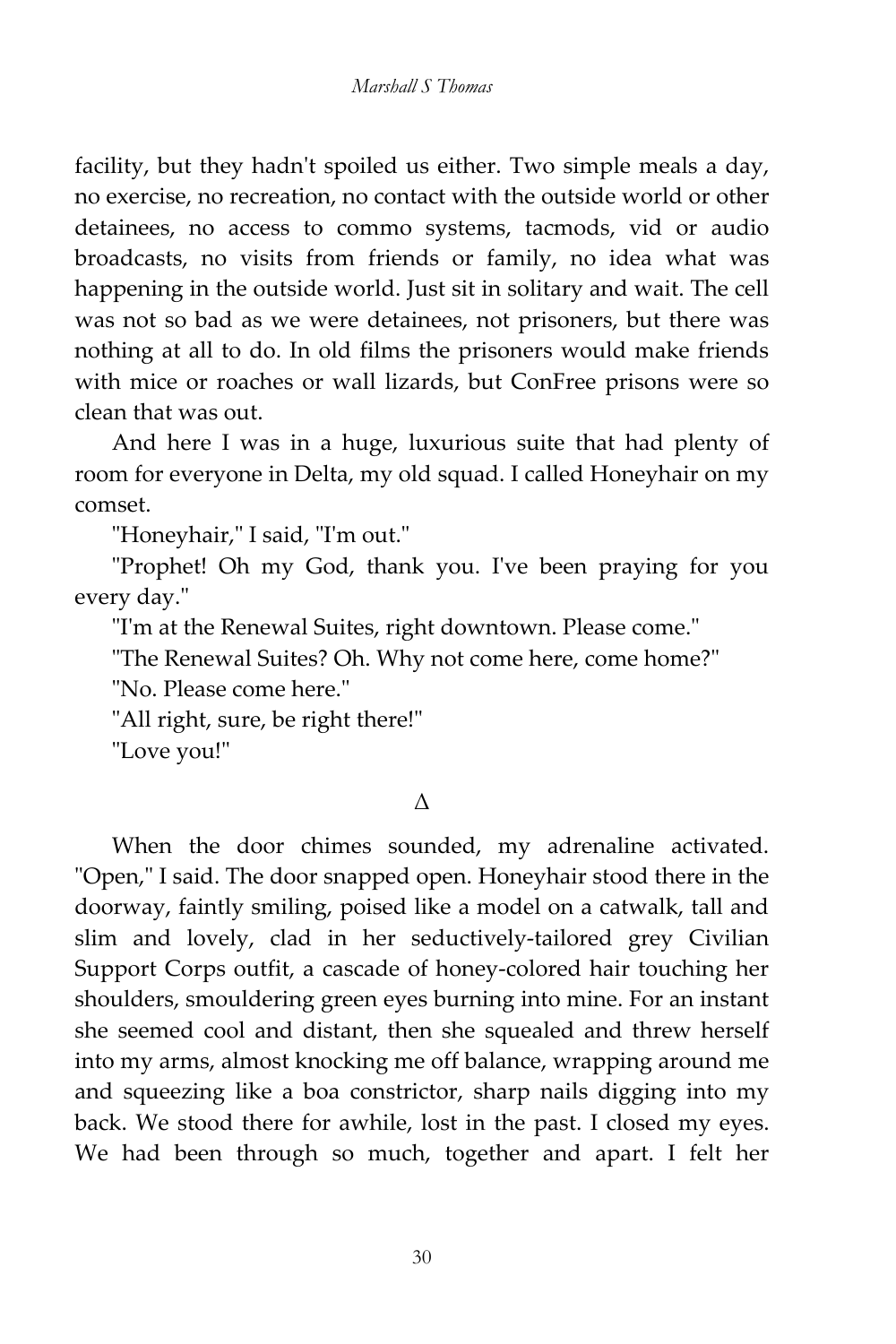heartbeat pounding against my chest. She began to tremble. She began to cry. Sudden tears, sticky against my flesh. Yes – this was what I needed, a hot dose of Honeyhair, my eternal love, this and nothing else, forever and ever and ever.

"I missed you so much!" she gasped. I couldn't say a word. I lifted her up into my arms and carried her to the side of the Emperor-sized bed and let her feet touch the floor and carefully began removing her clothing with shaking hands. As her blouse slid to the floor and her bra fell away, her hands were at my shoulders.

"Shouldn't we close the door?" she asked quietly.

The door. Oh. She was always thinking. "Close," I whispered. It closed. Her pants slid down her long lovely legs. I cupped those tempting creamy breasts, the nipples already hardening. Deadman! This was what life was supposed to be about. Love. Not death.

#### Δ

"Why didn't you want to come home, instead of asking me to come here?" Honeyhair asked. We were naked, in each other's arms, spent and exhausted and happy, tangled in the sheets, bedspreads fallen to the floor.

"I didn't even know where home was," I replied. "Last time I checked we were homeless, after they arrested the Prof."

"I could have told you. I was planning a big welcome home party with all our friends."

"Yes. I was pretty sure you'd do that. I didn't want that. I wanted you all to myself. I needed to ... talk."

"I see. You haven't done much talking so far. Not that I'm complaining."

"It's just that I'm ... in bad shape. I think you know me better than anyone. Am I a whiner? A complainer?"

"You are a loyalist. Strong as cenite. Driven. Determined. Impossible to stop, once you start. You'd rather die than quit."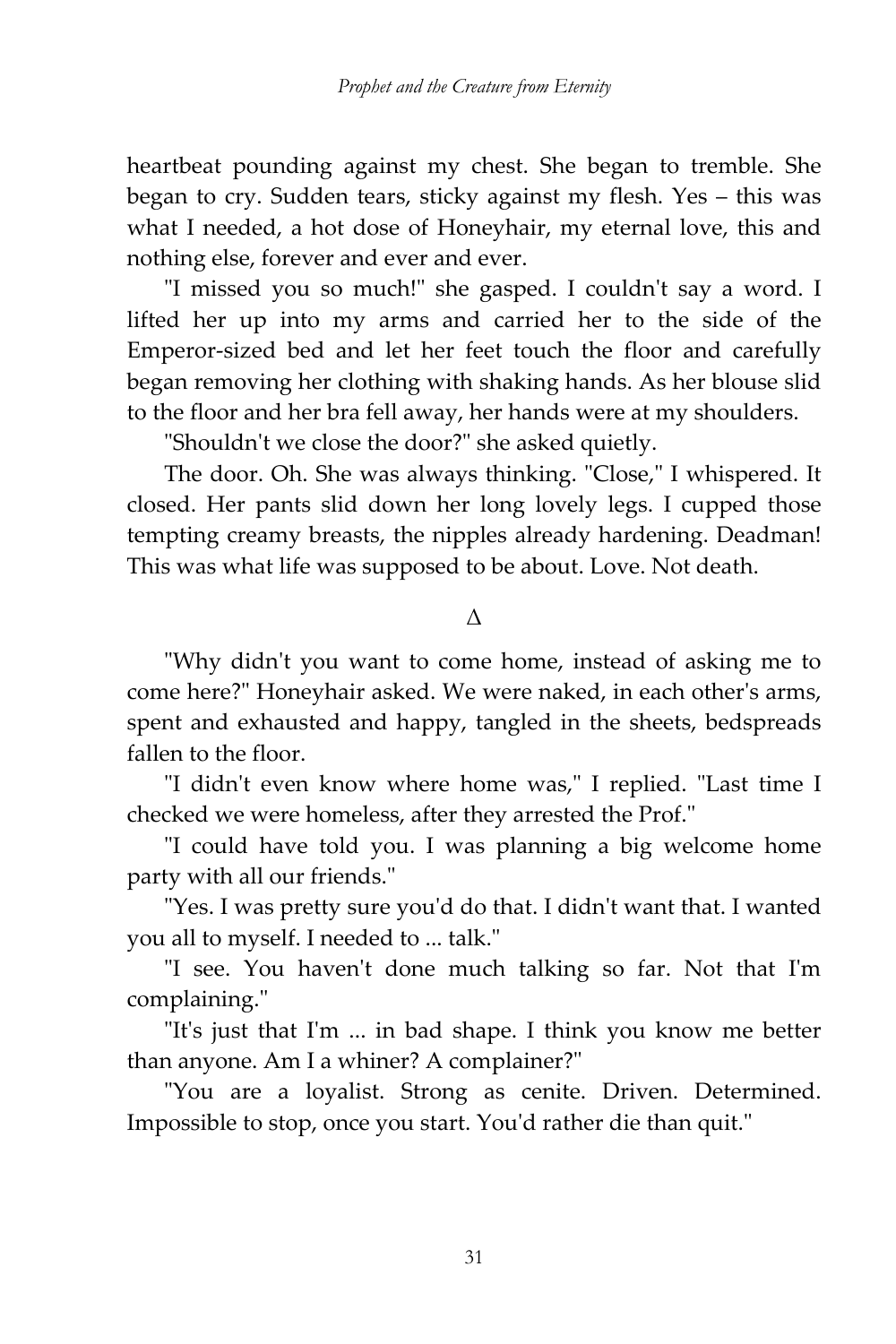"Yes. That was before. But things have changed. I'm not that way anymore."

"Why not?"

"I did everything I could. They even killed me, and I ... returned. Yes, it was victory or death. But our quest – it failed. The Eye – you called her my evil mistress. She lied to us. She failed us. And a lot of ConFree nationals died horribly. Then, after final victory, the people wanted vengeance – against us. We, who spent our lives sacrificing everything for the women and children of ConFree. They threw me in jail. Desertion, and treason, they said. I was lucky to survive that."

"It's the wheel of history, Prophet. You taught me that. After a national disaster the people search for traitors. It's only natural."

"I'm not a traitor."

"That's what they ruled. You're free."

"I'm sick of it. I'm sick of it all. I've decided you were right after all. I want to quit the Legion."

"I've been urging you to do that for years – and you always refused."

"I'm going to hand in my resignation, tomorrow. I want to live with you, forever. We can easily afford that. You keep your Civilian Support Corps job. I'll find something else – I don't care what."

"That may not be possible. Haven't you been keeping up on the news? We're at war, and it looks like it's going to last forever. Legion enlistments have been frozen indefinitely, and just about every male and a whole lot of females as well are being drafted into national service. It's a national emergency, and they'll just laugh if you submit your resignation."

"No, I have not been keeping track of the news. That was against the rules."

"I'd like you to leave the Legion as well, but now is not the time."

"I hate these people. I risked everything for them, and they want to execute me? Tossing me in jail? The hell with them! They can find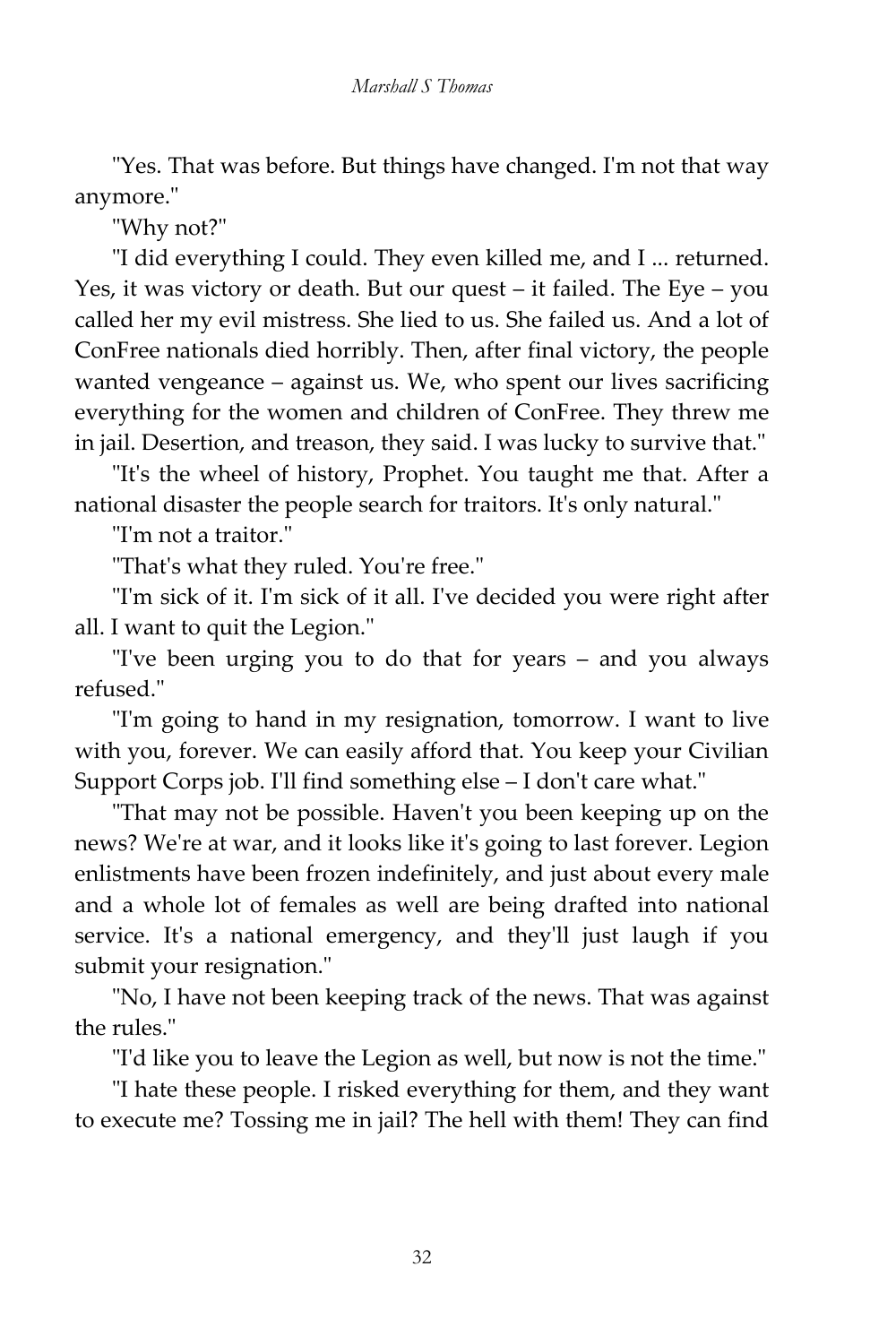somebody else to look after them. I no longer care about the women and children of ConFree."

"Don't say that, Prophet. Please. That's what we do. That's what we all do, and that's all we do. Please don't say that."

"I care about you, and I care about my comrades in Delta – that's it. The rest of the galaxy can burn in Hell."

"You need some dox," she said, wrapping a sheet around herself and heading for the snackmod.

"Drop the sheet," I said. She paused, smiled, and let the sheet fall to the floor.

"Is that better?" she asked.

"Yes." She was a naked angel, touched by the gods. She went into the snackmod and brought back two doxcups and settled in beside me once again. We popped the tops and the warm, sweet aroma flowed over us.

"Dox won't help me," I said, sipping the heavenly brew. I was kind of pleased that Honeyhair had so far not mentioned Jennifer. Jenn was a sore point with Honeyhair and I had no plans to recontact her. That was the very last thing I needed.

"We'll have to work something out," Honeyhair said. "You can't leave the Legion, but perhaps you can find some position where they can use your talents but chances of getting killed are low."

"Like what? That's what we thought we had with Delta Research, at first."

"Like training. You can teach the kids, the new generation. They might send you to Providence, who knows?"

"Or to Planet Hell. I'm supposed to report to Galactic Information, tomorrow at 0800. I'm going to do that, but I'll submit my resignation soon as I get there."

"That won't work. You'll have to accept it, Prophet. Whatever they want you to do."

"So nothing has changed."

"You have to be realistic."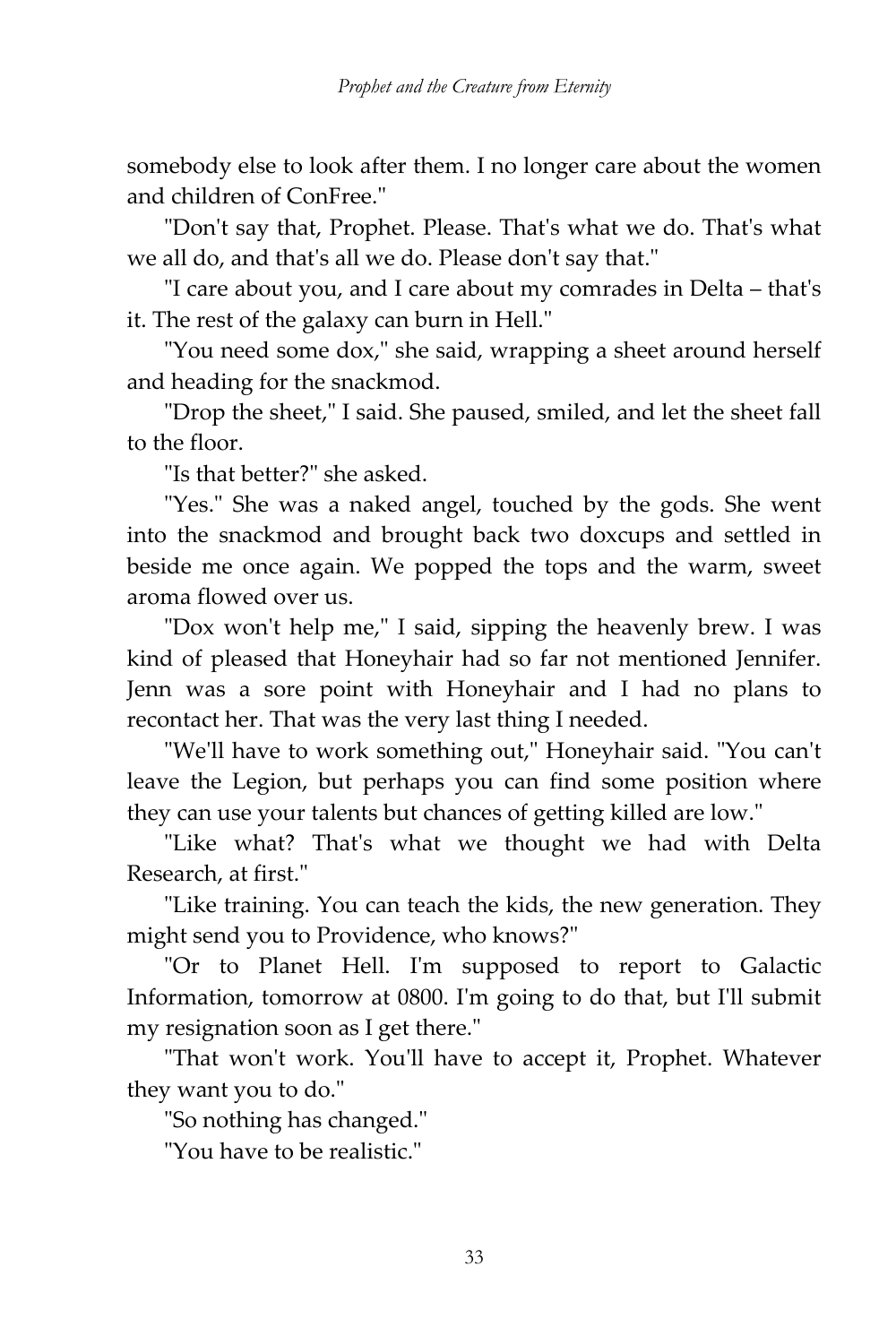"So I'm destined to fight until I'm killed."

"Prophet –"

"You know what I'd like to do?" I asked. "I'd like to build a secret home, like the Prof did, in the Wildlands. So secret that nobody will be able to find us. Just you and me, hiding from the world."

Honeyhair picked up her purse from the bedside table, and rummaged through it. She extracted a crumpled printout, and handed it to me.

"Take a look," she said. It was a color image from an A-suit helmet. It showed a rusty wire fence, and mounted on each metal fencepost was the bloody, decapitated head of a child – eight children, Outworlders and Assidics, once darling little boys and girls, now only obscene symbols of insane rage and hatred. At the bottom of the fence, the body of a little girl lay as if sleeping, clad in colorful little girl clothes, clearly dressed by a loving mother. She had no head.

"What the hell!" I objected. "Why do you show me this?"

"What do you think of it?"

"You know damned well what I think of it! Who did this?" Rage and hatred – yes, it was burning in my veins, red hot adrenaline surging, burning. My muscles were twitching. This was the realworld consequence of failure. My failure!

"Demons," she said. "Demons did this." Her face was cold and hard.

"Why do you carry this around?"I asked.

"I don't need it any more. You can have it. It's seared into my brain."

"Answer my question!"

"It's my motivation. I take it out and look it over every time I consider something stupid – like hiding from the world. Take it!"

I couldn't stop staring at that obscene image. Now my eyes were filling with tears, blurring my view.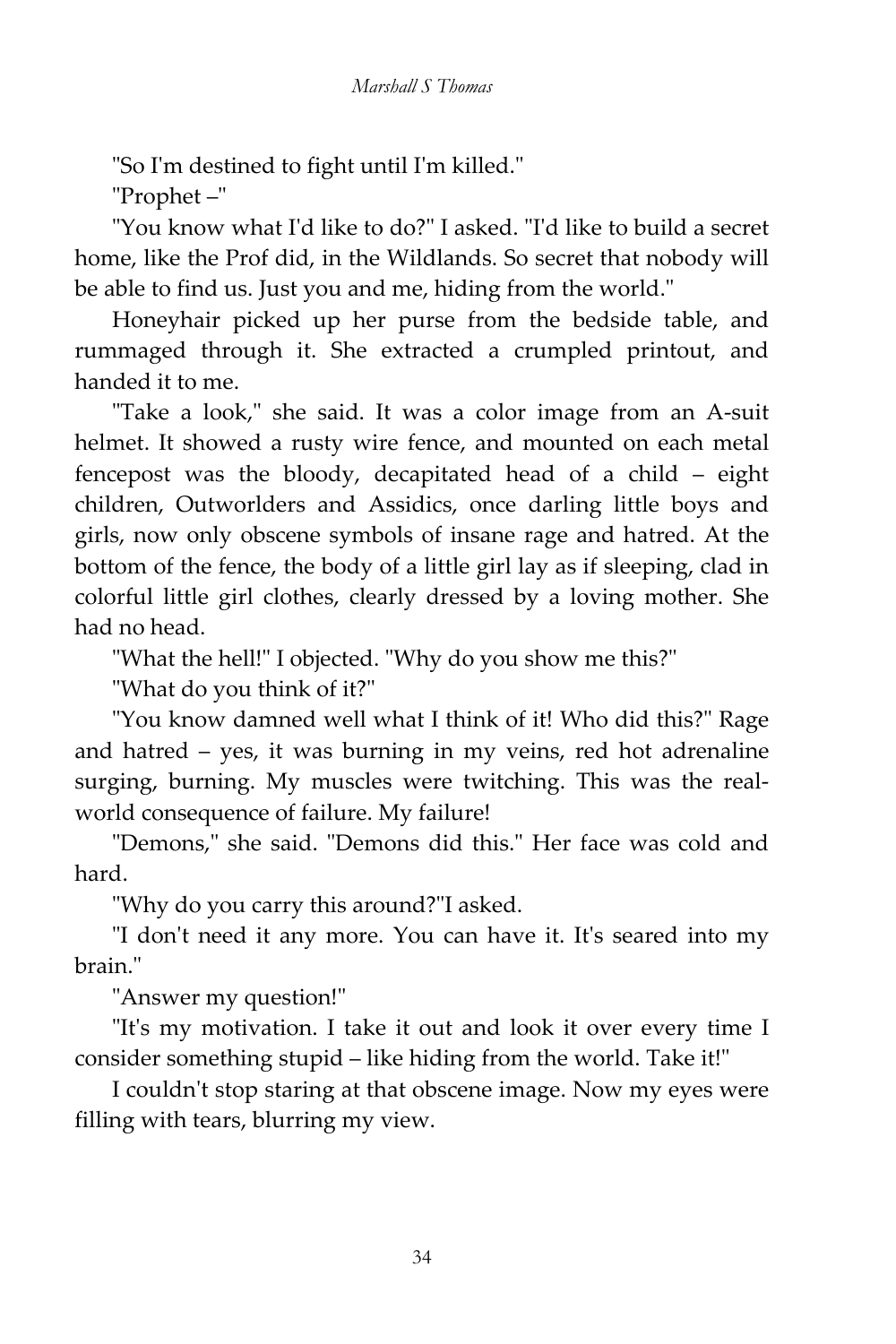"Wake up, Prophet," she said coldly. "No more self-pity, please. We have to avenge those children – and a lot more ConFree dead. We have to kill every Demon we can find, and every Dark as well, and everyone allied with them. ConFree is at war. We can't hide in the Wildlands. We have to invade Deneb, and the PherdanFed, and Earth, and kill everything that moves, and show the entire galaxy that anyone who opposes us is going to die horribly. We are going to show no mercy to our enemies. We are going to avenge our dead. I'm going to be right there, when that happens. And I want you to be at my side. Don't submit that resignation. Just show up tomorrow, at 0800, at Galactic Information, and see what they want. Now put that picture in your wallet, and whenever you feel yourself weakening, take another good look at it."

Talk about tough love. I was stunned. I couldn't even answer her. I knew she was right. What the hell was the matter with me? ConFree is at war, a war for national and species survival, and I want to hide in the Wildlands? No. Impossible. After all I'd been through, I was going to give up? No. Impossible. I might as well just admit it. Death is my destination. And the mission isn't accomplished until you are killed. I knew that. I knew that very well.

Δ

Galactic Info was a giant bloc of armored simstone that had mostly survived the Apocalypse, but it was heavily damaged and scorched almost black and was now under repair. Most all of Quaba City had been levelled and was now a sprawling, smoky construction site. All the bodies had been removed, but the memories could not be erased that easily.

It was a cold dark morning. There was a lot of foot traffic, and most of the people were in uniform. It looked like everyone was going to be participating in our national renewal effort, and in the war of national salvation. Those were the terms they were using. I

35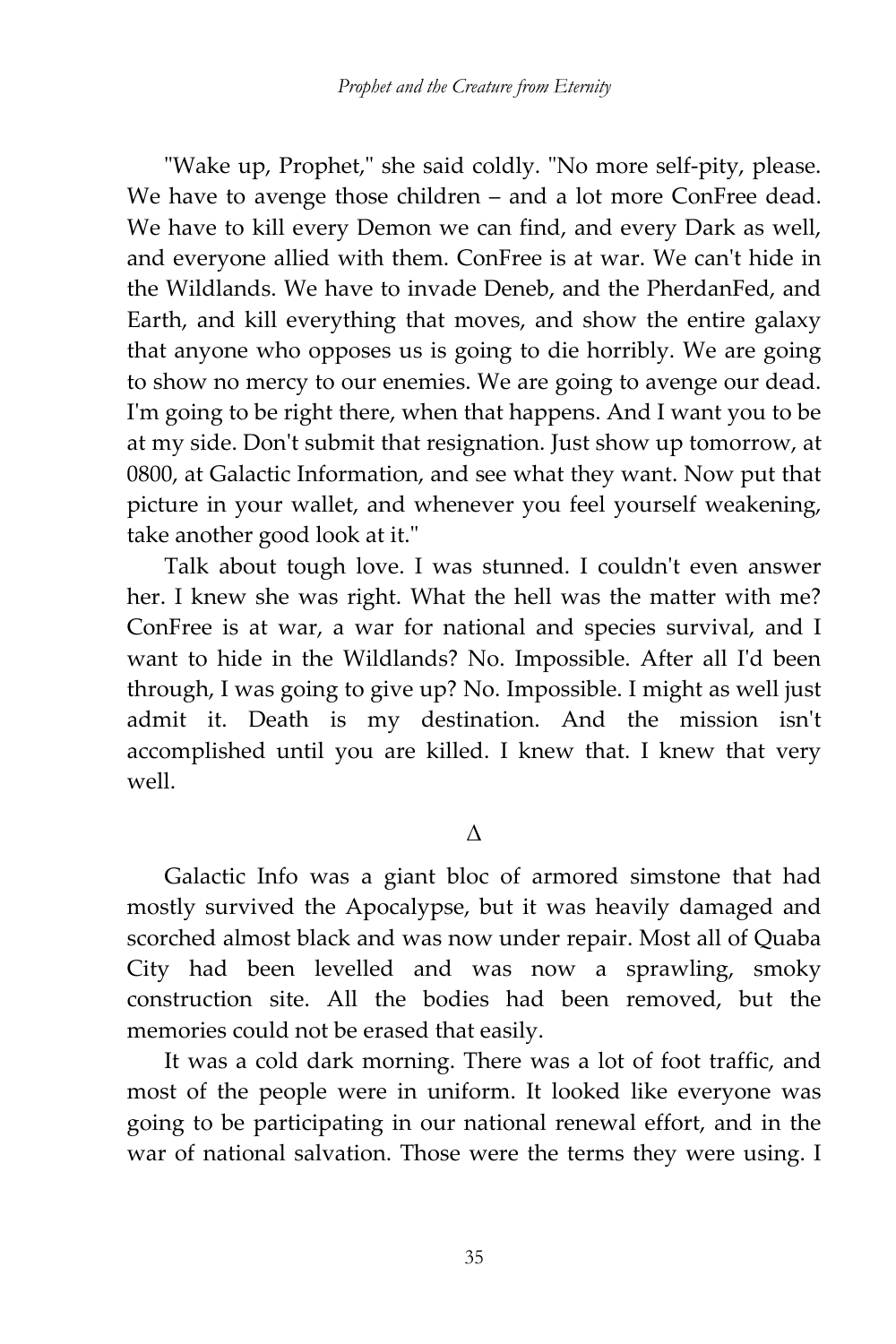joined a group of troopers entering the Galactic Info building. Two armored and armed Legion troopers guarded the door, ensuring that everyone had proper access. A huge holo poster loomed over us from a vacant lot beside the building. It showed a field full of dead Demons, under a dark sky, lying in a great tangled heap of smoking, glowing armor. Three Legion soldiers in black armor stood off to one side, E's at the ready. The blood-red caption read: **PATRIOTS! ENLIST IN THE CONFREE LEGION. DO YOUR PART TO DEFEND THE PEOPLE OF CONFREE.**

Once inside, I joined a mob of troopers in a large foyer waiting patiently for access to a line of clerks at makeshift tables, who were looking over ID's and directing people onward to their assignments. I was surprised at the number of people who were evidently being assigned to Galactic Info. It had always been an elite outfit, and I was unsure what all these people were going to be doing.

"Your warname Prophet? Richard Rains?" The official was looking over something on his d-screen.

"That's me."

"Report to Assignments, Room 3302 upstairs. Don't show up until 1115 hours. They won't let you in if you come earlier than that. You get in with your DNA, but don't try it before 1115."

"Sure. Does it say what my assignment will be?"

"It's classified. Next!"

#### Δ

The cafeteria was still in the same place, but it was a scaleddown version. I purchased a dox from the autoserve and found a little table where I could relax until my appointment. I popped the top on my cup. The place was getting crowded.

"Prophet! I'll be damned! How are ya?" It was Arie, my best buddy, in his blacks, stepping out of the crowd, a frosty water bottle in one hand.

"Arie! It's great to see you!" I leaped up and we embraced warmly. We were truly blood brothers. We had enlisted in the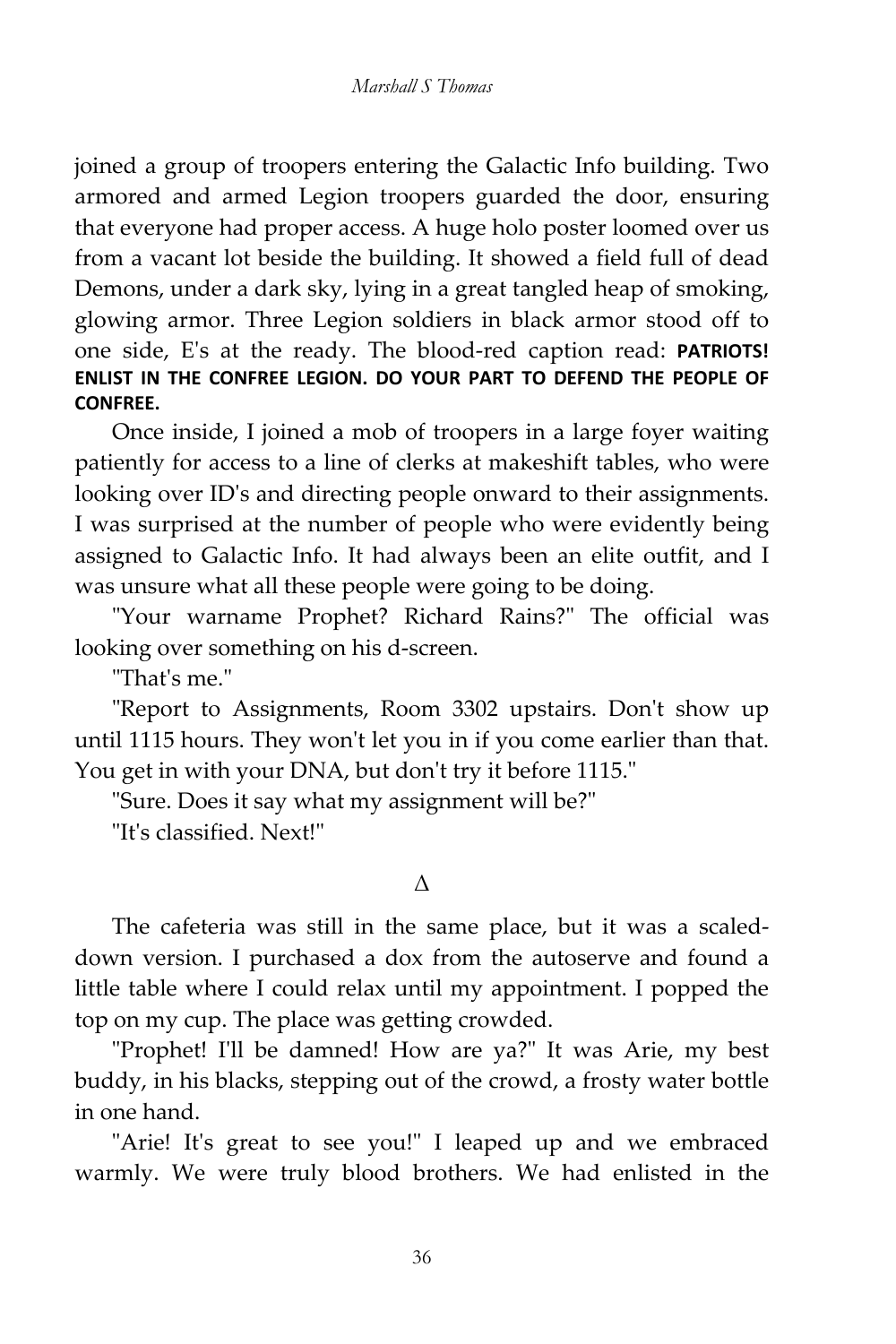Legion on the same day on Eugarat and we had both been killed in action in the same engagement, on Vulcan, and we had both been brought back to life shortly thereafter by our loving comrade, Bees. Arie was a little guy; he looked like an innocent kid but he was a contact master and tough as nails. If he decided he didn't like you, he'd kick you right in the head. I'd seen him do it.

"All right, no kissy-face now," he said. "People are starting to look at us." We sat down. I was so happy to see him again.

"When did you get out?" I asked.

"Three days ago. I was in about two months."

"What did they charge you with?"

"Desertion and gross negligence treason. What a load of crap. And a colossal waste of taxpayer money."

"But you're cleared of all charges?"

"Yeah. Whoopee. I couldn't care less."

"Honeyhair told me they detained all the prophets in Delta except for Bees. What happened with Bees?"

"It seems they were not comfortable arresting the ambassador from Bright Haven. But by that time, they had fired the new Director General, Buzz whatsizname, and the Salvation Committee ruled that Bees could not continue to function as ambassador from Bright Haven, even if the Brights wanted it. Because she was a ConFree citizen. They explained it to the Brights. So far they have not detained Bees."

"What about the others? Is everyone being released?"

"Not yet. Scout and Smiley were freed. Saka and Ice are still in jail. They finally freed Tara, but the Prof and Doctor Dimension are still in detention. This is what we get – for all our work." Arie grimaced.

"It's depressing," I admitted. "Honeyhair persuaded me to carry on. I was getting set to quit."

"So was I. Blondie got on my case and said we could not quit the field of battle."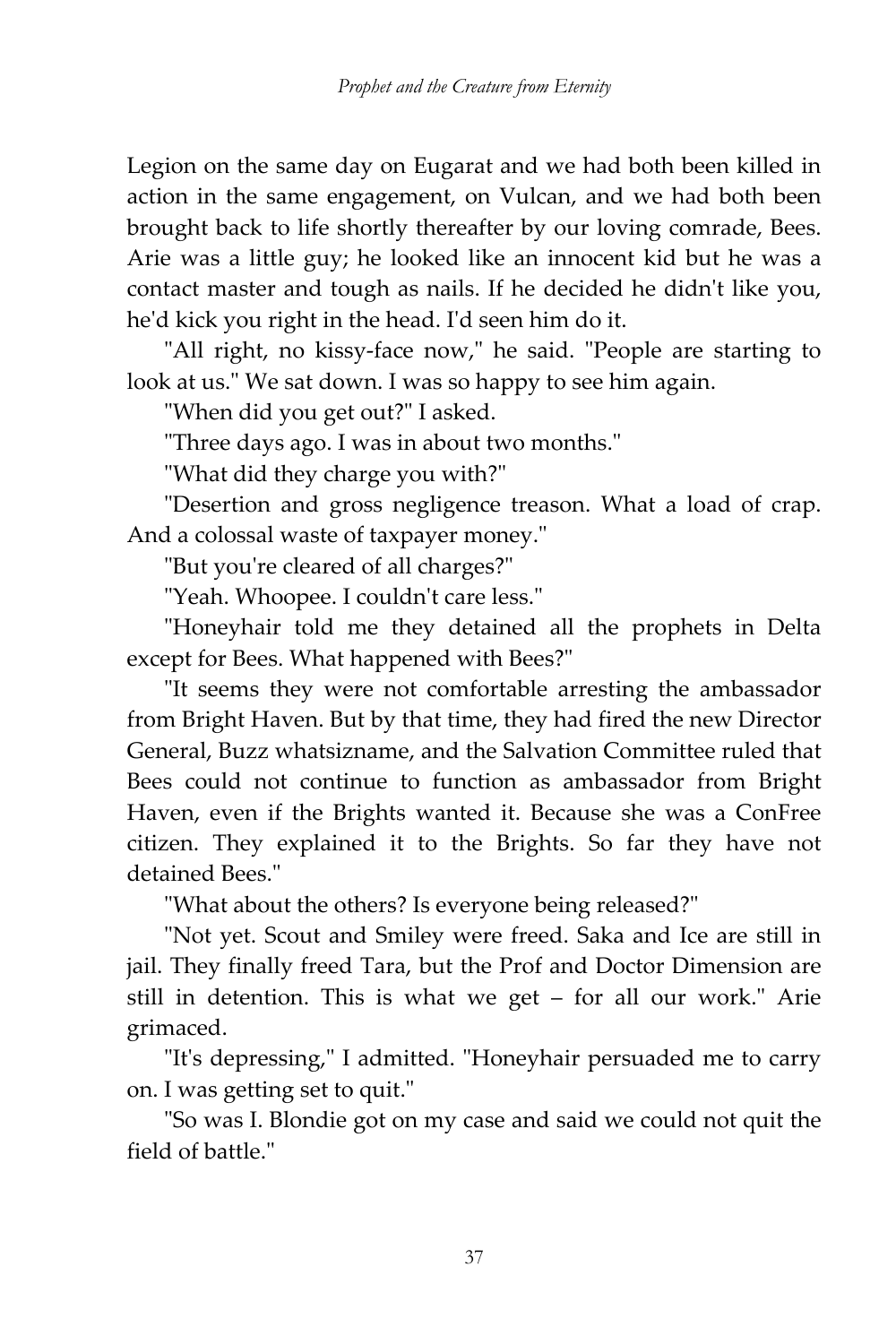"Sounds like a well-coordinated plan. They were both hot for us to quit the Legion, now they both urge us to stay on."

"I don't try to understand her. I just do what I'm told."

"Yeah, me too."

"So did they tell you to report to Assignments, upstairs?"

"Yeah – Room 3302."

"Ha! Me too! Maybe we'll get the same assignment."

"Well, I doubt it. But maybe. That would be nice."

"We'll see."

"Arie. I just got out of jail yesterday. I spent a lot of time with Honeyhair, but I was kind of focused on her, and myself, and not on the political situation. You've been out for three days. What the hell is going on? I remember hearing about the declaration of war, before they arrested me, but I never got a chance to follow through. This may be a lame question, but who did we declare war on?"

"ConFree declared war on the Realm, the Domain of the Wandering Angels, as the Darks call themselves, or Dark Haven, as we are now calling them – and all allied and associated states. That includes Deneb and the PherdanFed and Earth. Quite an impressive list of enemies."

"The Realm. That's Satan!"

"He was not mentioned but yes, that's Satan, if you listen to Bees. And quite a few others."

"So we're declaring war on Satan."

"Satan, the Darks, the Demons, the Army of the Spirit of the Realm, and all allied military forces on Earth, the PherdanFed and Deneb. Should be fun."

"But you said Satan is not mentioned?"

"No, and that may cause you to wonder who is going to win this war. When you are not allowed to mention your principal enemy's name, it calls into question how serious you really are, does it not?"

"What the hell are we afraid of?" I asked.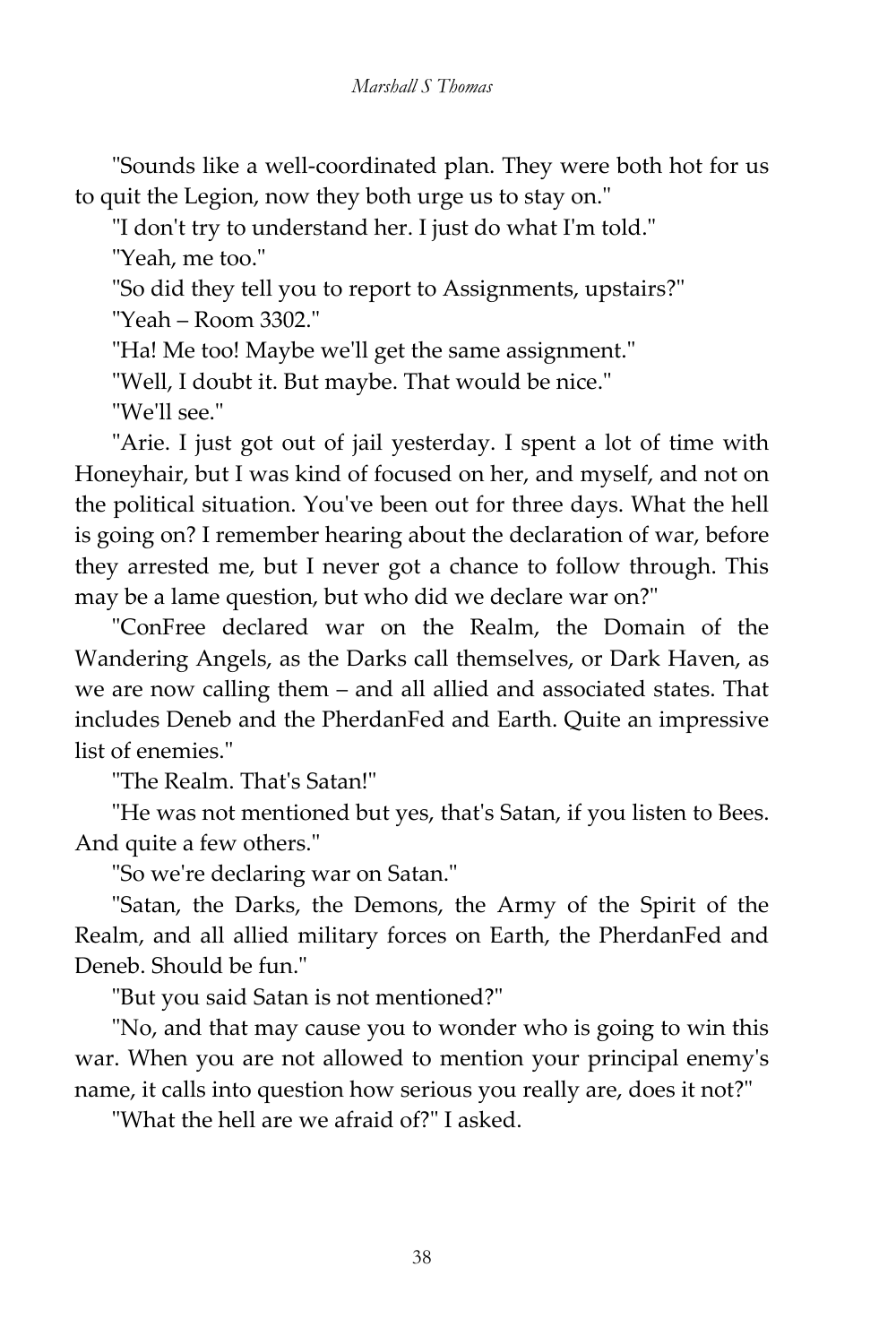"A lot of people do not accept Satan's existence, and just do not want to hear it. Everybody seems willing to go to war against the Realm, or the Darks, but not against Satan."

"Who's running ConFree now?"

"Um – it's the Salvation Committee of the Directorate of National Salvation."

"And exactly who are they?"

"Presumably people who managed to avoid being arrested for treason after the recent hostilities."

"Clever of them! Who's the new DG?"

"I have no idea. I believe they're still trying to decide that. The ConFree Council is still there – they report to the people in the member worlds of the confederation. The Directorate of National Salvation replaces the old Executive Committee, and includes the Council of Ministers. The Salvation Committee is the new executive action arm, headed by the Director General."

"That's more than I ever wanted to know. Thanks, Arie."

"Well, I've got to go – it's almost 1015 and that's when my appointment is."

"All right, good luck!"

"You too!" He got up and headed into the future. The future! That's what we had been looking at, with the Eye. And now it was just as murky as it had been before. But it wasn't up to the Eye any more. It was up to us.

#### Δ

"Commander Prophet, reporting as ordered, sir," I said, saluting. A young commander in black rose from behind a cluttered desk to greet me. He had dark hair and a pale face and the combat cross on his blouse. A giant holo sitmap of the Quaba region covered the wall directly behind him. He appeared – tense.

"Prophet!" he said. "Yes, welcome. We need another commander." He looked me over carefully. "I'm Commander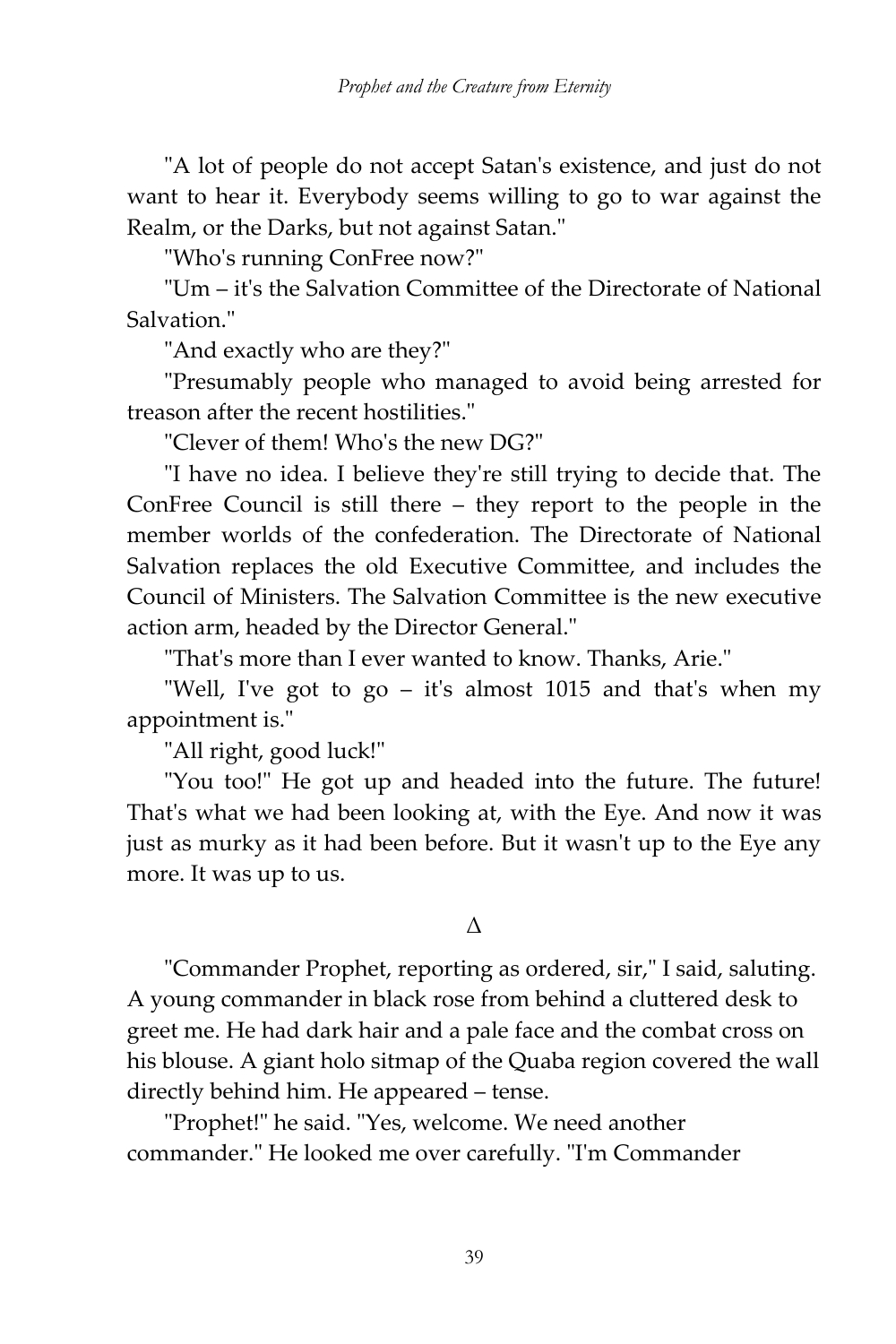Quigley. I've read your file. It looks good to me, and I could not care less about your court martial."

"Thank you, sir."

"We're at war, Commander, and we need every man. Right now we're putting out fires, prepping our forces for the counterattack."

Counterattack! That sure sounded good to me.

"Sir!" Another trooper appeared, dropping a heavy infopak onto the commander's in-box. "Immediate eyes, sir." Quigley ignored him.

"Prophet, you are now assigned to Galactic Info Plans. You're one of our emergency firemen. Your mission is to resolve whatever problem we send you to, as quickly as possible, then return here for further instructions. Clear?"

"Yes sir."

"All right, your mission is a regiment called the Guardians. They are based at Camp 802, which is so new it doesn't even have a name yet. It's eighty K out of town. They are ethnic Taka, from Andrion Two, a ConFree world, as you know. I'm not sure what the problem is, but it seems to be multi-faceted. These are tough soldiers, and they are all volunteers, faithful to ConFree, from all I hear. However, they operate under their own commander, also a Taka, and he is of royal blood – from their tribal leadership. That's why Galactic Info is getting involved. It is vital that no problems arise that would threaten the close relationship between Andrion Two's ConFree and Legion installations and the natives, especially at this sensitive time."

"These ... Guardians," I asked. "Are they a Legion regiment? Does their commander report through our chain of command?"

"Yes, we ran them through Planet Hell. On paper the commander is a Legion Senior Captain, one of our guys. The Taka commander does what he says. But it seems the troopies do only what their Taka chief tells them to do."

"I see."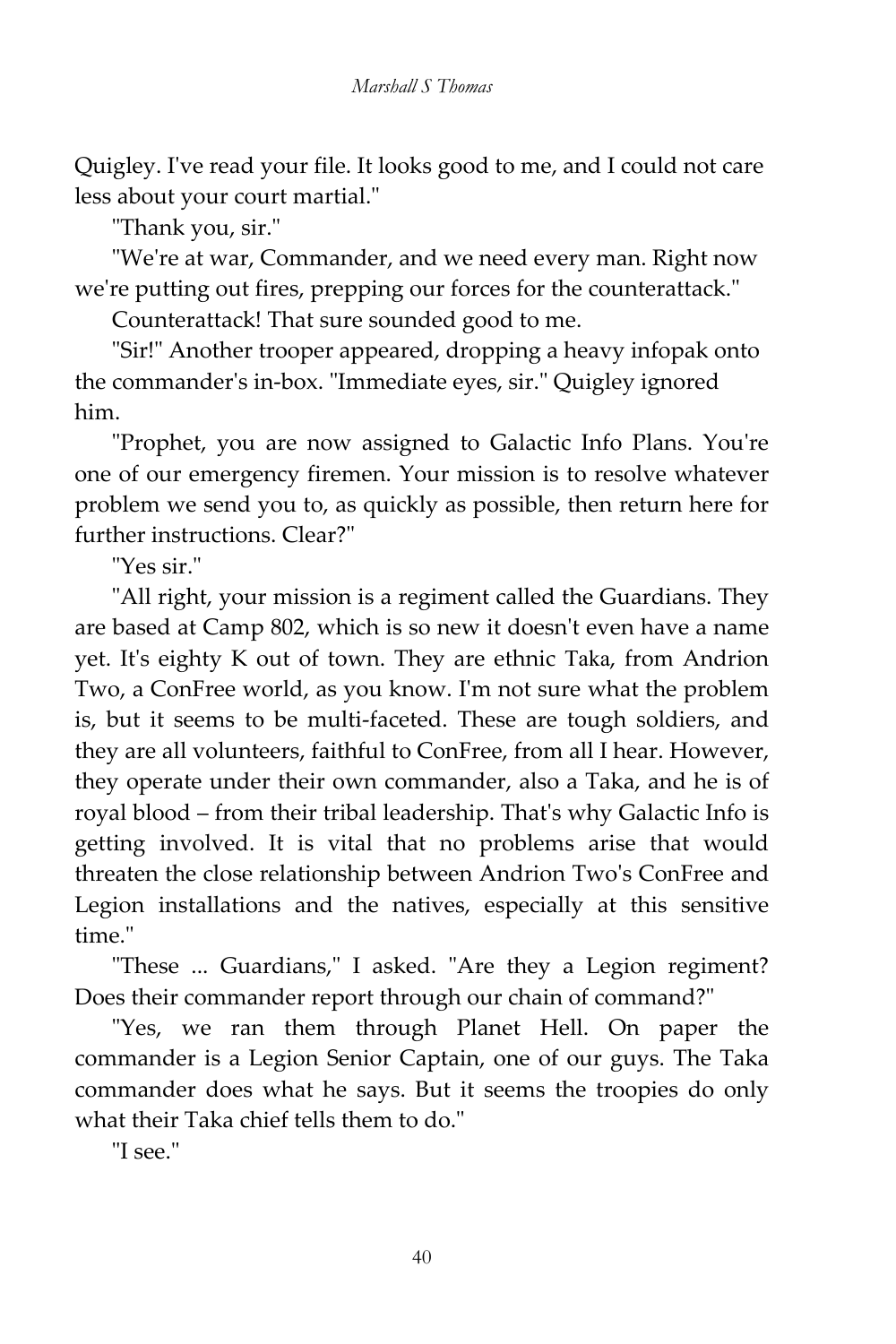"Fix it, Prophet. Then report back here." "Yes sir. I'll do that."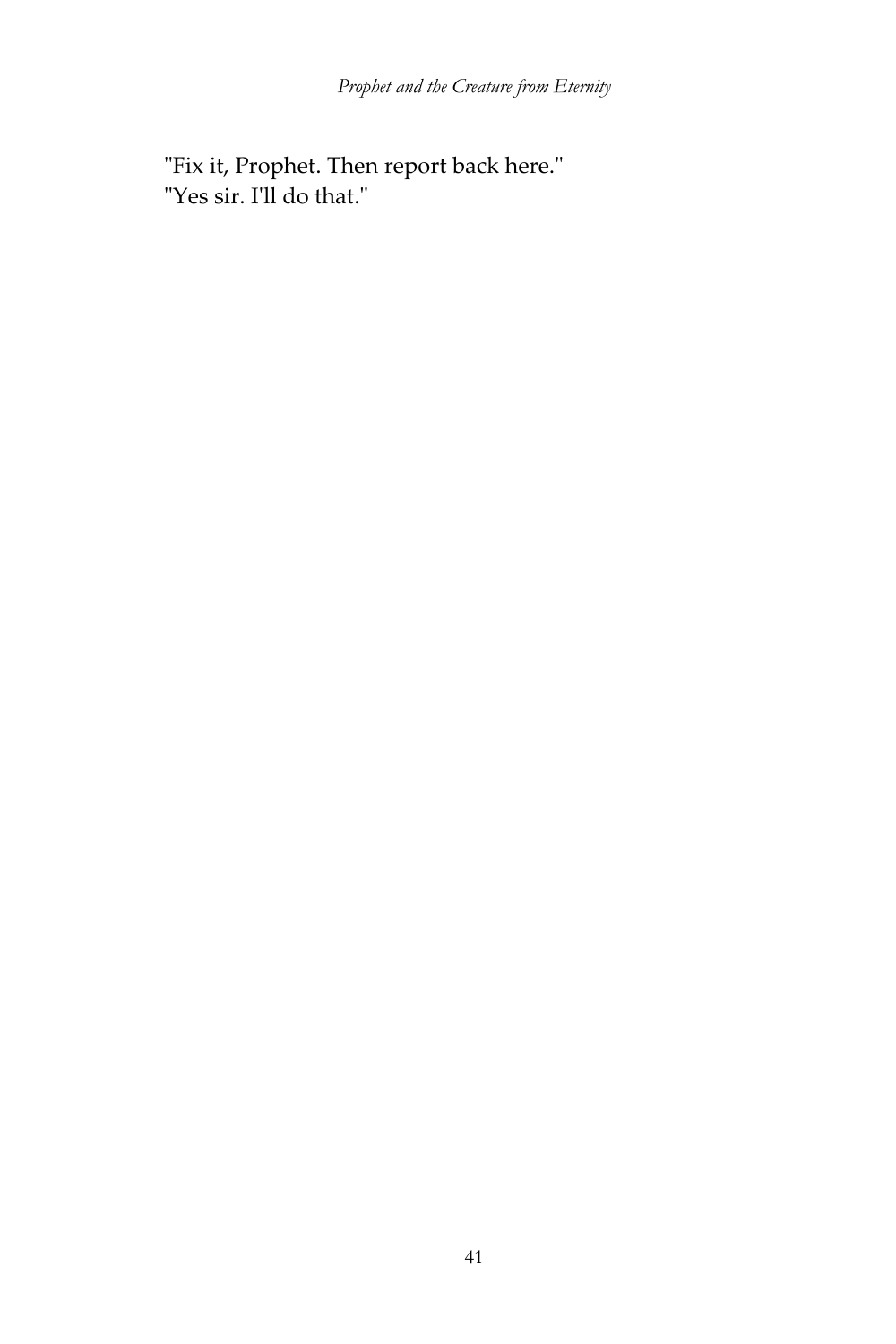

**Chapter 2** 

#### **The Guardians**

"Sir! The Guardians Regiment is all present or accounted for! We stand ready for inspection." The young Taka captain saluted us and stood at attention in front of his regiment. It was a chilly day and the sky was covered with dark grey clouds. We were on the base parade ground. The captain and his regiment were in camfax; so were Senior Captain Regs and I. The Taka captain looked sharp and intent.

We inspected the troops on foot, Regs and I and the Taka captain. The men were in A-vests and comtops, with E's at port arms. I was thrilled, looking over this mass of soldiery, all Takas, all volunteers, braced at attention, a thousand willing soldiers from a distant world some seven hundred light years away, offering their souls and bodies to protect the peoples of the Confederation of Free Worlds from anything that would threaten them. They were smallframed but weather beaten, wiry and tough, I could see. I knew they would never quit. Why were they here? Was this their fight? Five companies, each with four Combat Assault Teams of five squads, fifty men each CAT, a total of over a thousand men. Yes – we needed every man.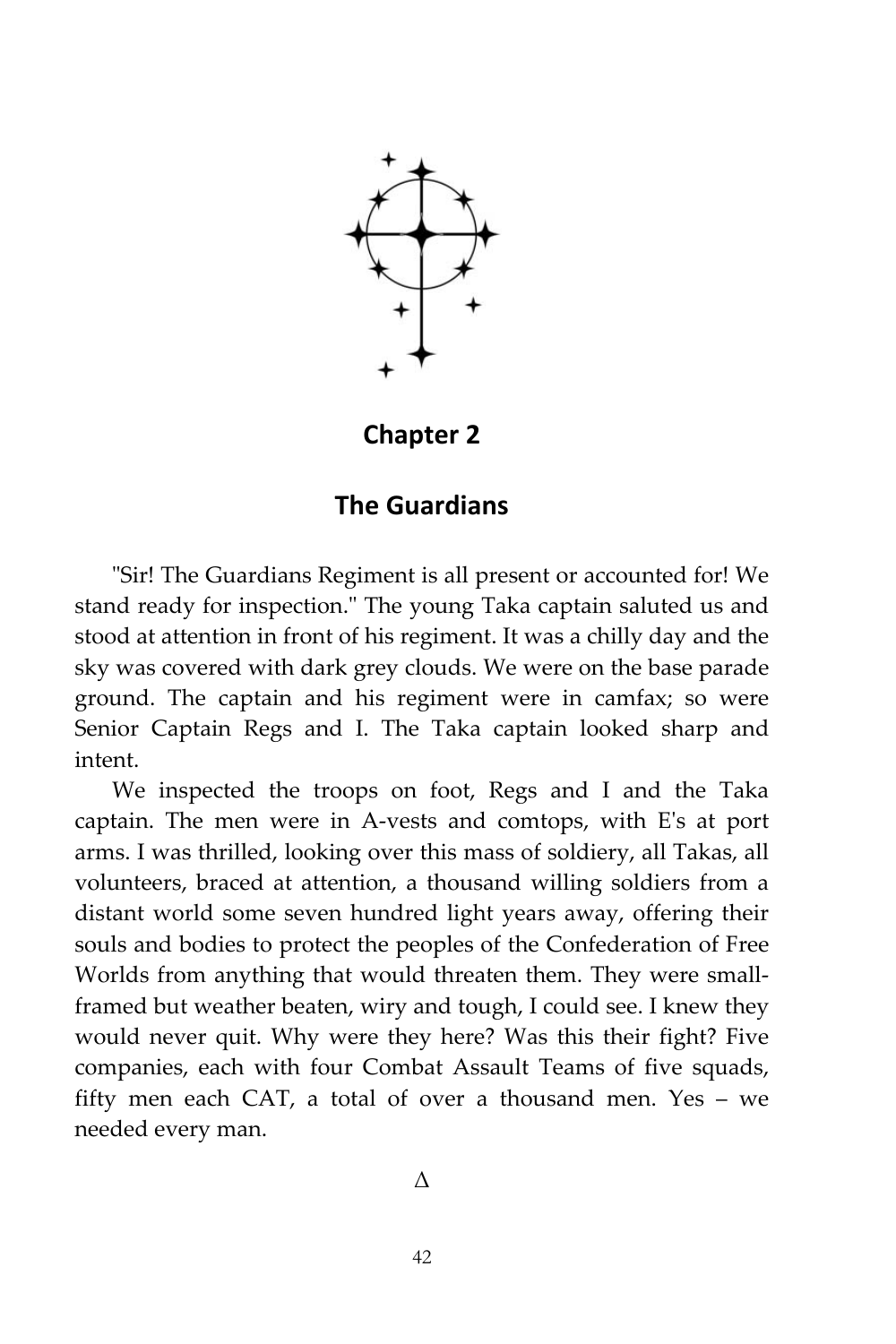"Sorry about the quarters," Captain Regs said. "They're still working on more permanent offices for us." We had just entered the regimental Hqs, a large tempo officemod tent that was crowded with field desks and d-screens and holo tacmap generators and officers making their way from desk to desk over a muddy floor.

"It's quite all right," I said as Captain Regs sat at his desk and offered me a folding chair. "The regiment looked sharp and the soldiers looked fit. So what's the problem?"

"Well sir, the problem is a lack of discipline, and an improper chain of command. It's one problem after another. We ran the unit through Basic and Planet Hell but with the war it was probably hurried, and it seems to me that they're not ready for combat. They are a tribal society and it still shows. The soldiers are tough and fit, yes, but Captain Stormdawn is a problem. He's hard to deal with. They tell me he's from the royal family of Andrion Two but I don't care about that. He's had the training, and I treat him like any other officer. He's here because he's the native leader of the regiment, but I am the CO and he's supposed to take his orders from me. He does, but whenever I give an order to the unit, they all look to Stormdawn and unless he nods his head, they do nothing. That's unacceptable."

"So he is the problem?"

"Yes sir. I know, it's an all-volunteer outfit, they assure me, and it's his regiment. Those were the political decisions we made. And I'm stuck with the result. He does what I say, but he's arrogant and silent and hostile. I'm not sure why."

"What's this latest dust-up, you have some Taka in the brig?"

"Yes sir. Two of them wanted to exchange some rations. They went to the warehouse but were refused because they already had the proper amount that was issued to the unit. They attacked the supply clerks, then the clerks threw them out but it was a big brawl. The two Taka were taken to the brig, the word got out and three other Taka attacked some supply folks, presumably to retaliate, and they were also thrown in the brig. Everything was done by the book.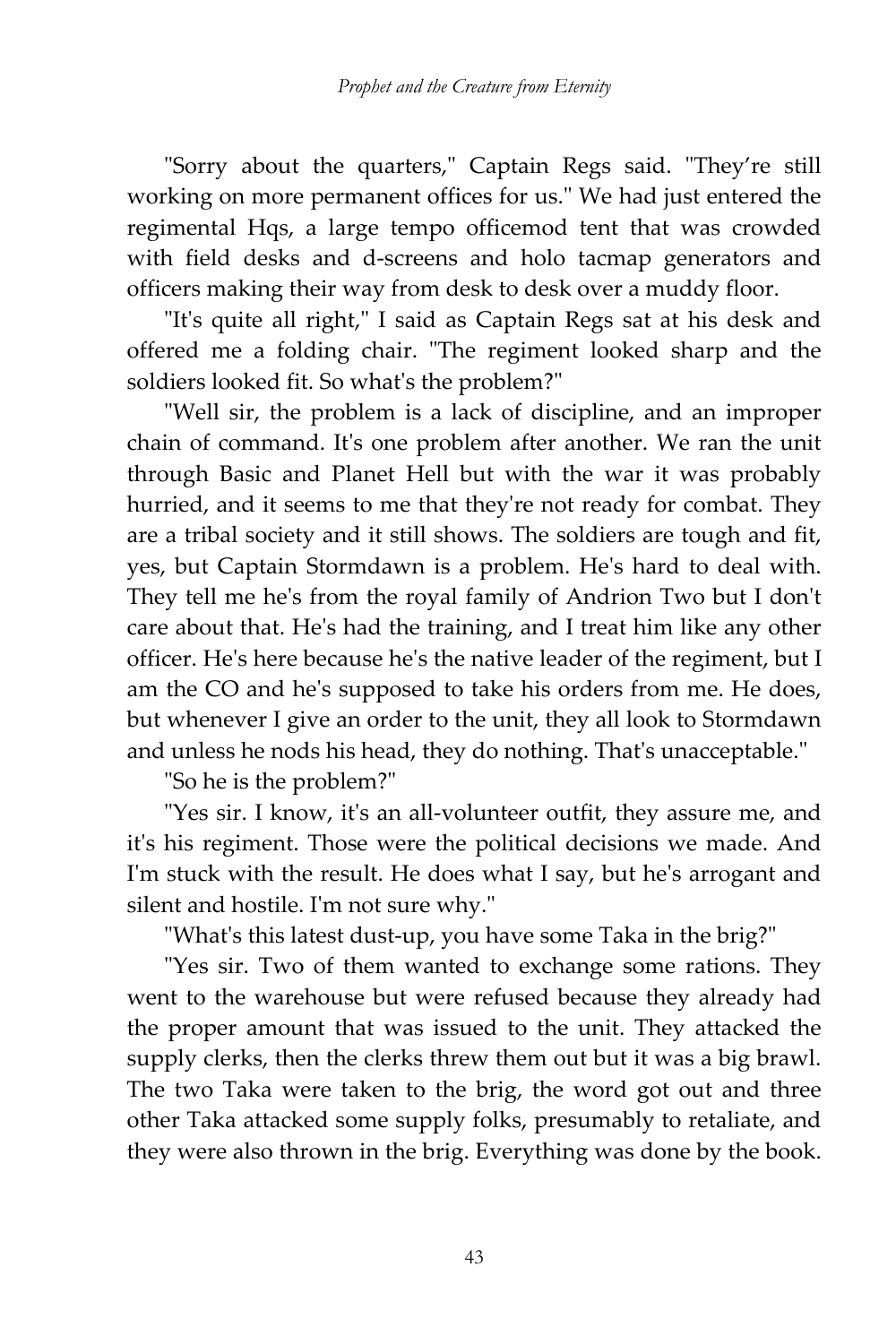Stormdawn was furious but will not even discuss the incident with me. He's acting like a child."

"A squabble about rations and fighting among units. This should not be a problem. It should be resolved in about five marks. Nobody should be wasting their time with this crap when we're prepping for war. Where are these five Taka now?"

"They're still in the brig, sir."

"Why's that? They're not doing anyone any good in there."

"The regulations call for a mandatory week for breach of peace, sir."

"I see. Any Legion troopers in the brig from that fracas?"

"No sir. They were defending themselves."

"Thank you, Captain. I'll see this – Stormdawn – now. I'll see him alone. Thanks for your assistance."

"Thank you, sir."

#### Δ

The Taka barracks were also tempo quarters, set in a field of mud. It was starting to rain. Fine. The Taka troopers seemed busy but they snapped to attention when I entered and guided me to Captain Stormdawn's little office. He was at a desk before a d-screen and seemed startled to see me. He leaped to his feet and snapped to attention and saluted. "Sir!" he said.

"At ease, Captain. My name is Prophet. I'm a Legion commander. I was impressed with your regiment. They seem to be fine soldiers. Sit down, please. I'd like to learn more about your regiment." I sat in a nearby field chair.

"Yes sir." He cautiously sat down again. He was medium-framed but clearly very fit. His flesh was fairer than most of his troopers. He had dark hair and clear brown eyes. He was a handsome youth.

"When was your regiment formed?" I asked.

"It was formed hundreds of years ago, sir. At that time it was not a regiment. It was composed of warriors from the Clan of the Sun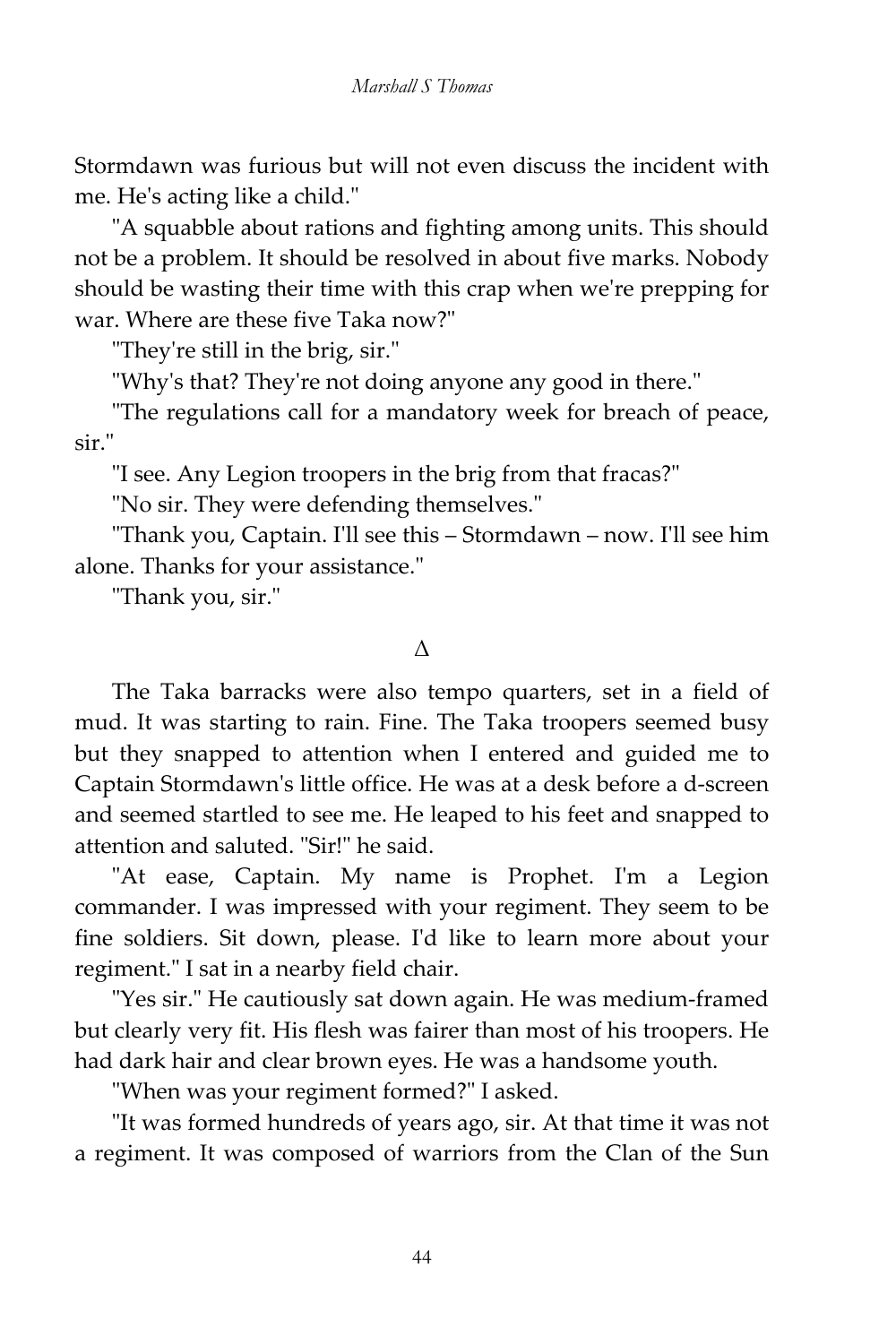and the Golden Sword who were the Guardians of the Tomb of the Kings. They were descended from the People of the Clouds, who made the Far March and kept our race alive. By 312, our people were nearing extinction because of a suicidal political philosophy in response to a deadly invasion of giant exoseg creatures. The Legion then invaded our world and cleansed it of the exos. In response and gratitude, we allied with the Legion. When the Omnis invaded our world in 328, we again allied ourselves with your Legion troopers and together we drove those vile alien invaders from our lands. I was a young warrior then and I remember well the sacrifices the Legion soldiers made for us. More recently, when we learned that Dark and Demon armies had attacked ConFree, we formally organized a regiment, called it the Guardians Regiment, and most every young Taka male volunteered. We chose the best for our regiment. Then we joined the Legion, as a volunteer unit."

A couple of Taka troopers entered silently and served us a pale tea in little cups.

"This is delicious," I said. It was light and clear with a pleasing taste. It was raining heavily outside, the rain beating on the tent.

"It is Stone Mountain Winter tea," Stormdawn said. "Direct from Andrion Two."

"I understand you have royal blood."

"My mother is Queen Moontouch. She has united all Taka clans in friendship."

"And your father?"

"My father is a Galactic Information officer, warname Thinker, also known as James Wester. He is assigned here on Quaba."

"Thinker? James Wester? Why, I know him! I did not realize you were his son." Wester had been, until recently, the Galactic Information official responsible for Delta Research. He had a very good reputation. I remembered vaguely that he was said to have three wives and had helped to open up Andrion 2.

"Yes, I am his son."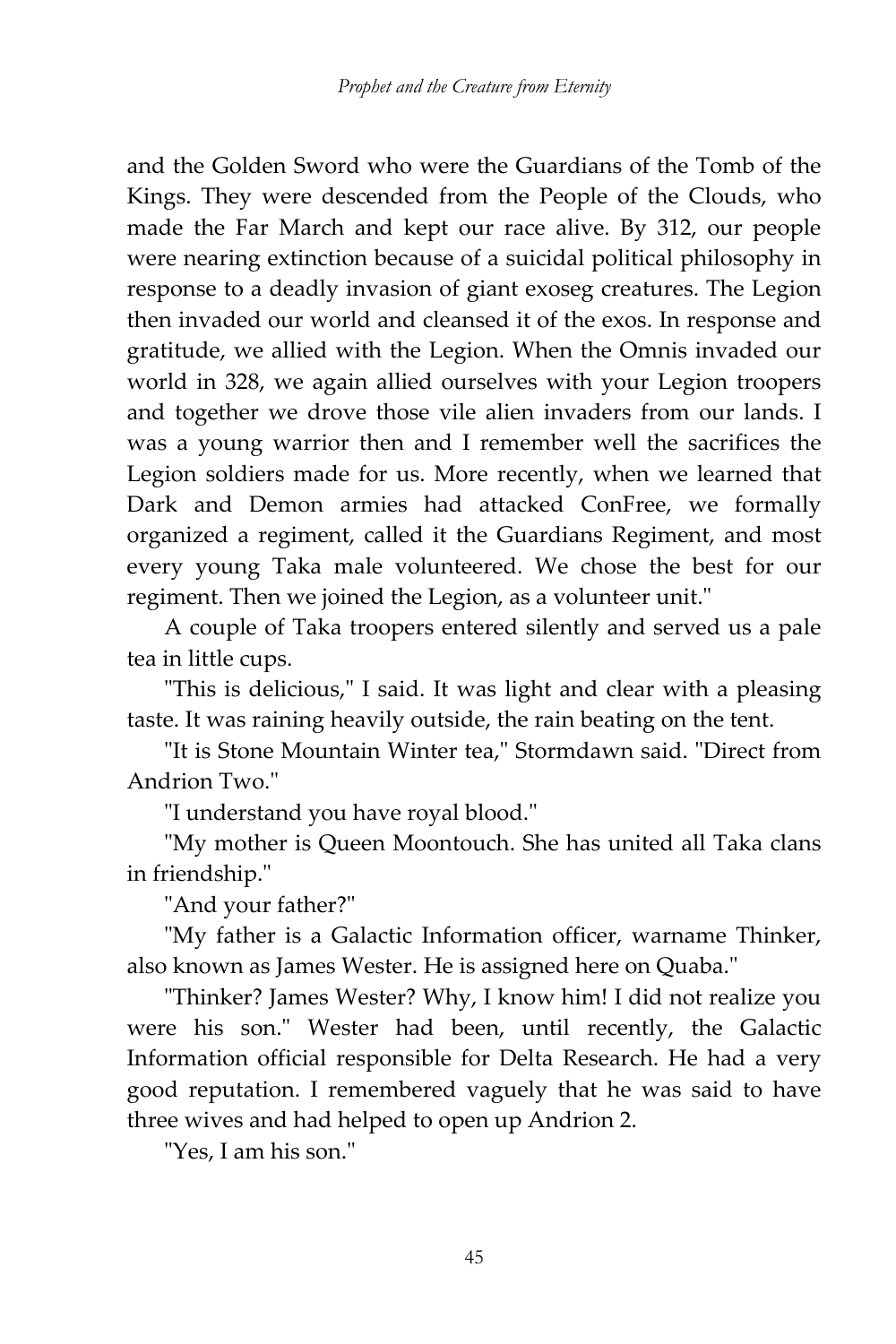"Please tell me about the incident that ended with five of your soldiers in the brig. What happened?"

"Two of my soldiers carried two large packs of Legion rats to the Supply Warehouse. They wanted to trade them for another type of ration, but they were refused. This was directly after they had seen Legion soldiers doing the same thing, without problem. They had a dispute with the supply clerks. It became a violent physical altercation. More supply troopers arrived and beat my two men badly. The military police arrived and arrested my two soldiers and brought them to detention. The word spread and some of our soldiers attacked some supply troopers in vengeance. Three more of my troopers were arrested and imprisoned."

"I see. What was the problem with the rations?"

"We have plenty of rations, sir. But we prefer the DFCV, Dill Fish in Bed of Crispy Vegetables. We love those rations, we find them delicious, but your Legion troopers do not like them, they call them Decomposed Fish in Bed of Congealed Vomit – or Vomit Fish. So we trade with them in friendship and there are no problems. This time we thought we'd go directly to Supply and return some of the other rats for some large packs of the dill fish. They refused us. Only because they dislike us."

"What did Captain Regs do?"

"He was not helpful. I asked to see my soldiers, in the brig. He refused; he said he'd see them. That was wrong. My troopers want to see me, not him. If I do not appear, it means that I do not care about my own men. It means I am insulting them."

"Do you find it difficult to work with Captain Regs?"

"I will work with and obey any superior Legion officer, without complaint, difficult to work with or not."

"And what if he was not a Legion officer? What kind of man is he?"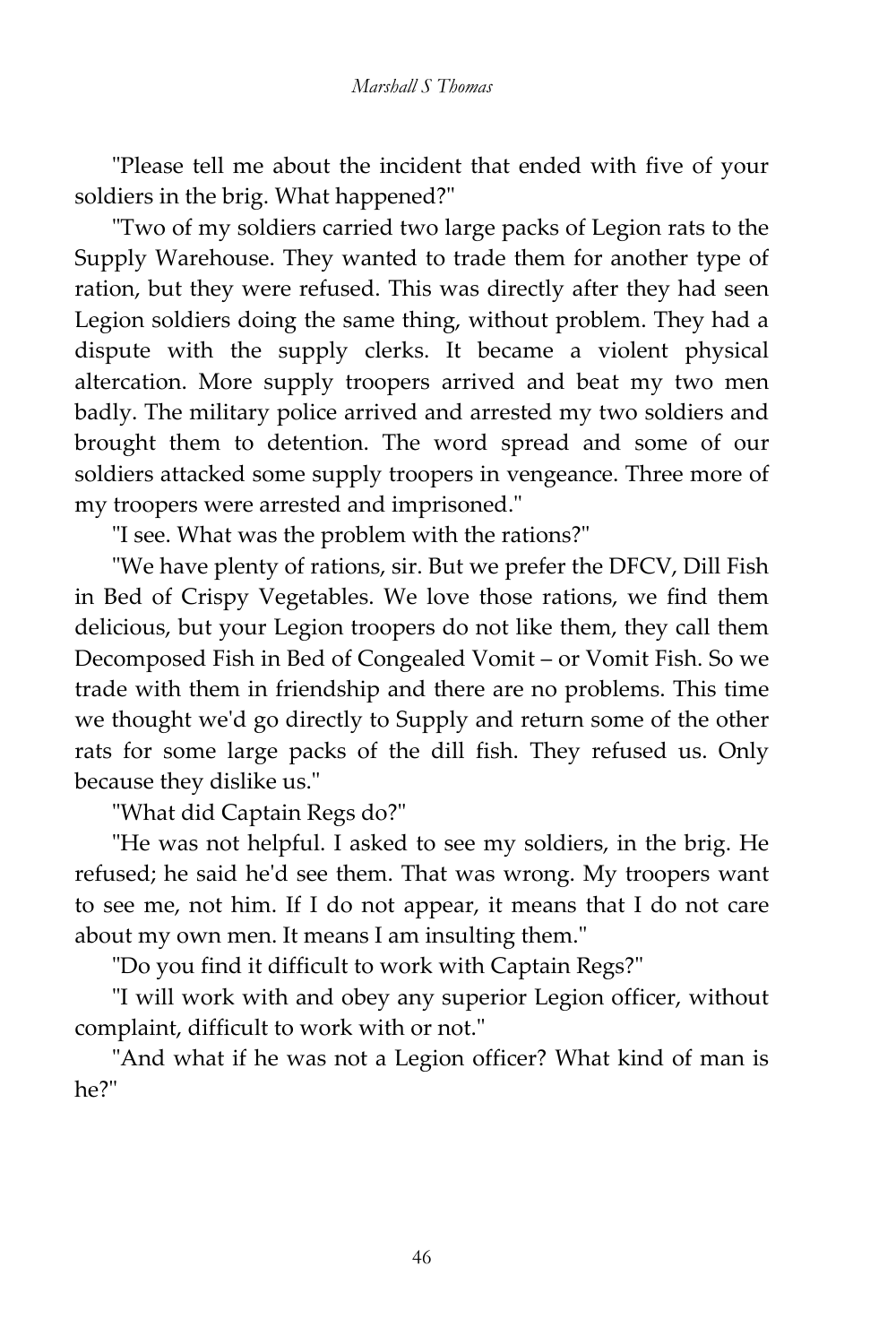"If he was not a Legion officer I would find him arrogant and narrow minded and not open to constructive criticisms or suggestions. Sir."

"All right, Captain. Let's go."

"Yes sir. Where are we going?"

"Just follow me."

#### Δ

We walked through the rain to the Regiment brig, a solid, newly-constructed simstone bunker-type building. I showed my Galactic Information Inspector ID card to the military police access guard just inside. I had received it from Commander Quigley. It was signed by the Director of the ConFree Legion and designed to terrorize on sight and produce instant cooperation from all military personnel.

"You have five Taka troopers in the brig," I said. "Please bring Captain Stormdawn here to them and release all five to him, by my authority."

"Yes sir," he said. That was the proper response. So Stormdawn got to release all five of his men, in person. The seven of us walked back to the barracks in the rain, and Captain Stormdawn and I returned to his office.

#### Δ

"This tea really is excellent," I said. The tea troops had refilled our cups.

"Thank you, sir. Sir, I thank you for allowing me to release my men. They have apologized to me for the problem."

"There's no need for them to apologize, Captain. They did nothing wrong. Your men stood up for their rights and backed each other up in a fight – that's what they should do."

"They believe they have failed in the mission – that is, to obtain the rations we like."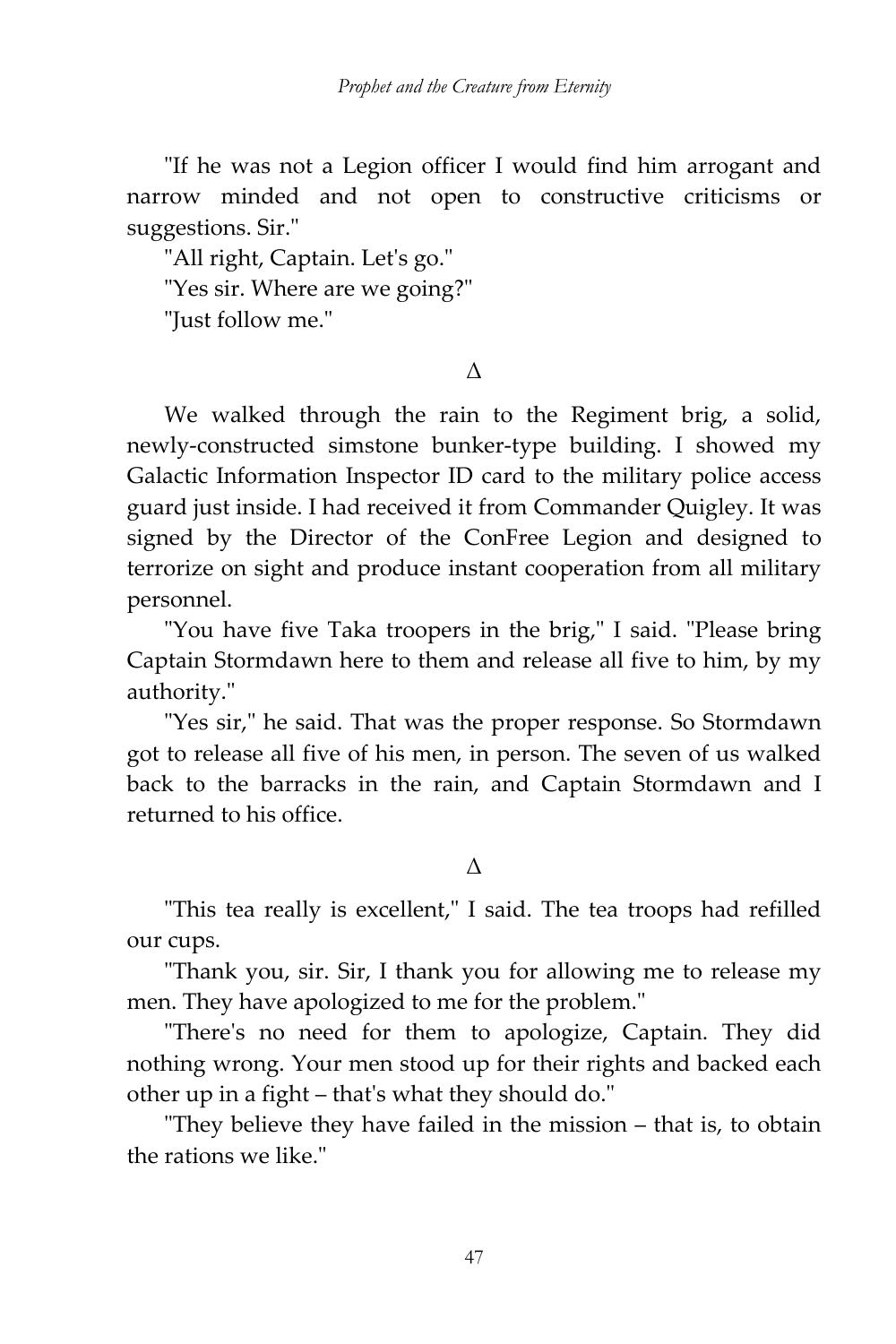"That shouldn't be a problem, Captain. If official channels won't give you what you need, use unofficial channels."

"Unofficial channels?"

"Yes. In the Legion we call it 'midnight requisitions'. That's when you obtain your items in secrecy, under cover of darkness. Of course, I cannot recommend you do anything like that, because it's illegal. However, it's a lot easier nowadays than in the past because as a combat unit you can use your cloaking, and your activities will be invisible to anyone who does not have anti-cloaking technology."

"I see." He appeared fascinated by what I was saying.

"If I were you I might ask those five troopers to complete their mission by visiting the supply warehouse again, maybe at night when it's closed, and take whatever your unit needs. Then they will have accomplished their mission. Of course, I'm not suggesting that."

"No sir, of course not."

"Captain, I'm going to be here at least a few more days. As soon as I get a chance, I'd like to invite you to my miserable tent for some dox. I'd like you to try Dindabai Highlands Blue Dox. It's a truly superior brew. Do you like dox?"

"Yes sir, I surely do."

"Excellent!"

#### Δ

"Sir, my mission here is complete," I said. I was standing at attention before the base commander, General Clawhammer. He was in a comfy office in the huge new base Hqs building, looking up at me from his desk.

"So what happened, Commander?" he asked. He was a formidable, rugged-looking character.

"I have relieved Senior Captain Regs of his command. I am, of course, reporting this to you as a courtesy. He's a fine officer, sir, but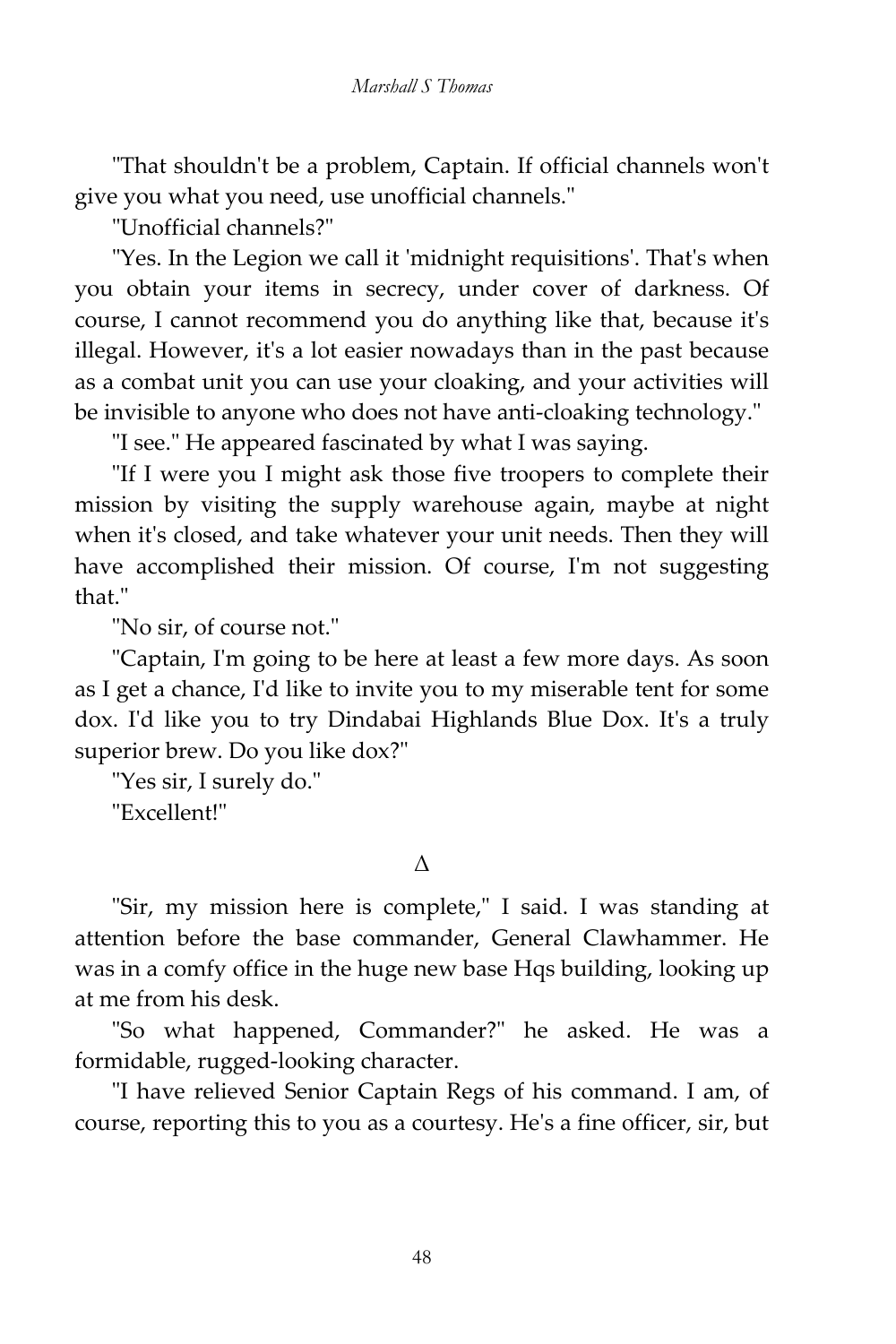he has lost the respect of his men due to an inflexible nature in situations when flexibility is required."

"Oh, really. Well, that's why his warname is Regs. And what about that Taka officer, what's his name, Stormdawn?"

"He's just fine, sir. He'll work with anyone, but I consider Captain Regs to be unsuitable to command the Guardians Regiment. I recommend he be replaced immediately."

"With who?"

"You know that better than I, sir."

"Tell me, Commander, do you know anything about a theft from the Supply Warehouse last night?"

"A theft? Why no, sir. What was taken?"

"Several dropboxes of Drunken Ducks – you know, roast lemon duck. That's a highly desirable item. And the MPs found a whole pallet of it, under a tarp, behind the Supply Section's barracks."

"The supply section's barracks. But why would they steal from themselves?"

"We don't know, Commander. We are investigating. It's a bit of a puzzle. In view of the recent problem with the Taka and the warehouse, the question has arisen if they might have something to do with this."

"I doubt it, sir. The Taka like the dill fish on crispy veggies. That's what the fight was about. Not roast duck."

"All right, Commander. Please report back to me before you leave post."

"Yes sir."

#### Δ

"So how do you like it?" Captain Stormdawn was sampling my Dindabai Highlands Blue Dox. We were sitting in field chairs in my leaky VIP tent, and it was another rainy day – a miserable, slow, cold drizzle.

"It's wonderful, sir! Perfect for a day like this."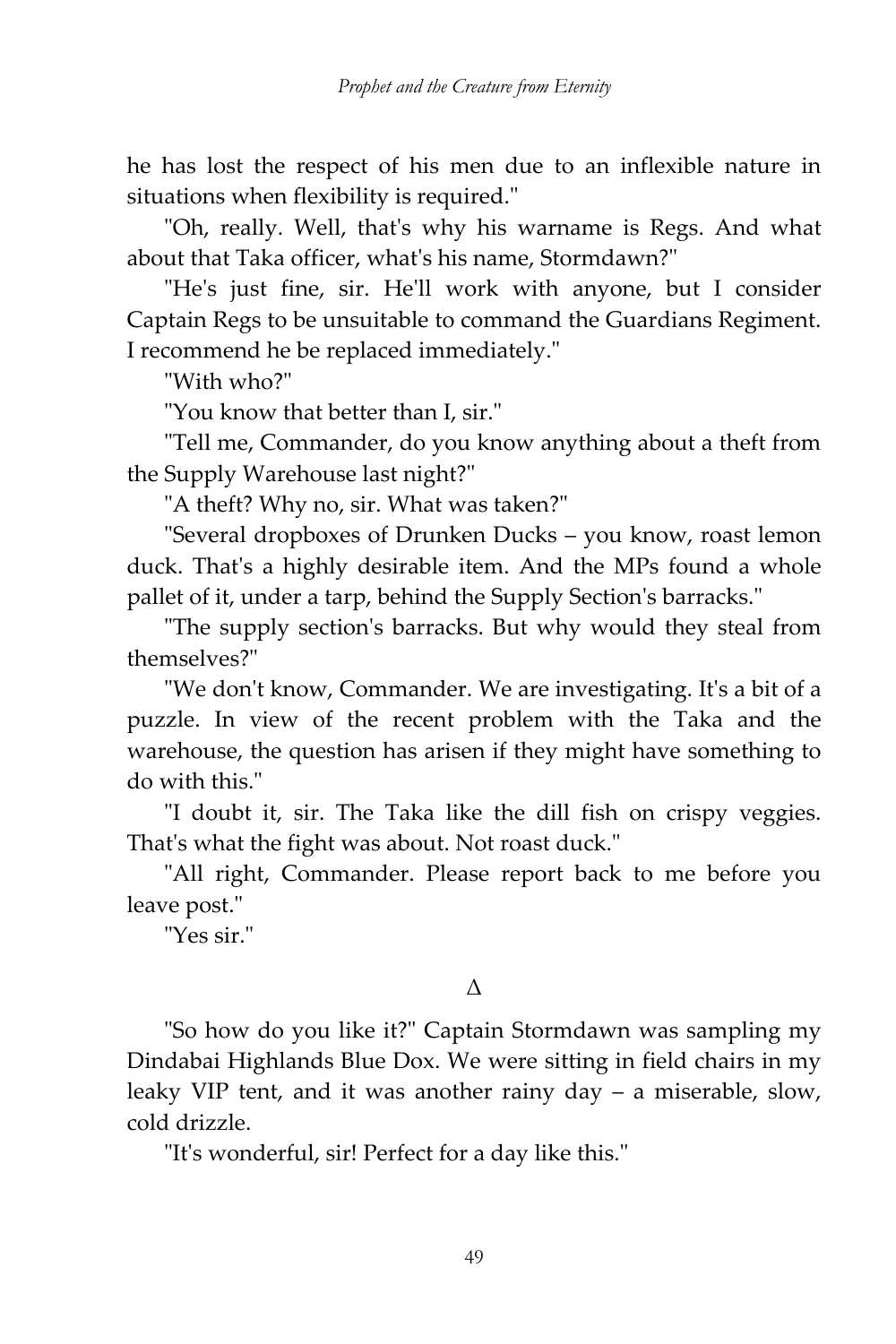"I'm glad you like it. Tell me, Captain, have you heard about the recent theft of rations from the Supply Warehouse?"

"Why no, sir. I'm sorry to hear about that. What is missing?"

"Several dropboxes of roast lemon duck. And they were found in back of the supply barracks."

"That's strange. Was anything else missing?"

"No, that's it."

"Well, it's no concern of ours. By the way, sir, we recently solved our problem with the dill fish."

"Really? How so?"

"Oh, a friend passed us some packs of DFCV. So we're all set."

"Oh good. How much do you have?"

"About a year's supply."

"That's very impressive! Your friend is very generous."

"Yes, we love the dill fish. We've hidden our stash well. We'd hate to have anyone steal it."

"That's wise."

"Sir, I recently ran across another item – for you." He produced a small package. I opened it. Six packs of Dindabai Highlands Blue Dox.

"Why, thank you, Captain! This is most kind of you! Where in the world did you get this? Ah, no, don't answer that. I think it would be best if I did not know."

"Commander Prophet, you are a true friend of the Guardians Regiment and the Taka people. We Taka take true friendship very seriously. If you are ever in need, come to us. We will help you, without question. I swear it on the Book."

"I thank you, Captain. I appreciate that."

#### Δ

"Sir, Commander Prophet reporting as ordered." I saluted General Clawhammer. He was seated behind his desk. The base was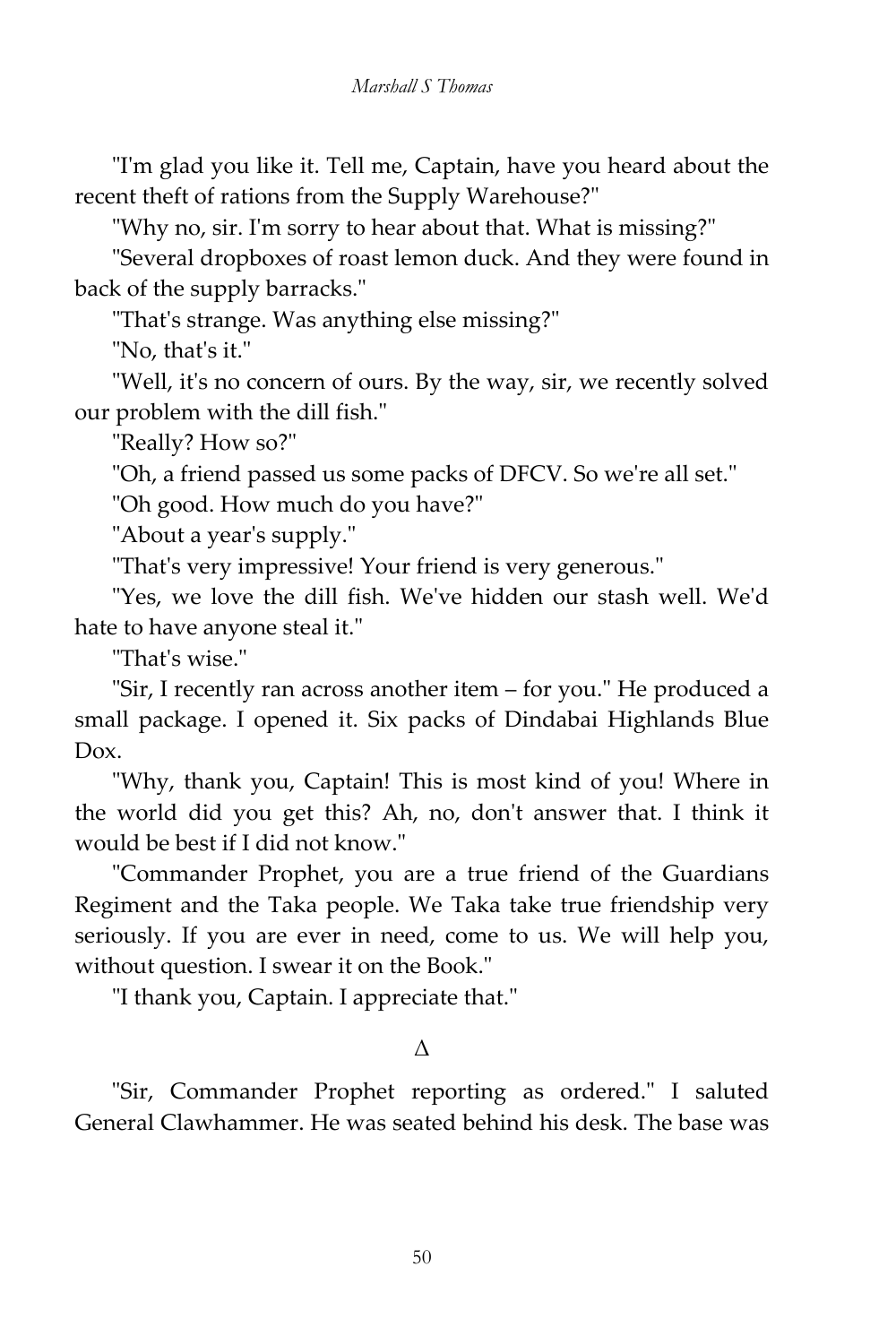swarming with activity; I had almost been run over by a platoon of runners just outside the Hqs building.

"Prophet! Welcome. I've found someone to replace Captain Regs."

"Excellent! Glad to hear it sir. So my mission is concluded, I'll be returning to Galactic Info now."

"Don't you want to know who it is?"

"Oh, yes sir. Who is the new regiment CO?"

"It's you."

"Sir?"

"It's you, Commander. You are the new commanding officer of the Guardians Regiment."

"Sir, I am a Galactic Information official. I'm under orders to return to my Hqs as soon as my mission here is concluded."

"Oh, don't worry about that, Commander. I've already spoken with your Commander Quigley and his chief has signed off on it as well. They've agreed to your temporary transfer here. I can have you for as long as I want. But it's temporary, Commander. We'll continue looking for a permanent replacement for Captain Regs. In the meantime, it's you. Welcome to the Twenty-Second Legion and the Guardians Regiment."

I was stunned. It was true – no good deed goes unpunished.

Δ

"Enemy spotted, sir, see the zero." One of our recon scouts reported them first, an advance element from CAT 32 of the Third Company. We were in armor, snaking through a thick wet forest under a rainy night sky, searching for the enemy. It was bitterly cold but we were fine inside our A-suits.

"Two hostiles, TR soldiers, armored, cloaked, armed with E Mark Eleven battle rifles, note the zero," our tacmod said, and inserted the enemy troopers onto our tacmaps. Excellent! So our Black Magic anti-cloaking tech was working as advertised. Now all

51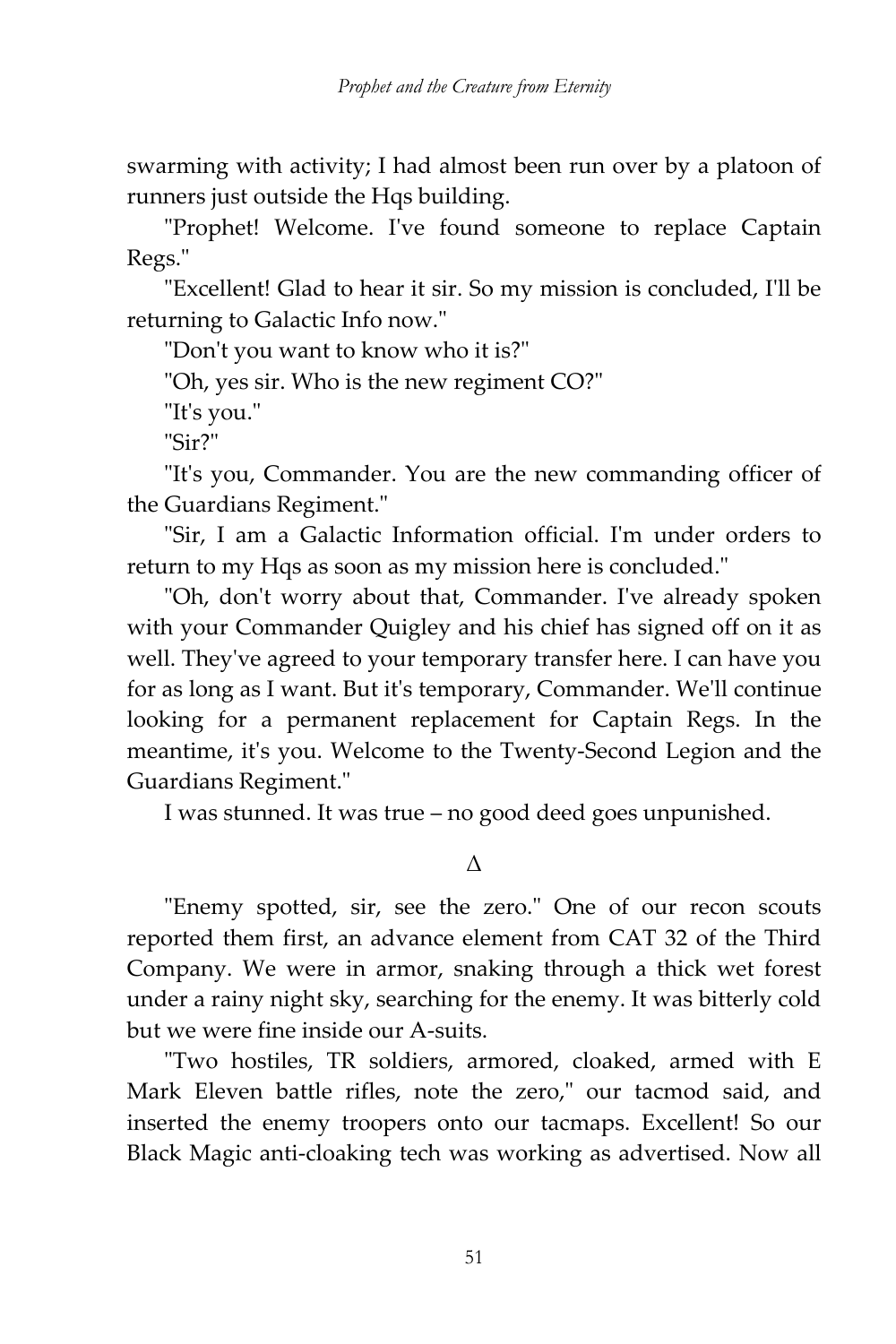we had to worry about was whether or not the enemy was also equipped with anti-cloaking tech. If so, we were going to be evenly matched, and I had a feeling that was going to prove to be the case. TR stood for Training Robot and this was another test for my new regiment. This time we were working the Third and Fourth Companies of the Regiment, each with two Combat Assault Teams, a total of two hundred men. Full strength was four CATs per company but they were under strength for this exercise. The scenario was an enemy unit of unknown strength, infiltrating our AR. We were in the Swamprot Forest, a large section of the wildlands that we used for training.

"Three, close on the enemy behind Recon, Recon probe for further enemy positions and movement," Stormdawn said. "Four, prep to move south if necessary." I had told Stormdawn he was to act as he thought best if he heard nothing from me. I was slightly dispersed, not far from his position, with Regiment. No matter.

"One, Three, ten."

"One, Four, ten."

Somebody said something in Taka on the net.

"Silence!" Stormdawn ordered. "Say it in Inter or don't say it." Good! I had warned Stormdawn about that. Conversations in Taka were less than useful for all non-Takas, including me.

"Enemy movement!" our tacmod reported. "Seven – eight – nine TR troopers, A and A, see the zeros, note direction of movement."

"We have them, sir," one of the recon troops reported.

"Recon, Three Two One, use your proper call signs when reporting. Three One, Three Two One, no indication they have spotted us yet."

A harsh blast shook the forest, then a ragged volley of xmax.

"Three Two One, Four, Recon Six, we are under fire and seeking cover."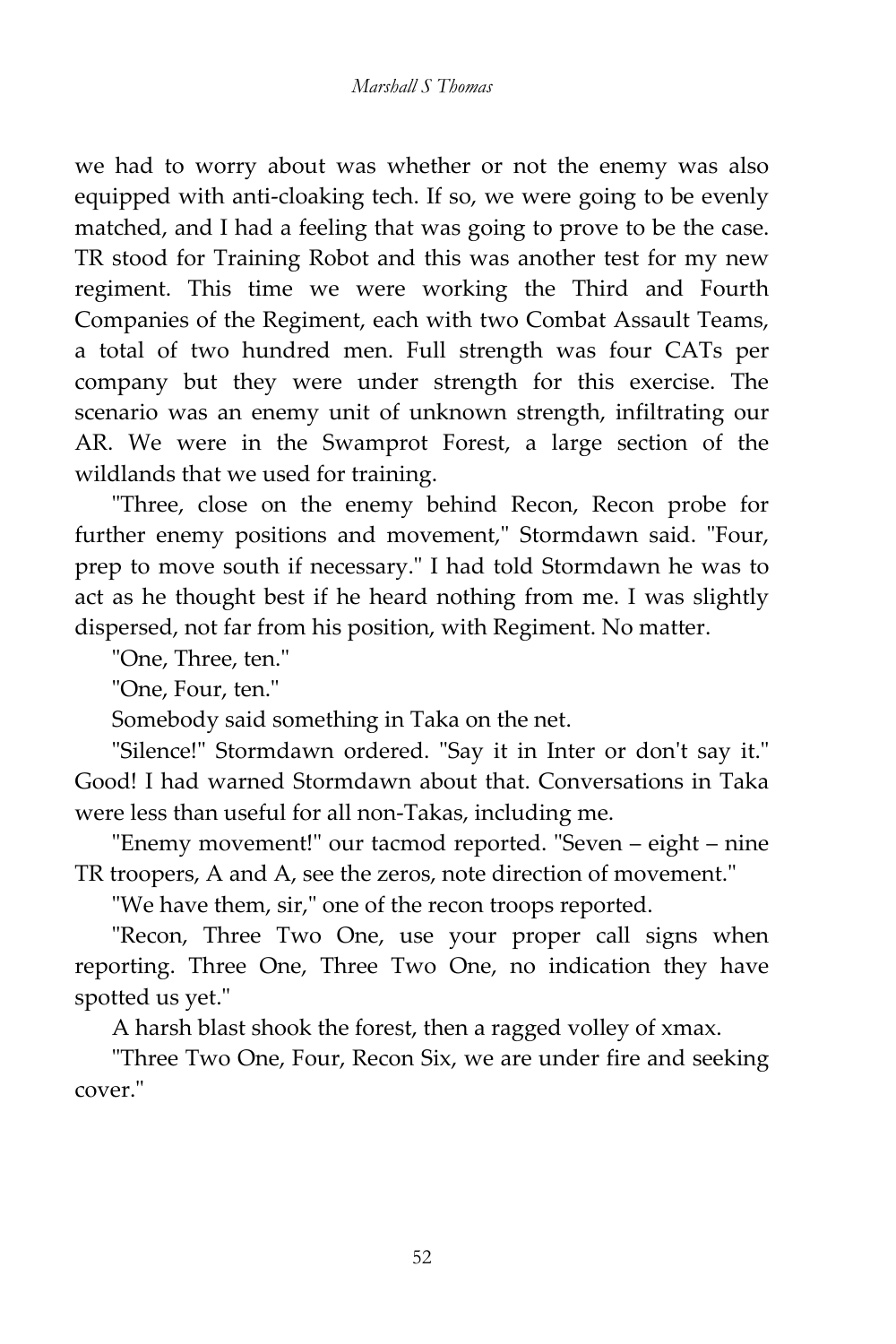"Enemy is firing on recon units," our tacmod reported. "More enemy TR's appearing. Looks like two squads, heading for the recon units, see the zeroes."

"Three, get your two CATs engaging those enemy units and report back," Stormdawn said. "Four, move south, remain flexible and prepare to reinforce the Third as necessary."

"One, Three, ten."

"One, Four, ten."

We moved cautiously forward towards the firing. My tacmod was filling with new TR hostiles and the forest was flashing with x bursts. There was some confusing chatter on the net, and I could see on the tacmap that the Third was taking some hits.

"One, Three, we're receiving accurate xmax fire and taking casualties. Looks like they have anti-cloaking tech. Medics up!"

"Three, One, attack and destroy your targets," Stormdawn ordered. "Use hyperdarts, xmax, laser and tacstars. Four, move up and reinforce Three and attack the enemy's left flank." Good, so far good. Xmax rounds snapped right over our heads, riddling the trees, autofire, flashing past us. The source was behind us!

"You about ready?" the programmer asked me on private.

"Sure, go ahead," I responded.

"Enemy has outflanked us, see the new zeros," our tacmod reported. "I count nineteen TR troopers, A and A, cloaked, armed with E Mark Elevens." Something hit me hard, my A-suit helmet flashed red, alarms screeched in my helmet and I found myself sprawled in the tangled shrubbery of the forest floor.

"Hit!" my tacmod reported. "You are hit, Prophet, KIA, you are now out of the sim." My A-suit was smoking and splattered with red phospho, and I was presumably dead. The TR's were using training rounds but we were using live rounds.

"Prophet! Oh no!" Stormdawn said." The commander is down – KIA! All right, warriors, we have been outflanked by new enemy units, see the zeroes, Three, send a CAT here to form up on our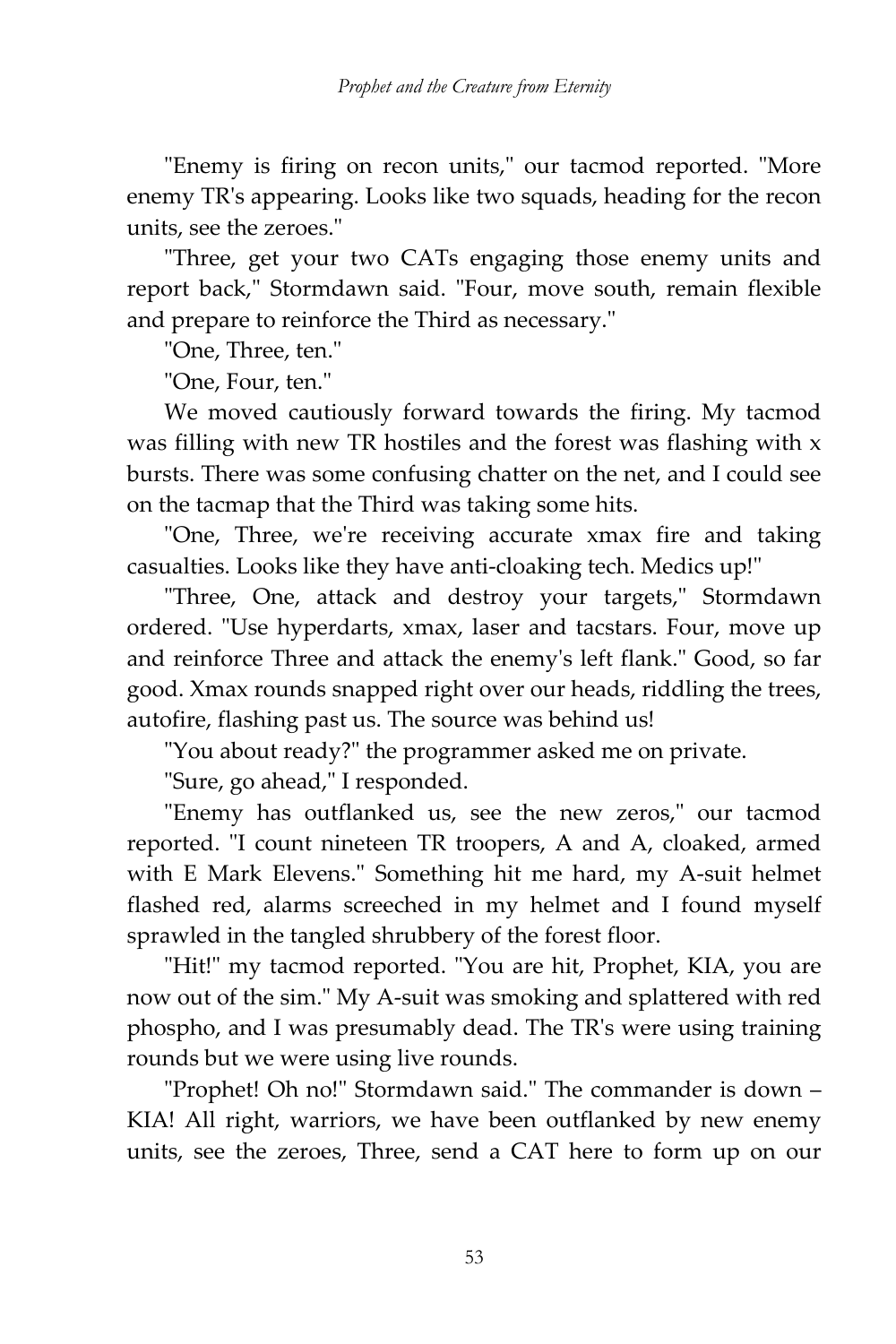right, Four, move south now and attack the enemy here, one CAT to stop them and one CAT to flank them on the left and attack them from the rear. Do it!"

"One, Three, ten."

"One, Four, tenners! Let's go, soldiers!"

A withering xmax fire was falling right into our position, tearing up the vegetation, shredded leaves floating everywhere. Stormdawn and his staff were down and firing back. My tacmap showed the TR's were attacking en masse – it looked like several squads, maybe a whole CAT equivalent, charging right at us, howling like wolves, firing auto X but running right into our counterfire, which was chopping them to bits. Our troops were howling too, a high-pitched warbling shriek that I had heard before – the Taka battle cry. Our counterfire was tearing over my head, as I lay there trying not to move. Tacstars erupted, harshly lighting up the forest, as our troops let loose on their manlinks. Autofire tacstars! The earth shook, and I could see the fireballs erupting, writhing skywards, glittering and spitting.

"One, Four. CAT Four Three is blocking further enemy advance. CAT Four Four is flanking them, stand by."

"One, Three. We are attacking into the enemy, see the tacsit, CAT Three Three is hitting them on the right flank."

"Three, Four, One, good. Four, report when your flanking units are in position and initiating attacks."

"One, Four, my units report they have successfully flanked the enemy and are now attacking from the enemy's rear." We could hear frantic firing, auto xmax and manlink tacstars. Some shadowy TR hostiles appeared on our tacmaps and on our faceplates – invisible to our eyes, but lit up by our Black Magic tech. They were running right at us. Stormdawn and his Hqs staff fired immediately, hyperdarts and xmax and fighting laser. The TR's began to fall, shot to pieces, crashing into the trees and falling into the shrubbery. I was pleased to see our Taka troopers holding their ground, firing calmly,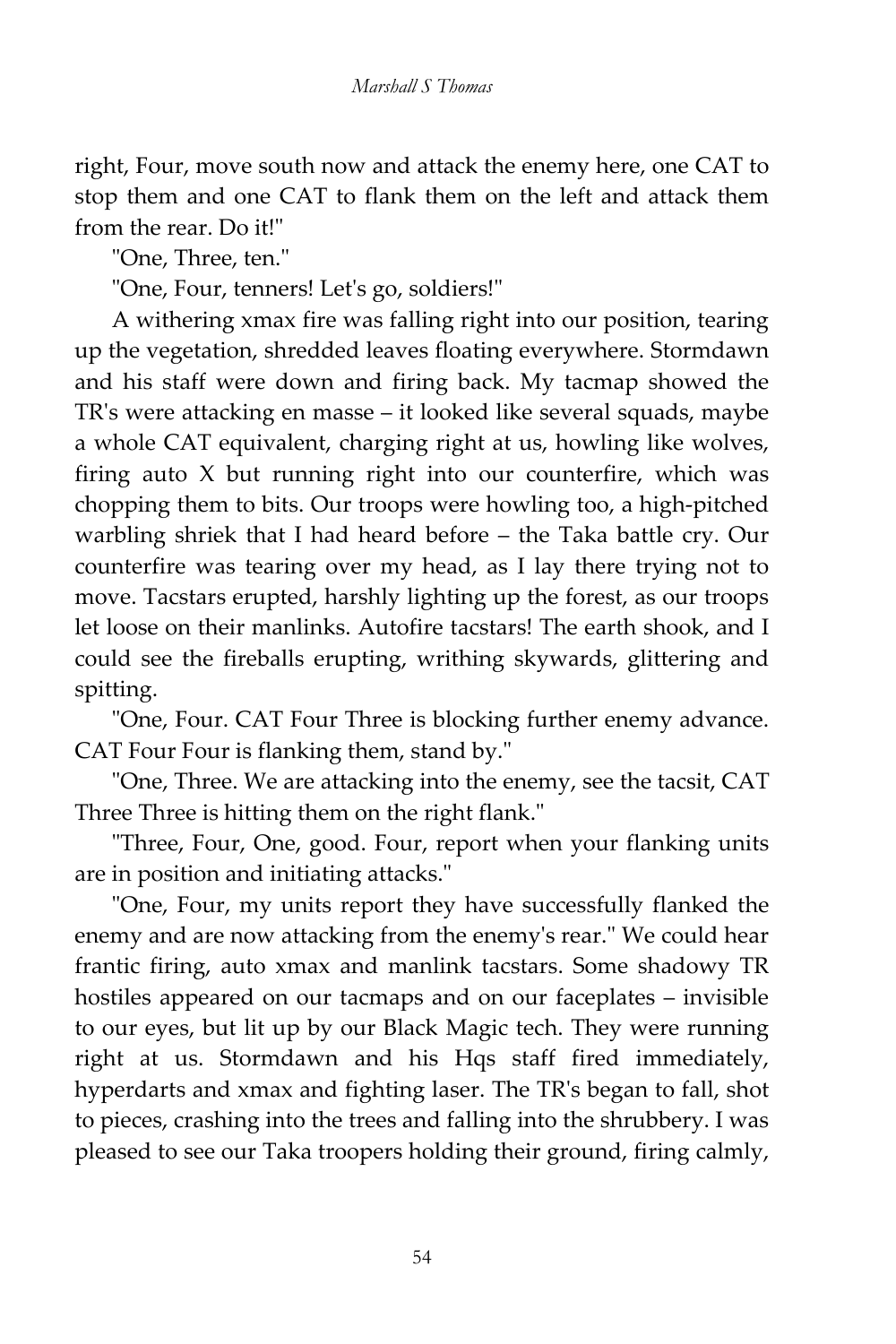as a wave of frantic TR's broke against them. One shot-up TR fell right next to me, burning and smoking. The Legion used up a lot of TR hostiles in training, but they were ideal. It was cheap enough to construct them, and there was nothing like a seemingly live enemy charging right at you while firing to focus your attention on the problem and encourage your decision-making processes.

Δ

"Your performance was excellent, Stormdawn," I said. "I was very impressed, especially after I was shot down and out of action." We were standing in the aftermath of the battle, surrounded by the glowing, burnt, smoking armor of the dead TR hostiles. It was still raining, a cold drizzle, and the rain sizzled as it hit the hot armor. My armor was scorched and stained with phospho-red dye. "Your decisions were fast and correct," I continued. "And these two companies and four CATs performed well. Your Taka warriors knew what they were doing. Their reactions were correct, the commo was excellent, and your tactics worked well against the enemy. Your medics showed up immediately where they were needed. Overall, very good work."

"I thank you, Commander. You taught us well." I had decided it best not to tell Stormdawn that my KIA had been planned in advance, specifically to see how he would react when suddenly deprived of his commander. I did something like that every exercise, although it was always something different, designed to reveal potential weaknesses or problems. So far, both Stormdawn and the regiment had performed well, with a very few exceptions.

55